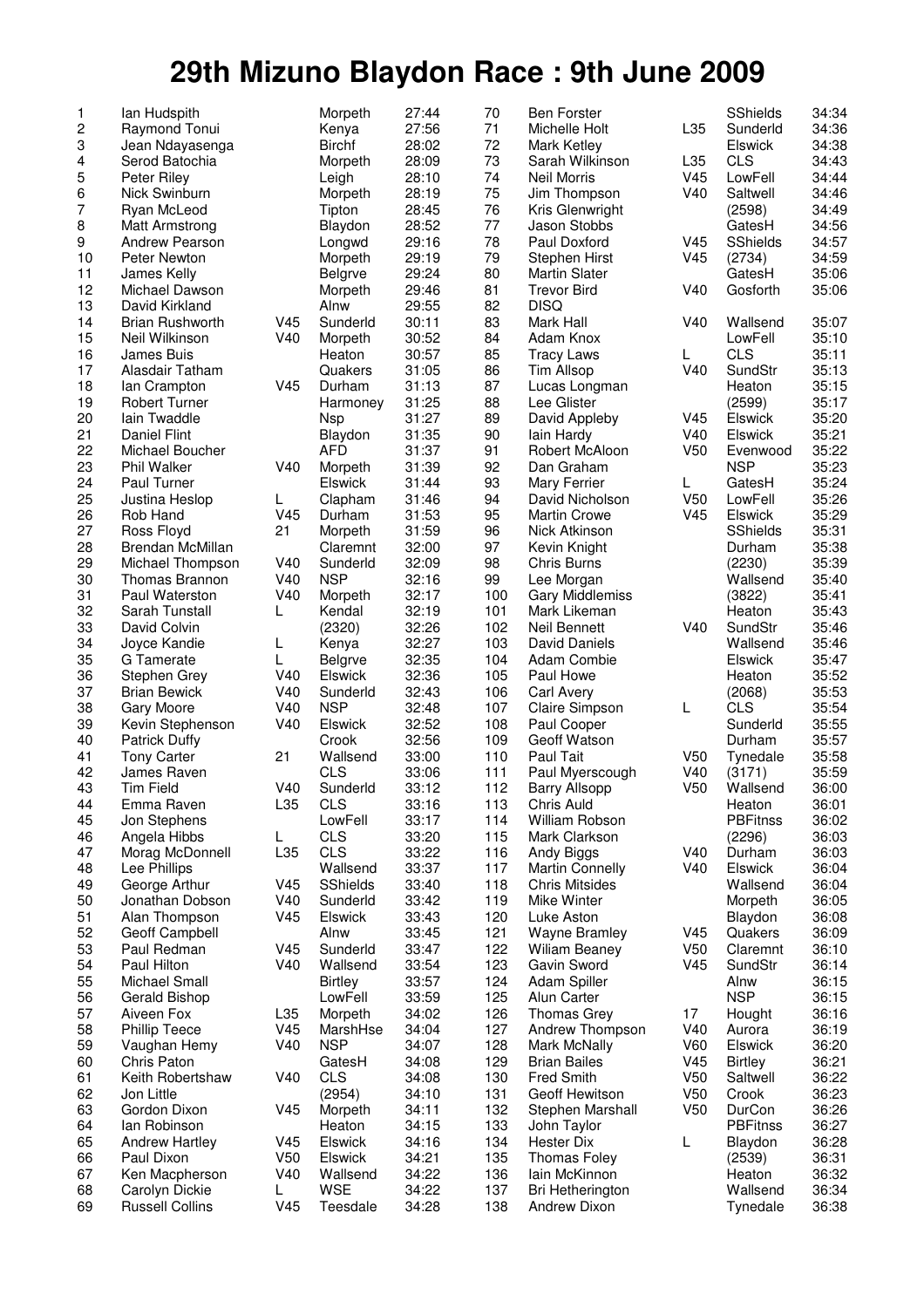| 139 | <b>Hayley Reed</b>                       | L <sub>35</sub> | Sunderld           | 36:40 | 208 | David Boardman                      | V50             | Heaton          | 38:02 |
|-----|------------------------------------------|-----------------|--------------------|-------|-----|-------------------------------------|-----------------|-----------------|-------|
| 140 | <b>Michael Coates</b>                    |                 | (2304)             | 36:42 | 209 | Neil Simpson                        |                 | (3473)          | 38:06 |
| 141 | Owen Weightman                           | V40             | Crook              | 36:43 | 210 | Michael Skeldon                     | V40             | Wallsend        | 38:06 |
| 142 | Yamuna Thiru                             | L40             | <b>Elswick</b>     | 36:43 | 211 | Victoria Booth                      | L               | <b>SundStr</b>  | 38:06 |
| 143 | John Baty                                | V40             | (2097)             | 36:44 | 212 | John Swinbank                       | V40             | RytonTri        | 38:08 |
| 144 | James Pemberton                          |                 | (3260)             | 36:44 | 213 | <b>Harry Matthews</b>               | V60             | <b>Elswick</b>  | 38:08 |
| 145 |                                          | <b>V60</b>      |                    | 36:46 | 214 |                                     | V <sub>45</sub> | <b>Elswick</b>  | 38:08 |
|     | Jimmy Bell                               |                 | Elswick            |       |     | <b>Gary Rutherford</b>              |                 |                 |       |
| 146 | <b>Thomas Ford</b>                       |                 | Saltwell           | 36:49 | 215 | Jamie Wilkinson                     |                 | (3747)          | 38:11 |
| 147 | Michael Rennison                         | V40             | SundStr            | 36:52 | 216 | David Wright                        | V45             | <b>NSP</b>      | 38:15 |
| 148 | <b>Andrew Clark</b>                      |                 | Jarrow             | 36:53 | 217 | Stephen Atwell                      |                 | <b>NSP</b>      | 38:15 |
| 149 | Craig Birch                              | 18              | <b>Blyth</b>       | 36:53 | 218 | Rob Lloyd                           |                 | <b>NthPol</b>   | 38:15 |
| 150 | Norman De Bruin                          | V <sub>45</sub> | (2411)             | 36:54 | 219 | <b>Steve Gilespie</b>               | V50             | <b>Blyth</b>    | 38:15 |
| 151 | lan Jackman                              |                 | (2801)             | 36:54 | 220 | <b>Brian Buckley</b>                |                 | DwntsdAC        | 38:15 |
| 152 | <b>Steve Hargreaves</b>                  |                 | Wallsend           | 36:55 | 221 | John Dennis                         | V <sub>55</sub> | Crook           | 38:15 |
| 153 | <b>Adam Smith</b>                        | 17              | <b>Blyth</b>       | 36:55 | 222 | Louise Hayes                        | L35             | <b>NSP</b>      | 38:15 |
| 154 | Tom Beach                                |                 | DurhamUn           | 36:56 | 223 | Alex Machin                         | V40             | LowFell         | 38:15 |
| 155 | Peter Farney                             |                 | (2516)             | 36:56 | 224 | Russell Toogood                     |                 | Claremnt        | 38:15 |
| 156 | <b>Andrew Wilson</b>                     | 17B             | Blaydon            | 36:57 | 225 | <b>Matthew Forster</b>              |                 | (2546)          | 38:15 |
| 157 | Jamie Graham                             |                 | (2618)             | 36:58 | 226 | Malcolm Gibson                      |                 | Heaton          | 38:16 |
| 158 | Paul Dodd                                |                 | <b>Elswick</b>     | 37:00 | 227 | Stephen Ormston                     |                 | (3217)          | 38:17 |
| 159 | Dave Moir                                | V40             | Wallsend           | 37:02 | 228 | <b>Jack McWilliams</b>              |                 | (3096)          | 38:18 |
| 160 | Carl Watson                              | V40             | LowFell            | 37:04 | 229 | Graham King                         | V <sub>50</sub> | Wallsend        | 38:19 |
| 161 | John Gray                                | V45             | MarshHse           | 37:06 | 230 | Terry O'Ogara                       | V65             | Wallsend        | 38:20 |
| 162 | Alison Dargie                            | L               | <b>Elswick</b>     | 37:09 | 231 | Kevin O'Neill                       | V <sub>45</sub> | SundStr         | 38:21 |
| 163 |                                          |                 |                    | 37:10 | 232 |                                     |                 |                 | 38:22 |
| 164 | <b>Philip Freestone</b><br>Dave Anderson | V <sub>50</sub> | (2564)<br>Wallsend | 37:11 | 233 | Craig Horne                         | V45             | (2759)<br>Alnw  | 38:23 |
| 165 | David Hindmarsh                          | V <sub>45</sub> | Wallsend           | 37:12 | 234 | <b>Andy Squires</b><br>Sarah Lister | L35             | Blackhll        | 38:24 |
|     |                                          |                 |                    |       |     |                                     |                 |                 |       |
| 166 | Malc Darbyshire                          | V <sub>50</sub> | <b>Blyth</b>       | 37:13 | 235 | <b>Martin Bluck</b>                 | V45             | Tynedale        | 38:28 |
| 167 | Kevin Thomas                             | V <sub>45</sub> | Gosforth           | 37:15 | 236 | Rebecca Chesire                     | L               | Kenya           | 38:32 |
| 168 | Keith Elliott                            | V <sub>55</sub> | Sunderld           | 37:15 | 237 | Nigel Mawer                         | V40             | Teesdale        | 38:32 |
| 169 | Paul O'Mara                              |                 | <b>Elswick</b>     | 37:16 | 238 | John Brown                          | V <sub>55</sub> | <b>NSP</b>      | 38:32 |
| 170 | <b>Mick Mingstones</b>                   | V40             | (3118)             | 37:17 | 239 | Gavin Cunningham                    |                 | (2382)          | 38:32 |
| 171 | Peter Mullarkey                          | V <sub>50</sub> | Saltwell           | 37:18 | 240 | Marc Chapman                        | V40             | (2276)          | 38:33 |
| 172 | Sean Kelly                               |                 | Wallsend           | 37:19 | 241 | Len Christopher                     | V60             | Sunderld        | 38:33 |
| 173 | Simon Robson                             |                 | Morpeth            | 37:20 | 242 | C Crawford-Glanv                    |                 | (2361)          | 38:33 |
| 174 | Iain Neill                               | V45             | Darlngtn           | 37:22 | 243 | Graeme Gill                         |                 | (2592)          | 38:33 |
| 175 | Graham Bell                              | V40             | <b>Elswick</b>     | 37:25 | 244 | <b>Richard Driscoll</b>             | V55             | Morpeth         | 38:34 |
| 176 | Alan Hyde                                | V40             | Morpeth            | 37:27 | 245 | Michael Walls                       | V40             | (3672)          | 38:34 |
| 177 | S Mathieson                              |                 | Sunderld           | 37:30 | 246 | <b>Peter Scaife</b>                 | V45             | Morpeth         | 38:35 |
| 178 | James Gilbert                            |                 | LowFell            | 37:30 | 247 | Mike Hindmarch                      |                 | (2733)          | 38:36 |
| 179 | Michael McKean                           | V40             | Morpeth            | 37:31 | 248 | <b>Andrew Hopkins</b>               |                 | (2754)          | 38:36 |
| 180 | Les Phillips                             | V <sub>45</sub> | Durham             | 37:32 | 249 | Malc Thirlaway                      | V50             | GatesH          | 38:37 |
| 181 | Philip Goode                             |                 | Saltwell           | 37:33 | 250 | Alan Shakespeare                    | V40             | (3453)          | 38:38 |
| 182 | Mark Cass                                | V45             | (2265)             | 37:34 | 251 | Michael Donnelly                    | V <sub>50</sub> | Elswick         | 38:39 |
| 183 | <b>Eric Hurrell</b>                      | V40             | Morpeth            | 37:35 | 252 | Ingrid Hope                         | L45             | Sunderld        | 38:40 |
| 184 | Calum Bradbury                           | 16              | Blaydon            | 37:38 | 253 | Chris Pike                          |                 | <b>NthPol</b>   | 38:41 |
| 185 | Shaun Dunlop                             | V40             | LowFell            | 37:42 | 254 | Michael Todd                        | V40             | Wallsend        | 38:42 |
| 186 | Greame Leathard                          | V45             | Morpeth            | 37:46 | 255 | Carl Robson                         | V45             | (3396)          | 38:43 |
| 187 | Paul Inskip                              | V40             | Heaton             | 37:46 | 256 | Joanne Dooley                       | L35             | Tynedale        | 38:44 |
| 188 | Peter Murphy                             | V40             | Tynedale           | 37:46 | 257 | Vicky Hindson                       | L               | Wallsend        | 38:45 |
| 189 | James Lillico                            | V50             | Alnw               | 37:47 | 258 | Colin Phillipson                    | B               | <b>PBFitnss</b> | 38:46 |
| 190 | Andrew Hedley                            |                 | (2706)             | 37:47 | 259 | <b>Nigel Barnes</b>                 | V40             | Tynedale        | 38:47 |
| 191 | Karl Oakes                               |                 | <b>Birtley</b>     | 37:48 | 260 | <b>Matt Perry</b>                   | V40             | (3267)          | 38:48 |
| 192 | <b>DISQ</b>                              |                 |                    |       | 261 | Steve Richardson                    | V45             | <b>Blyth</b>    | 38:49 |
| 193 | Gillian Barry                            | L35             | Sunderld           | 37:50 | 262 | Robert Peacock                      |                 | Blaydon         | 38:50 |
| 194 | Cliff Thornton                           | V60             | Tynedale           | 37:51 | 263 | lan Marshall                        | V45             | Durham          | 38:51 |
| 195 | Michael Bennett                          | V <sub>55</sub> | Elvet              | 37:52 | 264 | Paul Buckham                        |                 | (2216)          | 38:52 |
| 196 | Paul Stenhouse                           | V40             | (3523)             | 37:53 | 265 | Jon Balmer                          |                 | SShields        | 38:53 |
| 197 | Steven Langley                           |                 | (2909)             | 37:54 | 266 | Steve Snowdon                       | V50             | (3508)          | 38:54 |
| 198 | Andrew Blight                            |                 | Elswick            | 37:55 | 267 | Graham Smith                        | V45             | Swaledle        | 38:55 |
| 199 | <b>Philip Rees</b>                       | V <sub>55</sub> | <b>NSP</b>         | 37:57 | 268 | Larry Ingham                        | V40             | Heaton          | 38:56 |
| 200 | Michael Ferguson                         |                 | (2528)             | 37:57 | 269 | <b>Steve Hardie</b>                 | V45             | <b>NSP</b>      | 38:57 |
| 201 | David Salmon                             |                 | Blaydon            | 37:58 | 270 | Tom Hanson                          | V50             | <b>Elswick</b>  | 38:58 |
| 202 | Rob Weightman                            | V <sub>50</sub> | GatesH             | 37:58 | 271 | Ciaran Canavan                      |                 | ELondon         | 38:59 |
| 203 | Simon Jobling                            |                 | (2827)             | 38:02 | 272 | John Tollitt                        | V45             | (3626)          | 39:00 |
| 204 | Jamie Steel                              |                 | Crook              | 38:02 | 273 | Peter Foggo                         |                 | Jarrow          | 39:01 |
| 205 | James Blevins                            |                 | Heaton             | 38:02 | 274 | Sam Macnamara                       |                 | (3001)          | 39:03 |
| 206 | <b>Bryan Kelly</b>                       |                 | LowFell            | 38:02 | 275 | <b>Terrence McCabe</b>              | V55             | <b>Blyth</b>    | 39:03 |
| 207 | H McAllister-Wil                         | V <sub>45</sub> | Morpeth            | 38:02 | 276 | Shaun Healy                         | V40             | (2702)          | 39:04 |
|     |                                          |                 |                    |       |     |                                     |                 |                 |       |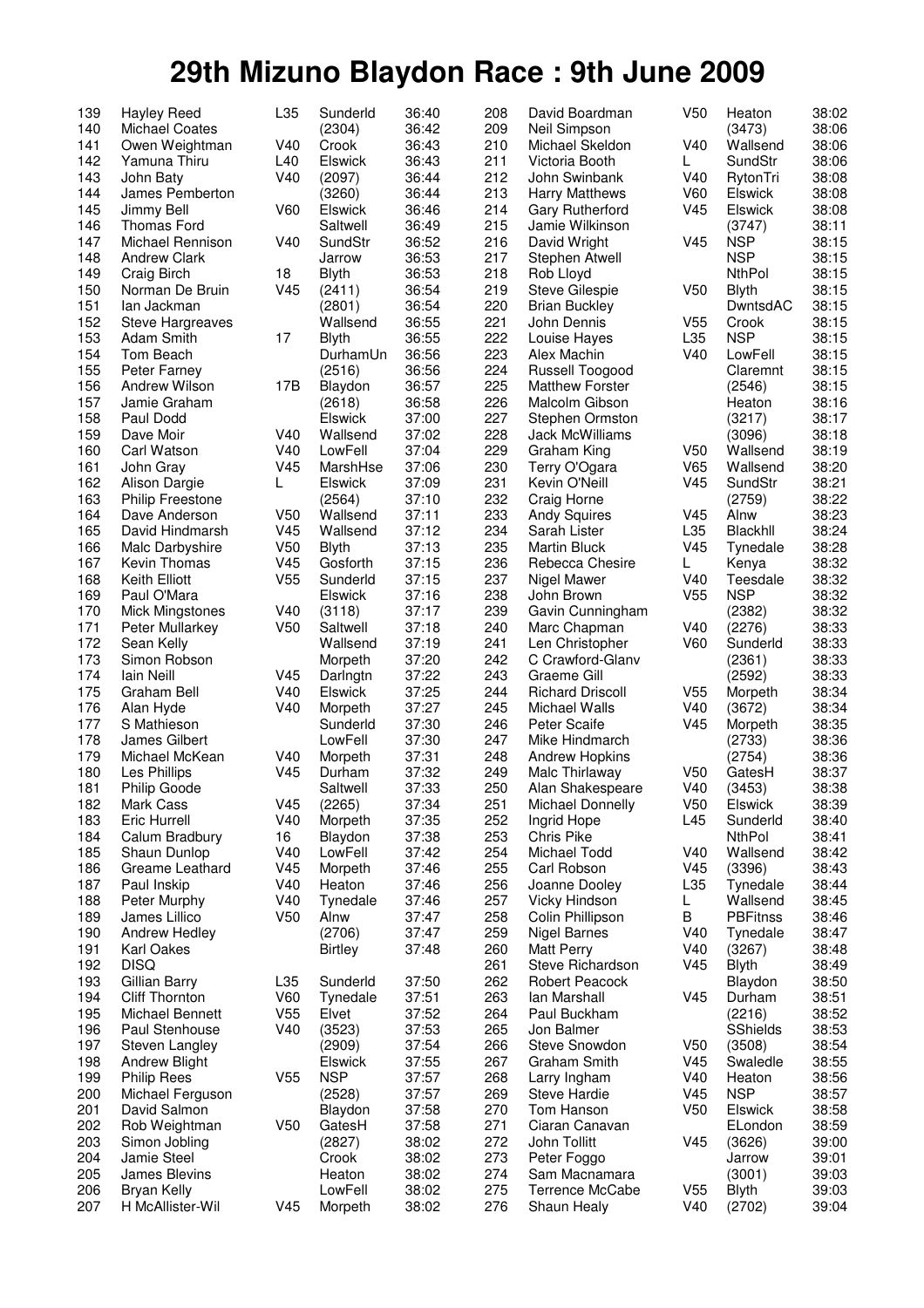| 277 | <b>Ashley Ritchie</b>   | V <sub>50</sub> | (3365)          | 39:04 | 346 | Fred Judson            | V50             | Sunderld        | 39:57 |
|-----|-------------------------|-----------------|-----------------|-------|-----|------------------------|-----------------|-----------------|-------|
| 278 | Kate Chapman            | L35             | Morpeth         | 39:05 | 347 | <b>Stephen Fenwick</b> |                 | (2525)          | 39:58 |
|     |                         |                 |                 |       |     |                        |                 |                 |       |
| 279 | Nigel Martin            |                 | (3029)          | 39:05 | 348 | Neil Jefferson         | V <sub>45</sub> | Morpeth         | 39:59 |
| 280 | Kevin Thomas            | V40             | (3592)          | 39:06 | 349 | <b>Clare Buis</b>      | L35             | Heaton          | 40:00 |
| 281 | Michael Walker          | V60             | Gosforth        | 39:07 | 350 | Ian McDonald           | V40             | JesmondJ        | 40:01 |
|     |                         |                 |                 |       |     |                        |                 |                 |       |
| 282 | James Humble            |                 | (2777)          | 39:08 | 351 | Ian Mitchell           | V <sub>55</sub> | Carnethy        | 40:02 |
| 283 | Graham Armstrong        | V <sub>45</sub> | (2048)          | 39:09 | 352 | Margaret Loraine       | L50             | GatesH          | 40:02 |
| 284 |                         | V50             |                 |       | 353 | Ean Parsons            | V45             |                 |       |
|     | Glyn Evans              |                 | Blaydon         | 39:10 |     |                        |                 | SdgfldTr        | 40:03 |
| 285 | Graham Coggins          |                 | (2309)          | 39:11 | 354 | <b>Brian Burn</b>      | V <sub>45</sub> | (2227)          | 40:03 |
| 286 | <b>Andrew Smith</b>     | V <sub>55</sub> | GatesH          | 39:12 | 355 | Kevin Payne            | V <sub>45</sub> | Wallsend        | 40:04 |
|     |                         |                 |                 |       |     |                        |                 |                 |       |
| 287 | Adam Southern           | 18              | <b>Elswick</b>  | 39:13 | 356 | Claire Bruce           | L40             | Morpeth         | 40:04 |
| 288 | Mark Hindhaugh          | V <sub>45</sub> | (2732)          | 39:14 | 357 | <b>Mark Ricketts</b>   | V <sub>50</sub> | SundStr         | 40:05 |
| 289 | Shaun Dodd              |                 | <b>Blyth</b>    | 39:15 | 358 | Alan Wheatley          | V <sub>45</sub> | (3720)          | 40:06 |
|     |                         |                 |                 |       |     |                        |                 |                 |       |
| 290 | Michael Urwin           |                 | (3654)          | 39:16 | 359 | lan Young              |                 | Blackhll        | 40:06 |
| 291 | Kevin Lister            |                 | (2950)          | 39:18 | 360 | Peter Embleton         | V <sub>55</sub> | Alnw            | 40:07 |
| 292 | Gary Dack               | V <sub>45</sub> | MarshHse        | 39:18 | 361 | Peter Greenan          | V40             | MarshHse        | 40:08 |
|     |                         |                 |                 |       |     |                        |                 |                 |       |
| 293 | Derek Reed              | V40             | Wallsend        | 39:19 | 362 | David Bradley          | V <sub>55</sub> | <b>Blyth</b>    | 40:08 |
| 294 | lan Marsden             |                 | (3022)          | 39:19 | 363 | Natalie Batey          | L               | Blaydon         | 40:09 |
| 295 | John Lambert            | V <sub>45</sub> | (2902)          | 39:20 | 364 | Edward Hodgson         |                 | (2741)          | 40:09 |
|     |                         |                 |                 |       |     |                        |                 |                 |       |
| 296 | Alex Sewell             | V <sub>45</sub> | <b>Blyth</b>    | 39:21 | 365 | J Heatherington        | L35             | <b>PBFitnss</b> | 40:10 |
| 297 | <b>Graeme Stewart</b>   |                 | Blyth           | 39:22 | 366 | Mark Murphy            |                 | (3158)          | 40:10 |
| 298 | Craig Allsopp           | V45             | Saltwell        | 39:23 | 367 | <b>Richard Jewers</b>  | V45             | (2822)          | 40:11 |
|     |                         |                 |                 |       |     |                        |                 |                 |       |
| 299 | <b>Philip Clover</b>    |                 | <b>Elswick</b>  | 39:25 | 368 | Paul Smith             | V45             | Crook           | 40:11 |
| 300 | Phil Green              | V40             | Heaton          | 39:27 | 369 | Peter Barnett          | V40             | (2088)          | 40:12 |
| 301 | Jason Bateman           |                 |                 | 39:29 | 370 | Colin Wild             | V <sub>45</sub> |                 | 40:12 |
|     |                         |                 | (2095)          |       |     |                        |                 | (3742)          |       |
| 302 | Doug Cockett            |                 | (2308)          | 39:30 | 371 | Jon Ayres              |                 | Durham          | 40:13 |
| 303 | <b>Edmund Reynolds</b>  | 17              | (3343)          | 39:31 | 372 | <b>Glen McWilliams</b> | V45             | Wooler          | 40:13 |
| 304 | Derek Todhunter         | V50             |                 | 39:32 | 373 |                        | V40             |                 | 40:14 |
|     |                         |                 | AllenVal        |       |     | John McCrory           |                 | Blackhll        |       |
| 305 | Damien Dungworth        |                 | (2476)          | 39:33 | 374 | Jon Richardson         |                 | Claremnt        | 40:14 |
| 306 | lain Short              |                 | (3465)          | 39:35 | 375 | Len Flint              | V60             | <b>PBFitnss</b> | 40:15 |
| 307 | Luke O'Neill            |                 |                 |       | 376 | John Shield            |                 |                 | 40:15 |
|     |                         |                 | LeedsMet        | 39:35 |     |                        |                 | (3817)          |       |
| 308 | <b>Charlie Gillon</b>   | V <sub>45</sub> | Alnw            | 39:36 | 377 | <b>Richard Arnot</b>   | V40             | Heaton          | 40:16 |
| 309 | Andrew Alderson         |                 | (2009)          | 39:36 | 378 | lan Richardson         | V50             | Gosforth        | 40:17 |
|     |                         |                 |                 |       |     |                        |                 |                 |       |
| 310 | Craig Proudlock         |                 | (3308)          | 39:37 | 379 | Zoe Armstrong          | L <sub>17</sub> | Morpeth         | 40:18 |
| 311 | Micky Baker             | V45             | Wallsend        | 39:37 | 380 | Chrys Murphy           | V <sub>55</sub> | Wooler          | 40:18 |
| 312 | Adam Lee                |                 | LowFell         | 39:38 | 381 | Paul Laidler           | V40             | <b>Birtley</b>  | 40:19 |
| 313 |                         | V45             |                 |       | 382 |                        | L <sub>35</sub> |                 | 40:20 |
|     | Paul Thompson           |                 | (3606)          | 39:38 |     | Lorna Graham           |                 | (4350)          |       |
| 314 | Nick McTernan           |                 | Blaydon         | 39:39 | 383 | Darryl Roe             |                 | Wallsend        | 40:21 |
| 315 | Jeff Stobbart           |                 | SundStr         | 39:39 | 384 | <b>Brian Palmer</b>    | V40             | (3231)          | 40:22 |
| 316 | David Francis           |                 | (2558)          | 39:40 | 385 | <b>Hilary Ross</b>     | L <sub>50</sub> | (4789)          | 40:23 |
|     |                         |                 |                 |       |     |                        |                 |                 |       |
| 317 | <b>Stephen Parry</b>    |                 | (3245)          | 39:40 | 386 | Helen Johnson          | L               | Heaton          | 40:24 |
| 318 | Steven Bond             |                 | Gosforth        | 39:41 | 387 | <b>Richard Bowie</b>   |                 | (2164)          | 40:25 |
| 319 | <b>Richard Hails</b>    | V40             | RytonTri        | 39:41 | 388 | Steph Scott            | L <sub>35</sub> | Tynedale        | 40:26 |
| 320 | <b>Andrew Callcott</b>  | V <sub>45</sub> | <b>PBFitnss</b> | 39:42 | 389 | David Lyall            |                 | (2987)          | 40:27 |
|     |                         |                 |                 |       |     |                        |                 |                 |       |
| 321 | Fiona Shenton           | L <sub>50</sub> | Elvet           | 39:42 | 390 | Andy Duke              |                 | (2474)          | 40:28 |
| 322 | Neil Defty              | V40             | DurhamUn        | 39:43 | 391 | Cath Pendlebury        | L35             | (4726)          | 40:29 |
| 323 | <b>Stephen Matthews</b> | V45             |                 |       | 392 | Robert Hanson          | V <sub>50</sub> |                 | 40:30 |
|     |                         |                 | (3036)          | 39:43 |     |                        |                 | GatesH          |       |
| 324 | Peter Walker            | V <sub>55</sub> | SShields        | 39:44 | 393 | Tim Johnstone          |                 | (2846)          | 40:31 |
| 325 | <b>Andrew Cartner</b>   |                 | (2264)          | 39:44 | 394 | Vanessa Butler         | L35             | Claremnt        | 40:32 |
| 326 | Steve Kyte              | V45             | Elswick         | 39:45 | 395 | <b>Steve McCluskey</b> | V40             | (3049)          | 40:33 |
|     |                         |                 |                 |       |     |                        |                 |                 |       |
| 327 | James Macleod           |                 | (3000)          | 39:45 | 396 | <b>Rachel Chinnery</b> | L45             | Tynedale        | 40:35 |
| 328 | Michael White           |                 | (3724)          | 39:46 | 397 | Chris Leahy            |                 | (3813)          | 40:36 |
| 329 | Paul Brown              | V40             | Wallsend        | 39:46 | 398 | C Surmanwells          | V40             | (3550)          | 40:38 |
|     |                         |                 |                 |       |     |                        |                 |                 |       |
| 330 | Graham Daglish          | V <sub>55</sub> | Elvet           | 39:47 | 399 | lan Glasgow            |                 | <b>Birtley</b>  | 40:38 |
| 331 | Neil Dick               | V45             | (2425)          | 39:47 | 400 | John Vincent           | V45             | (3659)          | 40:39 |
| 332 | <b>Andrew Berry</b>     |                 | (2130)          | 39:47 | 401 | Stephen Robson         | V <sub>50</sub> | (3400)          | 40:39 |
|     |                         |                 |                 |       |     |                        |                 |                 |       |
| 333 | Robert Hewitson         | V <sub>50</sub> | Durham          | 39:48 | 402 | Mark Oliver            |                 | (3210)          | 40:40 |
| 334 | W Kristiansen           | V <sub>55</sub> | (2892)          | 39:48 | 403 | Paul Simpson           |                 | (3476)          | 40:41 |
| 335 | Jeremy Smith            | V40             | Claremnt        | 39:49 | 404 | <b>Chris Sumsion</b>   | V40             | (3549)          | 40:41 |
|     |                         |                 |                 |       |     |                        |                 |                 |       |
| 336 | Mel Evans               | L35             | LowFell         | 39:49 | 405 | Derek Armstrong        | V <sub>50</sub> | (2054)          | 40:42 |
| 337 | David Barnes            | V40             | Alnw            | 39:50 | 406 | Daniel Birchall        | V40             | (2136)          | 40:43 |
| 338 | M Birch-Machin          | V45             | Gosforth        | 39:50 | 407 | Andrew Brown           |                 | (2208)          | 40:43 |
| 339 | Simon Gibbs             |                 | Wallsend        | 39:51 | 408 | lan Corner             | V40             | Morpeth         | 40:44 |
|     |                         |                 |                 |       |     |                        |                 |                 |       |
| 340 | Michael Coxon           |                 | (2351)          | 39:52 | 409 | Kim Crowther           | L35             | Evenwood        | 40:45 |
| 341 | Gordon Long             | V <sub>55</sub> | LowFell         | 39:53 | 410 | Tony Hindmarch         | V <sub>55</sub> | Evenwood        | 40:46 |
| 342 | Graham Mytton           |                 | Claremnt        | 39:54 | 411 | Colin Murray           | V40             | GatesH          | 40:47 |
|     |                         |                 |                 |       |     |                        |                 |                 |       |
| 343 | Ben Dobson              | V40             | Hought          | 39:55 | 412 | James Still            |                 | (3535)          | 40:48 |
| 344 | Kevin Marshall          |                 | (3024)          | 39:56 | 413 | John Ross              | V <sub>50</sub> | Wallsend        | 40:48 |
| 345 | Daniel House            | V40             | Morpeth         | 39:57 | 414 | Bernie Gibson          | L40             | <b>PBFitnss</b> | 40:49 |
|     |                         |                 |                 |       |     |                        |                 |                 |       |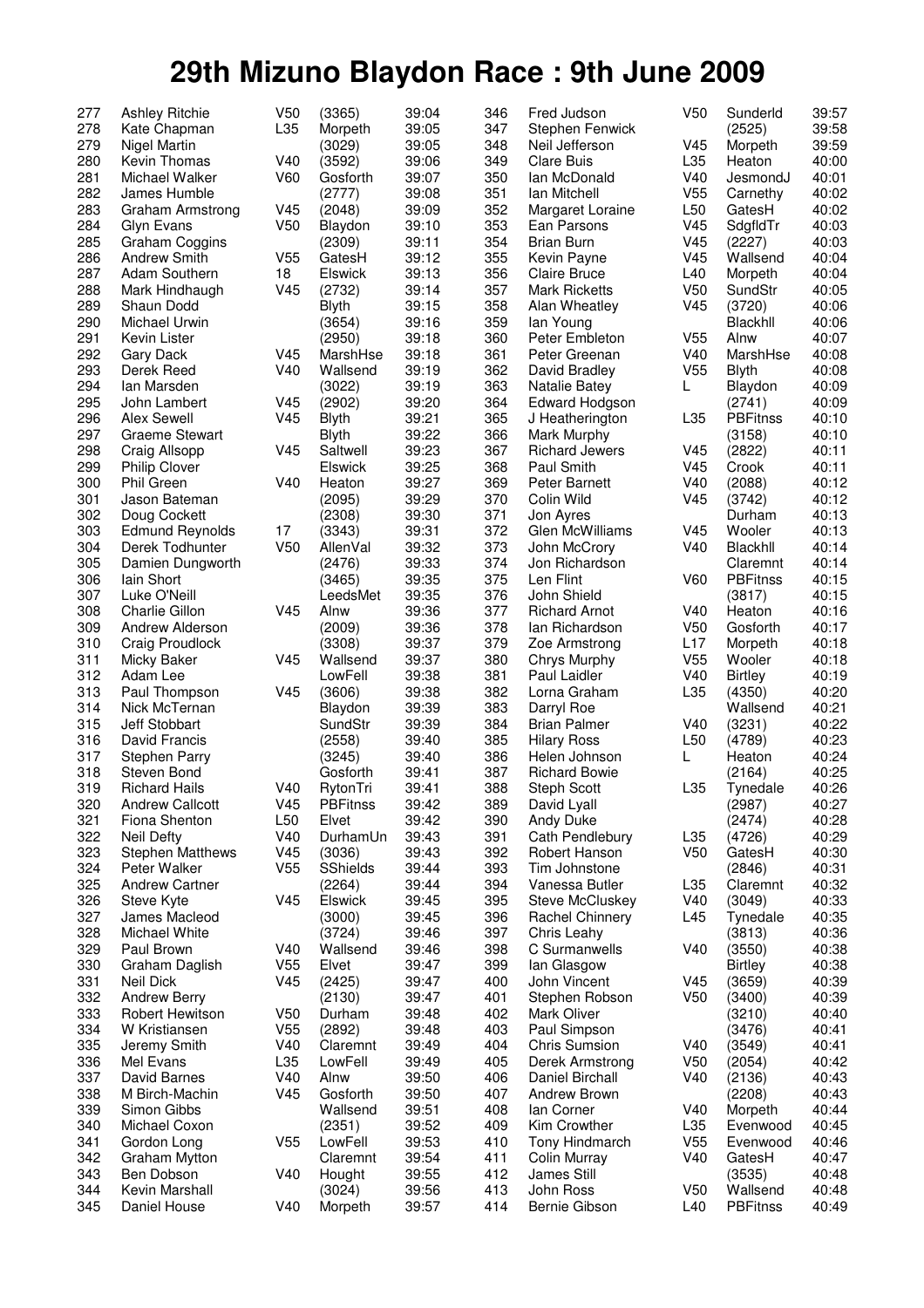| 415 | Peter Hodgson           |                 | (2742)         | 40:49 | 484 | Simon Bell              | V45             | Blackhll        | 41:35 |
|-----|-------------------------|-----------------|----------------|-------|-----|-------------------------|-----------------|-----------------|-------|
| 416 | Scott Jobson            |                 | (2831)         | 40:50 | 485 | Peter Fox               | V <sub>45</sub> | DwntsdAC        | 41:35 |
| 417 | Michael Gunn            |                 | (2647)         | 40:51 | 486 | <b>Billy Raine</b>      | V <sub>50</sub> | Aurora          | 41:36 |
| 418 | Dave Dale               |                 | Heaton         | 40:52 | 487 | Craig Mole              |                 | (3127)          | 41:36 |
| 419 | <b>Andrew Bain</b>      |                 | (2075)         | 40:53 | 488 | <b>Alison Carter</b>    | L40             | MarshHse        | 41:37 |
|     |                         |                 |                |       |     |                         |                 |                 |       |
| 420 | Jennifer Lapping        | L               | Tynedale       | 40:54 | 489 | Stephen Cruz            | V <sub>45</sub> | (2376)          | 41:37 |
| 421 | Lesley Chapman          | L <sub>50</sub> | Garstang       | 40:55 | 490 | <b>Brian Usher</b>      | V <sub>55</sub> | Aurora          | 41:38 |
| 422 | Michael Stoker          |                 | (3537)         | 40:56 | 491 | <b>Chris Little</b>     | V40             | <b>NSP</b>      | 41:39 |
| 423 | Peter Conroy            | V40             | (2326)         | 40:58 | 492 | <b>Richard Moss</b>     |                 | (3152)          | 41:40 |
| 424 | Sarah Buckton           | L               | (4116)         | 40:58 | 493 | Peter Atkinson          | V45             | <b>NSP</b>      | 41:41 |
|     |                         |                 |                |       |     |                         |                 |                 |       |
| 425 | Graham Hall             | V40             | (2662)         | 40:59 | 494 | Dave Holtby             | V60             | Highgate        | 41:42 |
| 426 | <b>John Coutts</b>      | V40             | (2345)         | 40:59 | 495 | Darren Whitfield        |                 | (3731)          | 41:43 |
| 427 | Mark Cooper             | V40             | Alnw           | 41:00 | 496 | Douglas Maxwell         | V60             | Tynedale        | 41:44 |
| 428 | Emma Walker             | L               | (4942)         | 41:00 | 497 | Dawn Elliott            | L <sub>50</sub> | <b>SundStr</b>  | 41:44 |
| 429 | Joe Foley               | V <sub>50</sub> | MarshHse       | 41:01 | 498 | Derek Wright            | V <sub>55</sub> | <b>SundStr</b>  | 41:45 |
|     |                         |                 |                |       |     |                         |                 |                 |       |
| 430 | Joseph Macleod          | V <sub>55</sub> | (2999)         | 41:02 | 499 | Spencer Lowrie          |                 | (2976)          | 41:46 |
| 431 | Linda Noble             | L40             | Darlngtn       | 41:03 | 500 | Andy Fowler             |                 | (2555)          | 41:47 |
| 432 | Daniel Gregg            |                 | (2637)         | 41:04 | 501 | Gary Daglish            | V40             | (2394)          | 41:48 |
| 433 | <b>William Barker</b>   |                 | (2084)         | 41:05 | 502 | Catherine Young         | L <sub>50</sub> | <b>Blyth</b>    | 41:49 |
| 434 | Nick Wade               | V40             |                |       | 503 | Thomas Shaw-Dunn        |                 |                 | 41:50 |
|     |                         |                 | RytonTri       | 41:06 |     |                         |                 | (3457)          |       |
| 435 | Gillian Mould           | L40             | <b>Elswick</b> | 41:07 | 504 | John Parish             | V <sub>50</sub> | (3234)          | 41:51 |
| 436 | Clive Kelly             | V <sub>50</sub> | (2864)         | 41:08 | 505 | <b>Thomas Tinsley</b>   | V <sub>50</sub> | (3618)          | 41:52 |
| 437 | Michael Costello        | V40             | (2340)         | 41:08 | 506 | Robert Jefferson        |                 | (2816)          | 41:53 |
| 438 | Phillip Young           | V40             | <b>NthPol</b>  | 41:08 | 507 | David Gray              |                 | (2625)          | 41:55 |
| 439 |                         | V <sub>45</sub> |                | 41:09 | 508 | Anthony Hunt            | V40             |                 | 41:55 |
|     | Barry Maugham           |                 | (3040)         |       |     |                         |                 | Durham          |       |
| 440 | Craig Lane              | V40             | (2907)         | 41:09 | 509 | <b>Gary Lewis</b>       | V40             | (2943)          | 41:56 |
| 441 | <b>Neil Douthwaite</b>  |                 | Evenwood       | 41:10 | 510 | Warren Johnson          | V40             | (2842)          | 41:56 |
| 442 | Jeffrey Allan           |                 | (2012)         | 41:10 | 511 | David Varley            | V60             | GardenC         | 41:57 |
| 443 | Paul Rea                | V <sub>50</sub> | Saltwell       | 41:11 | 512 | <b>Russell Deane</b>    | V40             | (2415)          | 41:58 |
| 444 | <b>Steve Comerford</b>  |                 | (2321)         | 41:11 | 513 |                         | V45             | (2961)          | 41:58 |
|     |                         |                 |                |       |     | James Logue             |                 |                 |       |
| 445 | Ron Murray              | V <sub>55</sub> | Wallsend       | 41:12 | 514 | Stephen Lavery          | V40             | (2916)          | 41:59 |
| 446 | Martin Sloan            | V <sub>50</sub> | Elswick        | 41:12 | 515 | <b>Terry Herbert</b>    | V <sub>55</sub> | <b>NEVets</b>   | 42:00 |
| 447 | Kim Matthews            | L <sub>50</sub> | <b>Elswick</b> | 41:13 | 516 | Simon Wells             | V40             | <b>CLS</b>      | 42:01 |
| 448 | Andrew Brown            |                 | (2204)         | 41:13 | 517 | Angela Telford          | L <sub>45</sub> | Blaydon         | 42:01 |
| 449 | Stephen Daly            | V40             | (2400)         | 41:14 | 518 | <b>Phil James</b>       | V <sub>50</sub> | Saltwell        | 42:01 |
|     |                         |                 |                |       |     |                         |                 |                 |       |
| 450 | Brian Richardson        | V <sub>45</sub> | Blackhll       | 41:14 | 519 | Donald Stewart          | V <sub>55</sub> | Heaton          | 42:02 |
| 451 | L Hutchinson            | V50             | (2789)         | 41:14 | 520 | <b>Gary Forster</b>     | В               | RytonTri        | 42:02 |
| 452 | lan Kirtley             | V <sub>45</sub> | (2887)         | 41:15 | 521 | Alistair Gray           | 17              | (2630)          | 42:02 |
| 453 | Harry Porteous          | V <sub>45</sub> | Wooler         | 41:15 | 522 | James Bloor             |                 | (2150)          | 42:03 |
| 454 | Chris Slone             |                 | Gosforth       | 41:15 | 523 | Mark Armstrong          | V40             | DwntsdAC        | 42:03 |
|     |                         |                 |                |       |     |                         |                 |                 |       |
| 455 | Matt Cawood             |                 | Tynedale       | 41:16 | 524 | Ivan Newton             | V40             | (3181)          | 42:03 |
| 456 | Percy Parkin            | V60             | Crook          | 41:16 | 525 | Rosie Sims              | L               | SdgfldTr        | 42:04 |
| 457 | Graham Baty             |                 | (2096)         | 41:16 | 526 | John McLeod             | V <sub>50</sub> | Wallsend        | 42:04 |
| 458 | <b>Simon Daniels</b>    | V40             | (2402)         | 41:17 | 527 | Paul Hughes             |                 | Claremnt        | 42:04 |
| 459 | Paul Hindhaugh          |                 | GatesH         | 41:17 | 528 | Peter Smith             |                 | (3492)          | 42:05 |
|     |                         |                 | Wallsend       | 41:17 | 529 |                         |                 |                 | 42:05 |
| 460 | Chrystal Skeldon        | L40             |                |       |     | Angelo Jaconelli        |                 | SundStr         |       |
| 461 | Susan Auld              | L35             | (4037)         | 41:18 | 530 | Joel Turner             |                 | (3645)          | 42:06 |
| 462 | Joe Frazer              | V60             | <b>Blyth</b>   | 41:18 | 531 | Andrea Brown            | L.              | (4111)          | 42:06 |
| 463 | <b>Steve Moss</b>       | V <sub>50</sub> | Teesdale       | 41:19 | 532 | Kenneth Dillon          | V45             | (2430)          | 42:07 |
| 464 | John Stephenson         | V65             | Crook          | 41:19 | 533 | lan Wade                | V45             | NewtonAy        | 42:07 |
| 465 | Steven Jackson          |                 | (2811)         | 41:20 | 534 | Karen Loughney          | L40             | (4552)          | 42:08 |
|     |                         |                 |                |       |     |                         |                 |                 |       |
| 466 | <b>Clive Mitchell</b>   | V45             | (3122)         | 41:21 | 535 | Colin Moore             | V40             | (3137)          | 42:09 |
| 467 | Jaci Swinbank           | L40             | RytonTri       | 41:22 | 536 | Lesley Young            | L45             | Morpeth         | 42:09 |
| 468 | Chris Bishop            | V40             | (2143)         | 41:22 | 537 | Matt Fletcher           |                 | <b>NSP</b>      | 42:10 |
| 469 | <b>Richard Anderson</b> |                 | (2028)         | 41:23 | 538 | <b>Andrew Patterson</b> | V <sub>45</sub> | (3248)          | 42:11 |
| 470 | Nigel Swan              |                 | (3555)         | 41:24 | 539 | lan Robinson            |                 | Claremnt        | 42:12 |
|     |                         |                 |                |       |     |                         |                 |                 |       |
| 471 | John Wilcock            | V45             | (3738)         | 41:25 | 540 | Rachel Walmsley         | L35B            | RytonTri        | 42:12 |
| 472 | <b>Tony Douglass</b>    |                 | (2457)         | 41:25 | 541 | Paul Cutler             | V <sub>45</sub> | MarshHse        | 42:13 |
| 473 | Graham Coggins          |                 | (2309)         | 41:26 | 542 | Mark Powell             | V40             | (3294)          | 42:14 |
| 474 | Mark Anstiss            |                 | (2036)         | 41:27 | 543 | David Coates            |                 | Elswick         | 42:15 |
| 475 | <b>Steven Marks</b>     | V40             | <b>NSP</b>     | 41:28 | 544 | Stephen Westwood        |                 | (3715)          | 42:15 |
|     |                         |                 |                |       |     |                         |                 |                 |       |
| 476 | Sue Calvert             | L40             | Morpeth        | 41:29 | 545 | Carl Hudson             |                 | (2771)          | 42:15 |
| 477 | Paul McMorrow           | V40             | Heaton         | 41:29 | 546 | <b>Brian Smith</b>      | V40             | (3498)          | 42:15 |
| 478 | Steven Wilkinson        |                 | (3751)         | 41:29 | 547 | Simon Robertson         |                 | (3378)          | 42:16 |
| 479 | Mark Salmon             |                 | Blaydon        | 41:30 | 548 | <b>Mark Edwards</b>     | V45             | Concord         | 42:16 |
|     |                         |                 |                |       |     |                         |                 |                 |       |
| 480 | <b>Gareth Davies</b>    |                 | (2406)         | 41:31 | 549 | Steve Lancaster         | V50             | Heaton          | 42:16 |
| 481 | Sue Phillips            | L45             | Darlngtn       | 41:32 | 550 | Paul O'Hara             | V40             | <b>PBFitnss</b> | 42:17 |
| 482 | <b>Charles Hall</b>     | V <sub>50</sub> | (2663)         | 41:33 | 551 | <b>Catherine Willis</b> | L               | Wallsend        | 42:17 |
| 483 | David Goley             |                 | (2602)         | 41:34 | 552 | Joy Fenwick             | L21             | Wallsend        | 42:17 |
|     |                         |                 |                |       |     |                         |                 |                 |       |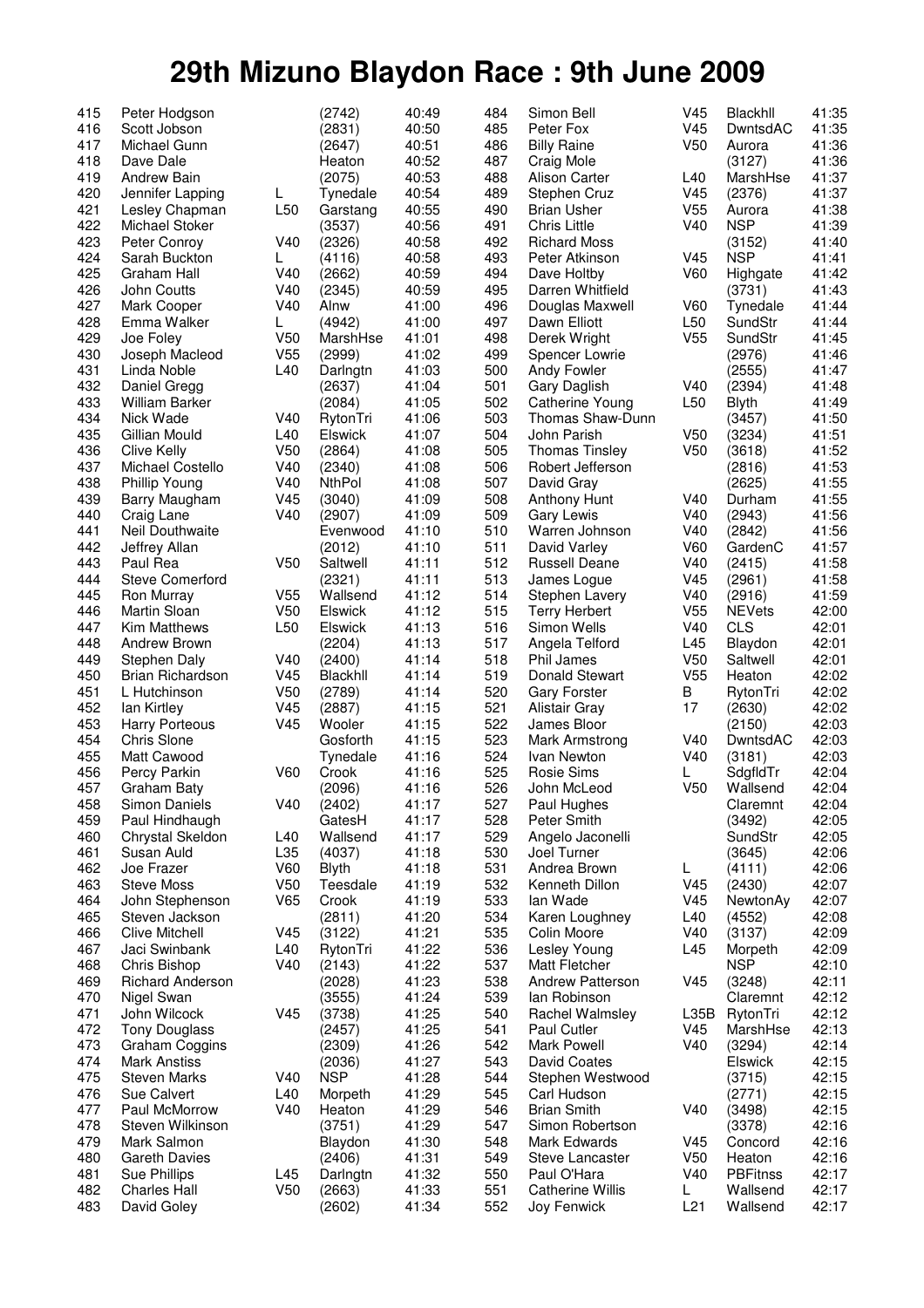| 553 | John Gray              |                 | (2629)          | 42:18 | 622 | Paul Hughes             | V40             | Forres          | 42:57 |
|-----|------------------------|-----------------|-----------------|-------|-----|-------------------------|-----------------|-----------------|-------|
|     |                        |                 |                 |       |     |                         |                 |                 |       |
| 554 | Dianne Ford            | L40             | (4292)          | 42:18 | 623 | Steven English          | V <sub>55</sub> | LowFell         | 42:57 |
| 555 | Dominic Plumley        | V40             | (3286)          | 42:18 | 624 | <b>Stacey Armstrong</b> | L <sub>35</sub> | (4029)          | 42:58 |
|     |                        |                 |                 |       |     |                         |                 |                 |       |
| 556 | Michael Atkinson       | V <sub>50</sub> | (2062)          | 42:19 | 625 | <b>Edward Veitch</b>    | V45             | (3656)          | 42:58 |
| 557 | lan Knox               | V <sub>55</sub> | Wallsend        | 42:19 | 626 | Angela Gilmour          | L45             | GatesH          | 42:59 |
|     |                        |                 |                 |       |     |                         |                 |                 |       |
| 558 | David Wright           | V <sub>55</sub> | LowFell         | 42:20 | 627 | John Welsh              | V <sub>50</sub> | (3707)          | 42:59 |
| 559 | Dave Stainthorpe       |                 | (3517)          | 42:20 | 628 | Dawn Palmer             | L <sub>35</sub> | <b>Blyth</b>    | 43:00 |
|     |                        |                 |                 |       |     |                         |                 |                 |       |
| 560 | <b>Trevor Went</b>     | V60             | <b>NSP</b>      | 42:21 | 629 | Melvyn Relton           | V65             | <b>NEVets</b>   | 43:00 |
| 561 | Julian Lowrie          |                 | (2977)          | 42:21 | 630 | <b>Martin White</b>     | V <sub>45</sub> | (3722)          | 43:01 |
|     |                        |                 |                 |       |     |                         |                 |                 |       |
| 562 | <b>Eric Tait</b>       | V <sub>55</sub> | (3562)          | 42:22 | 631 | John Laidler            | V40             | (2899)          | 43:01 |
| 563 | lain Singer            |                 | <b>Blyth</b>    | 42:22 | 632 | Sean Bloomfield         | V40             | (2149)          | 43:02 |
|     |                        |                 |                 |       |     |                         |                 |                 |       |
| 564 | David Rowe             |                 | (3412)          | 42:22 | 633 | Nadia Omran             | L               | RoyHask         | 43:02 |
| 565 | Andy McLean            | V45             | Wallsend        | 42:23 | 634 |                         |                 |                 | 43:03 |
|     |                        |                 |                 |       |     | Michael Kane            |                 | (2859)          |       |
| 566 | <b>Allen Mulliss</b>   | V <sub>50</sub> | Heaton          | 42:23 | 635 | <b>Chris Finnemore</b>  |                 | (2531)          | 43:03 |
|     |                        |                 |                 |       |     |                         |                 |                 |       |
| 567 | Anthony Cordon         |                 | (3821)          | 42:24 | 636 | Stephen McCoy           | V40             | (3055)          | 43:04 |
| 568 | Alec Richardson        | V60             | Wallsend        | 42:24 | 637 | A Richardson            | L               | ElswickH        | 43:04 |
|     |                        |                 |                 |       |     |                         |                 |                 |       |
| 569 | <b>Chris Duke</b>      | V40             | (2473)          | 42:25 | 638 | David Sanders           | V <sub>55</sub> | Heaton          | 43:05 |
| 570 | Alan Britten           |                 | (2195)          | 42:25 | 639 | <b>Richard Robson</b>   | V <sub>45</sub> | (3395)          | 43:05 |
|     |                        |                 |                 |       |     |                         |                 |                 |       |
| 571 | John Farrell           | V40             | (2518)          | 42:26 | 640 | <b>Tony Maddocks</b>    | V <sub>45</sub> | Wallsend        | 43:06 |
| 572 | Jonathan Wallace       |                 | SdgfldTr        | 42:26 | 641 | <b>Austin Churm</b>     |                 | <b>Elswick</b>  | 43:06 |
|     |                        |                 |                 |       |     |                         |                 |                 |       |
| 573 | Sarah Lemon            | L               | Heaton          | 42:27 | 642 | Tim Hayward             |                 | (2699)          | 43:07 |
| 574 | Simon Dunn             |                 | <b>NSP</b>      | 42:28 | 643 | lan Turrell             |                 | (3646)          | 43:07 |
|     |                        |                 |                 |       |     |                         |                 |                 |       |
| 575 | <b>Tony Morris</b>     | V40             | (3145)          | 42:29 | 644 | <b>Robert Balmer</b>    | V65             | SShields        | 43:08 |
| 576 | Lyne Valentine         | L <sub>50</sub> | <b>SundStr</b>  | 42:30 | 645 | Jeff Oliver             | V40             | (3209)          | 43:08 |
|     |                        |                 |                 |       |     |                         |                 |                 |       |
| 577 | <b>Steven Causer</b>   | V <sub>55</sub> | (2269)          | 42:31 | 646 | Joanne Healy            | L <sub>35</sub> | Dragons         | 43:08 |
| 578 | Sarah Syers            | L <sub>35</sub> | Alnw            | 42:31 | 647 |                         | L.              | Wallsend        | 43:09 |
|     |                        |                 |                 |       |     | Jodie Symington         |                 |                 |       |
| 579 | <b>Stuart Carter</b>   |                 | Alnw            | 42:32 | 648 | Mark Coyle              | V40             | (2352)          | 43:09 |
|     |                        |                 |                 |       |     |                         |                 |                 |       |
| 580 | John Sutcliffe         |                 | (3551)          | 42:33 | 649 | Lisa Walker             | L <sub>35</sub> | Wallsend        | 43:10 |
| 581 | Michael Offord         | V <sub>55</sub> | (3197)          | 42:34 | 650 | Stephen Easton          |                 | (2488)          | 43:10 |
|     |                        |                 |                 |       |     |                         |                 |                 |       |
| 582 | John Sandywell         | V45             | (3431)          | 42:35 | 651 | Chris Wilson            |                 | Heaton          | 43:11 |
| 583 | Kay Myerscough         | L45             | (4668)          | 42:36 | 652 | Graeme Lyall            |                 | (2988)          | 43:11 |
|     |                        |                 |                 |       |     |                         |                 |                 |       |
| 584 | Andrew Collishaw       |                 | (2319)          | 42:36 | 653 | Liam Turnbull           |                 | (3638)          | 43:12 |
| 585 | Tom Hand               | 20              | Durham          | 42:37 | 654 | Iain Heppell            |                 | (2718)          | 43:12 |
|     |                        |                 |                 |       |     |                         |                 |                 |       |
| 586 | Lucy Prins             | L40             | <b>Elswick</b>  | 42:38 | 655 | David Bell              | V40             | (2122)          | 43:13 |
| 587 | David Harrison         | В               | (2681)          | 42:39 | 656 | Simon Jamison           |                 | <b>NSP</b>      | 43:13 |
|     |                        |                 |                 |       |     |                         |                 |                 |       |
| 588 | Mike Stacey            | V50             | LowFell         | 42:40 | 657 | Mike Brierley           | V <sub>45</sub> | (2191)          | 43:13 |
|     |                        |                 |                 |       |     |                         |                 |                 |       |
| 589 | Melvyn Gunn            | V45             | (2648)          | 42:40 | 658 | <b>Graham Laverick</b>  | V50             | Crook           | 43:14 |
| 590 | Mark Milner            |                 | Darlngtn        | 42:40 | 659 | Diane Vaughan           | L40             | Quakers         | 43:14 |
|     |                        |                 |                 |       |     |                         |                 |                 |       |
| 591 | <b>Thomas Williams</b> |                 | (3753)          | 42:41 | 660 | Andrea Clarke           | L <sub>40</sub> | <b>PBFitnss</b> | 43:15 |
| 592 | Mark Wallace           | V40             | <b>Blay</b>     | 42:41 | 661 | Tony Derbyshire         | V40             | (2420)          | 43:15 |
|     |                        |                 |                 |       |     |                         |                 |                 |       |
| 593 | Simon Curry            |                 | Wooler          | 42:42 | 662 | <b>Stan Cairns</b>      | V <sub>55</sub> | <b>NthPol</b>   | 43:16 |
| 594 | Paul Haverson          | V45             | (2693)          | 42:42 | 663 | Peter Lowes             |                 | (2972)          | 43:16 |
|     |                        |                 |                 |       |     |                         |                 |                 |       |
| 595 | Diane Chaney           | L45             | RytonTri        | 42:43 | 664 | Jonathan Smee           |                 | (3488)          | 43:16 |
| 596 | Ralph Dickinson        | V55             | <b>Blyth</b>    | 42:43 | 665 | Malcolm Heslop          | <b>V60</b>      | Durham          | 43:17 |
|     |                        |                 |                 |       |     |                         |                 |                 |       |
| 597 | Jo McCullough          | L35             | Wallsend        | 42:44 | 666 | Ray Salkeld             | V <sub>55</sub> | (3430)          | 43:17 |
| 598 | <b>Tracy Brown</b>     | L               | (4108)          | 42:44 | 667 | Andrew McIntosh         |                 | (3071)          | 43:18 |
|     |                        |                 |                 |       |     |                         |                 |                 |       |
| 599 | Lee Coulson            |                 | <b>Elswick</b>  | 42:45 | 668 | Michael McIver          |                 | (3073)          | 43:18 |
| 600 | John Stephenson        | V <sub>50</sub> | Saltwell        | 42:46 | 669 | David Ford              | V <sub>55</sub> | Tynedale        | 43:19 |
|     |                        |                 |                 |       |     |                         |                 |                 |       |
| 601 | Kelly Bentley          | L40             | Hought          | 42:47 | 670 | Norman Clark            | V <sub>55</sub> | Morpeth         | 43:19 |
| 602 | Paul Whitelaw          | V50             | (3727)          | 42:48 | 671 | Hannah Gibbin           | L <sub>35</sub> | JesmondJ        | 43:20 |
|     |                        |                 |                 |       |     |                         |                 |                 |       |
| 603 | Ashleigh Thorpe        | L35             | SundStr         | 42:50 | 672 | Martin Gibson           | V40             | (3805)          | 43:20 |
| 604 | Martin Ormston         |                 | (3218)          | 42:50 | 673 | Graham Wood             | V45             | (3775)          | 43:21 |
|     |                        |                 |                 |       |     |                         |                 |                 |       |
| 605 | Paul Harrison          | V40             | (2678)          | 42:51 | 674 | Kevin Daunt             |                 | Elswick         | 43:21 |
| 606 | Sharon O'Donnell       | L45             | (4686)          | 42:52 | 675 | William Doidge          | <b>V60</b>      | LowFell         | 43:22 |
|     |                        |                 |                 |       |     |                         |                 |                 |       |
| 607 | <b>Elizabeth Oates</b> | L35             | Crook           | 42:53 | 676 | Kate Brown              | L35             | AllenVal        | 43:23 |
| 608 | Jason Allison          |                 | Crook           | 42:54 | 677 | Sean Glasper            |                 | Evenwood        | 43:23 |
|     |                        |                 |                 |       |     |                         |                 |                 |       |
| 609 | Gordon Gemmell         | V45             | (2584)          | 42:54 | 678 | Nick Johnson            | V45             | Wooler          | 43:24 |
| 610 | Robin Mowbray          | V <sub>55</sub> | Wallsend        | 42:54 | 679 | Scott Armstrong         |                 | JesmondJ        | 43:25 |
|     |                        |                 |                 |       |     |                         |                 |                 |       |
| 611 | David Armstrong        | V <sub>55</sub> | Concord         | 42:54 | 680 | <b>Simon Manners</b>    |                 | (3018)          | 43:25 |
| 612 | Samantha Dainty        | L35             | (4217)          | 42:55 | 681 | Alan Craft              | <b>V60</b>      | Gosforth        | 43:25 |
|     |                        |                 |                 |       |     |                         |                 |                 |       |
| 613 | Nicola Douglas         | L21             | GatesH          | 42:55 | 682 | David Wright            | V <sub>55</sub> | Heaton          | 43:26 |
|     | Mark Scobie            |                 | (3437)          | 42:55 |     |                         |                 | (5019)          | 43:26 |
| 614 |                        |                 |                 |       | 683 | Valerie Wilson          | L45             |                 |       |
| 615 | Aidan Hughes           | V <sub>45</sub> | (2775)          | 42:55 | 684 | Paul Atkinson           |                 | (2060)          | 43:27 |
| 616 | Paul Young             |                 |                 | 42:56 | 685 | Graeme Young            | V50             | (3796)          | 43:28 |
|     |                        |                 | (3799)          |       |     |                         |                 |                 |       |
| 617 | Andrew Jordan          |                 | Elvet           | 42:56 | 686 | <b>Bill Todd</b>        | V <sub>55</sub> | Wallsend        | 43:28 |
|     |                        | V60             |                 |       |     |                         | V40             |                 | 43:29 |
| 618 | <b>Tony Reid</b>       |                 | (3333)          | 42:56 | 687 | Simon Murray            |                 | (3165)          |       |
| 619 | Amanda Crooks          | L               | <b>PBFitnss</b> | 42:56 | 688 | Paul Bowden             | V45             | Blaydon         | 43:30 |
| 620 |                        |                 |                 | 42:57 | 689 |                         |                 |                 | 43:30 |
|     | Min Zhang              |                 | (3802)          |       |     | Daniel Watson           |                 | (3690)          |       |
| 621 | Kerry Bentham          | L               | Wallsend        | 42:57 | 690 | Neil Smith              | V40             | Heaton          | 43:30 |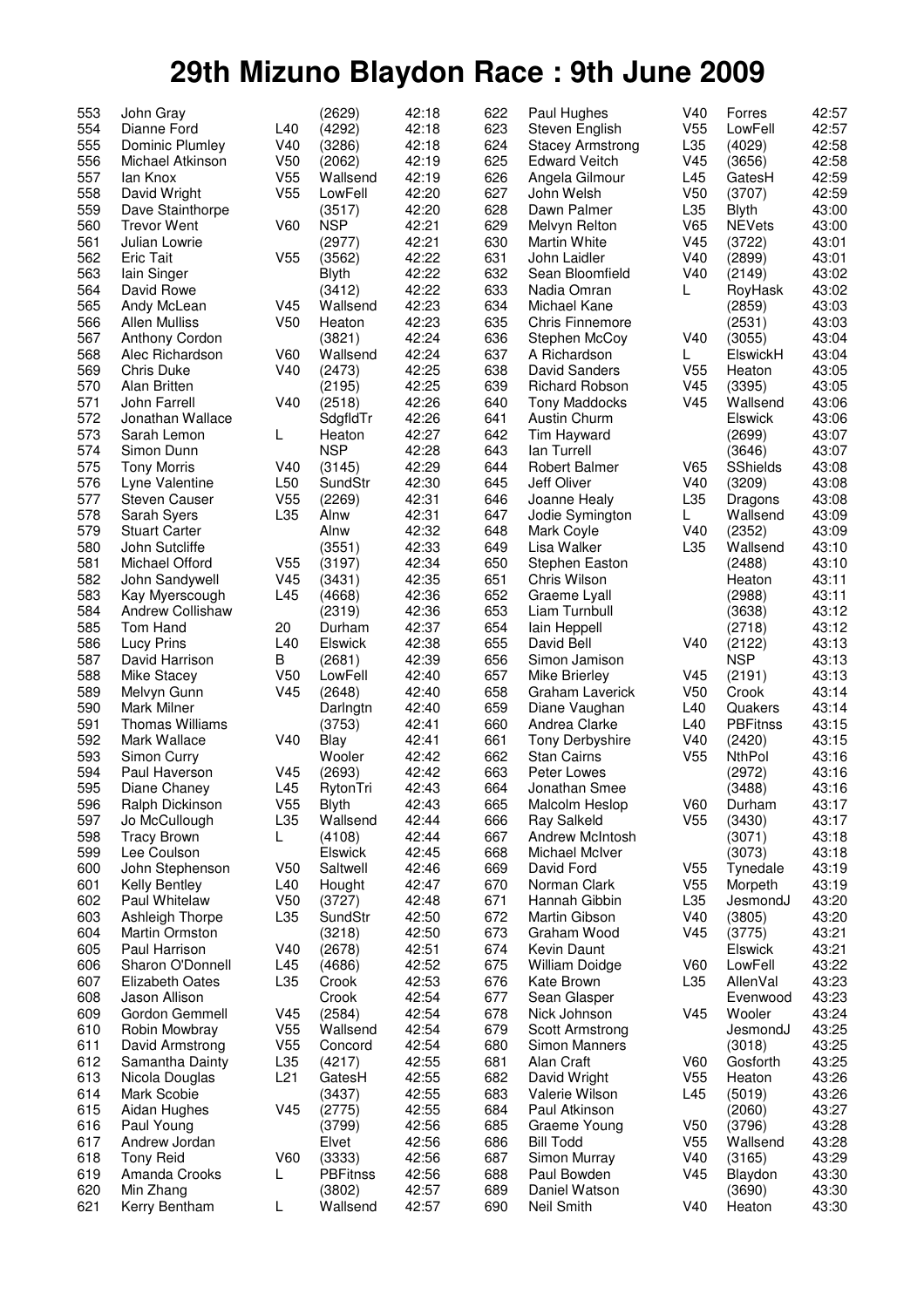| 691 | Mike Lowes              | V45             | (2974)         | 43:31 | 760 | John Watson            | V50             | Sunderld       | 44:08 |
|-----|-------------------------|-----------------|----------------|-------|-----|------------------------|-----------------|----------------|-------|
| 692 | Amanda Bloor            | L40             | (4085)         | 43:31 | 761 | Donna Douthwaite       | L <sub>35</sub> | Evenwood       | 44:09 |
|     |                         |                 |                |       |     |                        |                 |                |       |
| 693 | <b>Barnaby Coulson</b>  |                 | RoyHask        | 43:32 | 762 | Shaun Harris           |                 | Heaton         | 44:09 |
| 694 | G Pilkington            | V <sub>50</sub> | (3282)         | 43:32 | 763 | Clare Anderson         | L <sub>35</sub> | SundStr        | 44:09 |
| 695 | Phil Routledge          | V40             | SundStr        | 43:32 | 764 | Karen Nielsen          | L <sub>45</sub> | <b>NSP</b>     | 44:10 |
|     |                         |                 |                |       |     |                        |                 |                |       |
| 696 | David Forster           |                 | (2548)         | 43:33 | 765 | Denis Bostock          | V <sub>55</sub> | LowFell        | 44:10 |
| 697 | David Leat              | V <sub>55</sub> | (2925)         | 43:33 | 766 | Shaun Barron           | V <sub>45</sub> | (2091)         | 44:10 |
| 698 | David Peat              |                 | <b>NSP</b>     | 43:34 | 767 | <b>Keith Weavers</b>   | V65             | Aurora         | 44:11 |
|     |                         |                 |                |       |     |                        |                 |                |       |
| 699 | Stephen Marshman        |                 | (3025)         | 43:36 | 768 | Andrew Cramman         |                 | (2356)         | 44:11 |
| 700 | David Godfrey           | V <sub>55</sub> | (2600)         | 43:38 | 769 | David Pye              |                 | (3313)         | 44:11 |
| 701 | Claire Collinson        | L <sub>35</sub> | Stocksf        | 43:38 | 770 | Paula Foley            | L.              | (4290)         | 44:12 |
|     |                         |                 |                |       |     |                        |                 |                |       |
| 702 | Colin Wilson            |                 | (3765)         | 43:38 | 771 | Lewis Hollows          | 16              | (2749)         | 44:12 |
| 703 | lan Legge               | V <sub>55</sub> | Heaton         | 43:39 | 772 | Lisa Wheatley          | L <sub>35</sub> | Heaton         | 44:13 |
| 704 | M Weightman             | V60             | (3701)         | 43:39 | 773 | George Russell         | V40             | LowFell        | 44:13 |
|     |                         |                 |                |       |     |                        |                 |                |       |
| 705 | Kate Sergeant           | L35             | Claremnt       | 43:39 | 774 | <b>Richard McQuade</b> | V40             | Gosforth       | 44:14 |
| 706 | Chris Bunten            |                 | (2222)         | 43:40 | 775 | John Lewis             |                 | (2945)         | 44:15 |
| 707 | Phil Owen               | V40             | Elvet          | 43:40 | 776 | Darren Welton          |                 | (3709)         | 44:15 |
|     |                         |                 |                |       |     |                        |                 |                |       |
| 708 | Kevin Bowman            | V40             | (2166)         | 43:40 | 777 | James Young            | V40             | (3794)         | 44:16 |
| 709 | Alyson West             | L40             | SundStr        | 43:41 | 778 | Paddy Moran            |                 | (3139)         | 44:17 |
| 710 | lan Walshe              |                 | (3674)         | 43:41 | 779 | C Matthews             | 17              | (3037)         | 44:18 |
| 711 | Andy Middleton          |                 | <b>Elswick</b> | 43:41 | 780 | <b>Paul Bastow</b>     |                 | (2094)         | 44:18 |
|     |                         |                 |                |       |     |                        |                 |                |       |
| 712 | Jamie Harding           | V40             | Claremnt       | 43:42 | 781 | Alex Anderson          | V <sub>55</sub> | (2031)         | 44:19 |
| 713 | Janette Kilgour         | L <sub>55</sub> | Claremnt       | 43:42 | 782 | Rory O'Hagan           |                 | (3198)         | 44:19 |
| 714 | Steve Long              |                 | (2962)         | 43:42 | 783 | Andrew Leech           | B               | (2930)         | 44:20 |
|     |                         |                 |                |       |     |                        |                 |                |       |
| 715 | Alan Jobling            | <b>V60</b>      | Jarrow         | 43:42 | 784 | <b>Phil Middleton</b>  |                 | (3104)         | 44:20 |
| 716 | Dave Roberts            | V45             | <b>Blyth</b>   | 43:43 | 785 | Jeff Turnbull          |                 | (3635)         | 44:21 |
| 717 | <b>Michael Cullwick</b> |                 | (2379)         | 43:43 | 786 | Peter Dibben           |                 | (2424)         | 44:22 |
| 718 | Adam Duncan             |                 | (2475)         | 43:43 | 787 | Stephen McTeer         |                 | (3094)         | 44:22 |
|     |                         |                 |                |       |     |                        |                 |                |       |
| 719 | Dawn Marland            | LB              | (4586)         | 43:44 | 788 | Luke Woodend           |                 | Claremnt       | 44:22 |
| 720 | David Johnson           | V <sub>50</sub> | <b>NSP</b>     | 43:44 | 789 | Tim Ferguson           |                 | (2529)         | 44:22 |
| 721 | <b>Fred Pinder</b>      | V50             | (3283)         | 43:44 | 790 | Lynn Johnson           | L45             | (4461)         | 44:23 |
| 722 |                         | V60             | Alnw           | 43:45 | 791 |                        | V <sub>50</sub> |                | 44:23 |
|     | David Cooper            |                 |                |       |     | Michael Bradley        |                 | Spect          |       |
| 723 | Nigel Wood              | V <sub>45</sub> | (3779)         | 43:46 | 792 | Paul Jackson           | V50             | <b>SundStr</b> | 44:23 |
| 724 | Robert Locke            | V <sub>45</sub> | (2957)         | 43:47 | 793 | Mark Teale             |                 | <b>NSP</b>     | 44:24 |
| 725 | Ryan Ridley             |                 | (3361)         | 43:49 | 794 | Alan Kane              | V40             | (2860)         | 44:24 |
|     |                         |                 |                |       |     |                        |                 |                |       |
| 726 | lan White               | V40             | Saltwell       | 43:50 | 795 | Olga Errington         | L <sub>45</sub> | <b>NSP</b>     | 44:24 |
| 727 | Rachel Lowther          | L <sub>35</sub> | Jarrow         | 43:52 | 796 | <b>Richard Oakley</b>  |                 | (3195)         | 44:25 |
| 728 | John Cockburn           | V60             | Alnw           | 43:55 | 797 | <b>Terry Foster</b>    | V60             | (2553)         | 44:25 |
| 729 | <b>Gary Clark</b>       | 21              |                | 43:55 | 798 | Alister Robson         |                 |                | 44:25 |
|     |                         |                 | Morpeth        |       |     |                        |                 | Elvet          |       |
| 730 | Stefan Rainbow          | 17              | (3318)         | 43:56 | 799 | <b>Rich Bickerton</b>  |                 | (2133)         | 44:26 |
| 731 | Simon Thompson          |                 | (3595)         | 43:57 | 800 | Alan Bray              | V <sub>55</sub> | Teesdale       | 44:27 |
| 732 | John Philipson          | V <sub>45</sub> | (3271)         | 43:58 | 801 | <b>Steve Priestley</b> | V40             | (3302)         | 44:28 |
|     |                         |                 |                |       |     |                        |                 |                |       |
| 733 | Keith Hudson            | V <sub>50</sub> | (2772)         | 43:58 | 802 | Aidan Hughes           |                 | Blackhll       | 44:30 |
| 734 | Chris Woodcock          | L35             | (5030)         | 43:59 | 803 | Will Mawson            |                 | (3041)         | 44:30 |
| 735 | Norman Cooper           | V <sub>55</sub> | Alnw           | 44:00 | 804 | Lee Campbell           |                 | (2249)         | 44:31 |
| 736 | Phil McBeth             | V50             | Concord        | 44:01 | 805 | Mike Singleton         | V <sub>55</sub> | (3477)         | 44:31 |
|     |                         |                 |                |       |     |                        |                 |                |       |
| 737 | <b>Stephen Rodgers</b>  |                 | Jarrow         | 44:01 | 806 | Darren Snaith          | V45             | (3506)         | 44:32 |
| 738 | Emma Moir               | L40             | Wallsend       | 44:01 | 807 | <b>Stuart Edwards</b>  | V45             | (2492)         | 44:32 |
| 739 | Kim Bluck               | L35             | Tynedale       | 44:02 | 808 | Neil Turner            | V40             | (3642)         | 44:33 |
|     |                         |                 |                |       |     |                        |                 |                |       |
| 740 | Jock Bolam              | V40             | Alnw           | 44:02 | 809 | Philip Haslam          | V40             | JesmondJ       | 44:33 |
| 741 | Mark Bagott             | V <sub>50</sub> | JesmondJ       | 44:02 | 810 | <b>Brian Dixon</b>     | V50             | (2438)         | 44:34 |
| 742 | Keith Hutton            | V <sub>45</sub> | (2791)         | 44:03 | 811 | Don't know             |                 | ???            | 44:35 |
| 743 | Allan Macaulay          | V50             | Norham         | 44:03 | 812 | <b>Trevor Bradley</b>  | V50             | (2178)         | 44:35 |
|     |                         |                 |                |       |     |                        |                 |                |       |
| 744 | Keith Frost             | V <sub>45</sub> | Elswick        | 44:03 | 813 | Robert Wilson          | V <sub>55</sub> | (3759)         | 44:36 |
| 745 | lain McLarenh           | V40             | (3083)         | 44:04 | 814 | Nick Joscelyne         | V <sub>50</sub> | (2854)         | 44:36 |
| 746 | David Kelly             | V <sub>50</sub> | (2867)         | 44:04 | 815 | Paul Humphreys         |                 | (2779)         | 44:37 |
| 747 | Gareth Hill             |                 | (2729)         | 44:04 | 816 | <b>Richard Roberts</b> | V40             | (3368)         | 44:38 |
|     |                         |                 |                |       |     |                        |                 |                |       |
| 748 | D Hetherington          | V40             | (2723)         | 44:05 | 817 | Colin Dean             | V <sub>50</sub> | (2414)         | 44:38 |
| 749 | David Watson            | V40             | Morpeth        | 44:05 | 818 | Hugh Potter            | V40             | Claremnt       | 44:39 |
| 750 | David Hall              | V <sub>45</sub> | (2666)         | 44:05 | 819 | Storm Smith            | V <sub>45</sub> | (3497)         | 44:39 |
|     |                         |                 |                |       |     |                        | V45             |                |       |
| 751 | <b>Gary West</b>        | V40             | (3710)         | 44:06 | 820 | Alex Cole              |                 | (2310)         | 44:40 |
| 752 | John Smith              | V <sub>45</sub> | (3500)         | 44:06 | 821 | <b>Tony Palmer</b>     | V40             | (3230)         | 44:41 |
| 753 | Gavin Bradshaw          |                 | (2182)         | 44:06 | 822 | David Devennie         |                 | (2422)         | 44:41 |
| 754 | Laura Peacock           | L               | Blaydon        | 44:06 | 823 | Craig Smith            | V40             | Heaton         | 44:42 |
|     |                         |                 |                |       |     |                        |                 |                |       |
| 755 | Stacey Leigh            | L21             | (4529)         | 44:07 | 824 | Keith Willshire        | V <sub>55</sub> | <b>Blyth</b>   | 44:43 |
| 756 | David Leigh             | V <sub>50</sub> | (2933)         | 44:07 | 825 | Bryan Ross             | V40             | (3410)         | 44:44 |
| 757 | Michael Dixon           |                 | (2439)         | 44:07 | 826 | Jonathan Pearson       |                 | (3257)         | 44:44 |
| 758 | Matthew Tellyn          | V40             | (3578)         | 44:08 | 827 | lain Armstrong         |                 | (2049)         | 44:44 |
|     |                         |                 |                |       |     |                        |                 |                |       |
| 759 | Jimmy Flynn             | V60             | Wallsend       | 44:08 | 828 | <b>Rachel Hayes</b>    | L               | Claremnt       | 44:45 |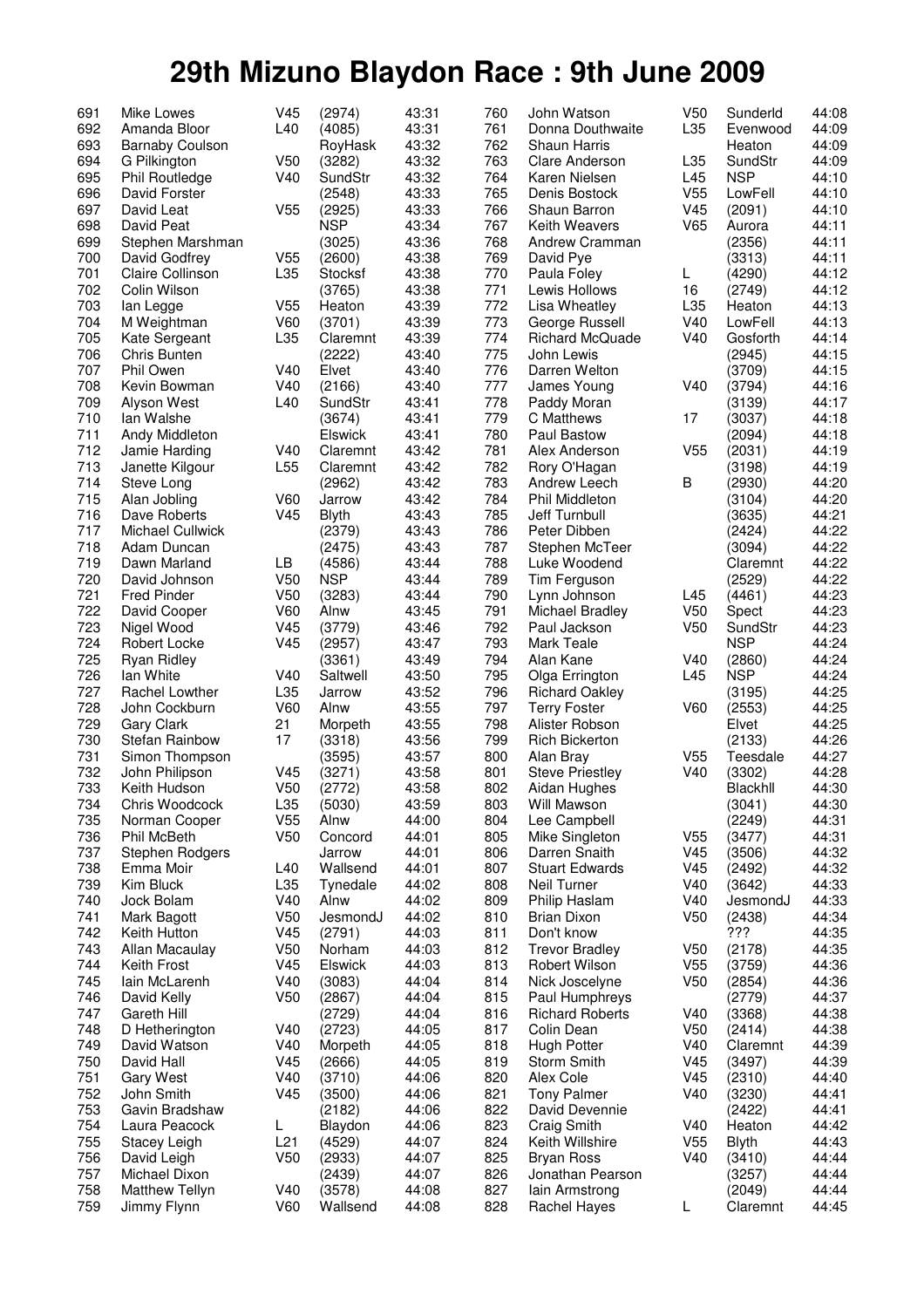| 829 | Graeme Oliver          |                 | (3206)     | 44:45 | 898 | David Graham            | V40             | DwntsdAC        | 45:10 |
|-----|------------------------|-----------------|------------|-------|-----|-------------------------|-----------------|-----------------|-------|
| 830 | Ellen Tullo            | L               | (4911)     | 44:45 | 899 | David Rewcastle         | В               | (3338)          | 45:11 |
|     |                        |                 |            |       |     |                         |                 |                 |       |
| 831 | Alison McLeod          | L35             | (4623)     | 44:46 | 900 | Jonathan Hearl          | V40             | (2703)          | 45:11 |
| 832 | <b>Barrie Storey</b>   |                 | (3543)     | 44:46 | 901 | Mike Rewcastle          | V55B            | (3339)          | 45:11 |
| 833 | Nigel Mills            | V <sub>50</sub> | (3114)     | 44:46 | 902 | Stephen Eke             |                 | (2495)          | 45:12 |
| 834 | Nick Wilson            | V <sub>45</sub> | (3766)     | 44:47 | 903 | <b>Stuart Robinson</b>  |                 | (3388)          | 45:12 |
| 835 | David Inness           | V40             | (2797)     | 44:47 | 904 | Andy Pendlebury         |                 | (3261)          | 45:12 |
|     |                        |                 |            |       |     |                         |                 |                 |       |
| 836 | John Woodward          | V <sub>50</sub> | SundStr    | 44:48 | 905 | Geoff Seagrove          | V <sub>45</sub> | <b>SundStr</b>  | 45:13 |
| 837 | <b>Brian Thompson</b>  | V <sub>45</sub> | (3601)     | 44:48 | 906 | Paula Woodhouse         | L <sub>40</sub> | (5031)          | 45:13 |
| 838 | Colin Barnes           | V <sub>45</sub> | (2086)     | 44:48 | 907 | Ashley Thompson         |                 | Concord         | 45:14 |
| 839 | Steven Lockey          | V <sub>45</sub> | (2958)     | 44:48 | 908 | Paul Borthwick          |                 | (2158)          | 45:14 |
| 840 | lan Barrett            | V40             | (2090)     | 44:48 | 909 | David Wallace           | V <sub>50</sub> | <b>BurnRoad</b> | 45:14 |
|     |                        |                 |            |       |     |                         |                 |                 |       |
| 841 | lain Patterson         |                 | (3249)     | 44:49 | 910 | <b>Carlton Fletcher</b> | V40             | (2534)          | 45:15 |
| 842 | <b>Ben Stevenson</b>   |                 | (3530)     | 44:49 | 911 | John Young              | V <sub>50</sub> | LowFell         | 45:15 |
| 843 | John McCaughey         |                 | (3048)     | 44:49 | 912 | <b>Mick Cook</b>        |                 | (3829)          | 45:16 |
| 844 | <b>Martin Chambers</b> | V40             | (2272)     | 44:49 | 913 | <b>Andy Howlett</b>     | V40             | (2768)          | 45:16 |
| 845 | <b>Richard Baker</b>   |                 | <b>NSP</b> | 44:50 | 914 | Jim Murphy              | V <sub>50</sub> | (3159)          | 45:16 |
|     |                        |                 |            |       |     |                         |                 |                 |       |
| 846 | Simon McGeary          | V40             | (3061)     | 44:50 | 915 | <b>Andrew Reed</b>      | V40             | (3331)          | 45:17 |
| 847 | Laura Emmerson         | L               | Wallsend   | 44:50 | 916 | Anthony Leech           | <b>V45B</b>     | (2929)          | 45:17 |
| 848 | David Wilson           | B               | (3767)     | 44:50 | 917 | D Richardson            | V40             | (3350)          | 45:18 |
| 849 | <b>Rob Garbutt</b>     | V40             | Durham     | 44:50 | 918 | Colin McFall            | V45             | (3060)          | 45:18 |
| 850 | <b>Kay Stokes</b>      | L <sub>50</sub> | MarshHse   | 44:51 | 919 | Jane Henderson          | L40             | <b>NSP</b>      | 45:18 |
|     |                        |                 |            |       |     | Susan Potter            |                 |                 | 45:19 |
| 851 | Les Hamilton           | V40             | (2670)     | 44:51 | 920 |                         | L45             | <b>NSP</b>      |       |
| 852 | James Richardson       | V50             | ElswickH   | 44:51 | 921 | Nicholas Froom          |                 | (2565)          | 45:19 |
| 853 | Mike Swainson          | V60             | Blackhll   | 44:51 | 922 | V Williams              | L40             | (5009)          | 45:20 |
| 854 | Christopher Hart       |                 | LowFell    | 44:52 | 923 | <b>Kirsty Jones</b>     | L               | RytonTri        | 45:20 |
| 855 | David Anderson         |                 | Blackhll   | 44:52 | 924 | Graeme Duckworth        |                 | (2468)          | 45:20 |
|     |                        |                 |            |       |     |                         |                 |                 |       |
| 856 | Amanda Marshall        | L35             | (4588)     | 44:52 | 925 | <b>Alison Toller</b>    | L35             | (4903)          | 45:21 |
| 857 | Malcolm Liddle         | V <sub>50</sub> | Blackhll   | 44:52 | 926 | <b>Steve Burdett</b>    |                 | RoyHask         | 45:21 |
| 858 | David Leng             | V60             | GatesH     | 44:53 | 927 | David Reay              | V40             | <b>Elswick</b>  | 45:22 |
| 859 | Peter Fancy            |                 | (2515)     | 44:53 | 928 | Paul Henderson          | 21              | <b>Elswick</b>  | 45:22 |
| 860 | David Lauckner         | V60             | (2912)     | 44:53 | 929 | <b>Russ Elliott</b>     | V40             | (2499)          | 45:22 |
| 861 | Oisin Macnamara        | V <sub>50</sub> |            | 44:53 | 930 |                         |                 |                 | 45:23 |
|     |                        |                 | (3002)     |       |     | Mark Duffy              |                 | (2472)          |       |
| 862 | Andrew Webb            | V60             | <b>NSP</b> | 44:54 | 931 | <b>Martin Scott</b>     | V40             | <b>NthIndFR</b> | 45:23 |
| 863 | Jason Scotney          | V40             | (3439)     | 44:54 | 932 | Peter Bannister         | V45             | <b>Elswick</b>  | 45:24 |
| 864 | John Oswald            | V <sub>55</sub> | Heaton     | 44:55 | 933 | Paul Gowland            | V <sub>45</sub> | Saltwell        | 45:24 |
| 865 | Nigel Scorer           |                 | (3438)     | 44:55 | 934 | <b>Richard Topping</b>  |                 | (3628)          | 45:24 |
| 866 | <b>Kay Vincent</b>     | L45             | (4927)     | 44:56 | 935 | K Heckelsmuller         | L <sub>35</sub> | <b>Blyth</b>    | 45:24 |
|     |                        |                 |            |       |     |                         |                 |                 |       |
| 867 | <b>Mandy Roberts</b>   | L45             | (4768)     | 44:56 | 936 | Robert Allan            | V <sub>50</sub> | (2013)          | 45:25 |
| 868 | <b>Cheryl Stanley</b>  | L35             | LowFell    | 44:57 | 937 | Jeremy Bridges          |                 | (2189)          | 45:25 |
| 869 | Don Shotton            | V65             | Wallsend   | 44:58 | 938 | Caroline Findlay        | L.              | Alnw            | 45:25 |
| 870 | <b>Chris Oldfield</b>  |                 | (3201)     | 44:58 | 939 | Jo Buckley              | L <sub>35</sub> | Sunderld        | 45:25 |
| 871 | David Swainson         |                 | (3554)     | 44:59 | 940 | Richard McHugh          |                 | (3070)          | 45:26 |
|     |                        | V50             | (3798)     | 44:59 | 941 | <b>Errol Curling</b>    | V50             |                 | 45:26 |
| 872 | John Young             |                 |            |       |     |                         |                 | HaywrdsH        |       |
| 873 | Paul McKenna           |                 | (3078)     | 45:00 | 942 | Sara Blight             | L <sub>35</sub> | <b>Elswick</b>  | 45:26 |
| 874 | Graham Harrison        | V45             | Saltwell   | 45:01 | 943 | James Luccock           |                 | (2981)          | 45:26 |
| 875 | Peter Maylia           | V <sub>50</sub> | (3045)     | 45:02 | 944 | Howard Jobson           | V45             | (2829)          | 45:27 |
| 876 | <b>Terry Welsh</b>     | V <sub>55</sub> | Claremnt   | 45:03 | 945 | Alistair Murray         | V50             | (3162)          | 45:27 |
| 877 | Malcolm Hedley         | V40             | Concord    | 45:04 | 946 | Victoria Mills          | L35             | (4646)          | 45:27 |
|     |                        |                 |            |       |     |                         |                 |                 |       |
| 878 | Stephen Smith          | V <sub>45</sub> | (3503)     | 45:05 | 947 | Clare Taylor            | L <sub>45</sub> | (4884)          | 45:27 |
| 879 | Rob Kirtley            | V40             | Wallsend   | 45:06 | 948 | Joanna Clarke           | L35             | Heaton          | 45:28 |
| 880 | Andy Richardson        | 19              | (3355)     | 45:07 | 949 | Rodney Gray             | V40             | (2624)          | 45:28 |
| 881 | Neil McElhone          |                 | (3058)     | 45:08 | 950 | John Hill               | V60             | Concord         | 45:28 |
| 882 | Samuel Swinhoe         | 16              | (3557)     | 45:09 | 951 | Louisa Syewart          | L35             | Alnw            | 45:28 |
|     |                        |                 |            |       |     |                         |                 |                 |       |
| 883 | Kevin Forster          |                 | (2547)     | 45:09 | 952 | Andrew Lorimer          |                 | (2967)          | 45:29 |
| 884 | Stephen Atkinson       |                 | (2061)     | 45:09 | 953 | Martin Bradley          | V40             | (2181)          | 45:30 |
| 885 | David Allinson         | B               | (2021)     | 45:09 | 954 | P Aitchison             | L35             | Wooler          | 45:32 |
| 886 | Aidan Kirkwood         | 21              | Army       | 45:09 | 955 | <b>Andrew Hughes</b>    | V40             | LowFell         | 45:34 |
| 887 | S Stephenson           |                 | (3524)     | 45:09 | 956 | S Marshman              | L <sub>35</sub> | (4590)          | 45:35 |
|     |                        |                 |            |       |     |                         | L <sub>19</sub> |                 | 45:36 |
| 888 | Stephen Lister         |                 | (2951)     | 45:09 | 957 | Laura Dixon             |                 | Morpeth         |       |
| 889 | Colin Lee              | V45             | (2927)     | 45:09 | 958 | James Mackay            |                 | (2994)          | 45:37 |
| 890 | Nick Baxter            | V <sub>50</sub> | Wooler     | 45:09 | 959 | <b>Trevor Reid</b>      | V <sub>55</sub> | Wallsend        | 45:39 |
| 891 | Adrian Kingston        | V <sub>45</sub> | (2880)     | 45:10 | 960 | <b>Stewart Fletcher</b> |                 | (3809)          | 45:40 |
| 892 | Paul Gallon            |                 | (2573)     | 45:10 | 961 | Dan McCarthy            | V45             | (3047)          | 45:41 |
| 893 | Laura Tunstall         | L21             | (4913)     | 45:10 | 962 | Jed Devlin              | V45             | (2423)          | 45:42 |
|     |                        |                 |            |       |     |                         |                 |                 |       |
| 894 | Colin Robertson        |                 | (820)      | 45:10 | 963 | David Candlish          |                 | (2253)          | 45:43 |
| 895 | Paul Makkuku           | V40             | (3011)     | 45:10 | 964 | Caroline Hasson         | L               | Wallsend        | 45:44 |
| 896 | Maxine Fletcher        | L35             | Wooler     | 45:10 | 965 | Michael Sherriff        | V40             | Jarrow          | 45:44 |
| 897 | Gavin Woodcock         |                 | (3782)     | 45:10 | 966 | Matthew Turnbull        | 16B             | (3636)          | 45:44 |
|     |                        |                 |            |       |     |                         |                 |                 |       |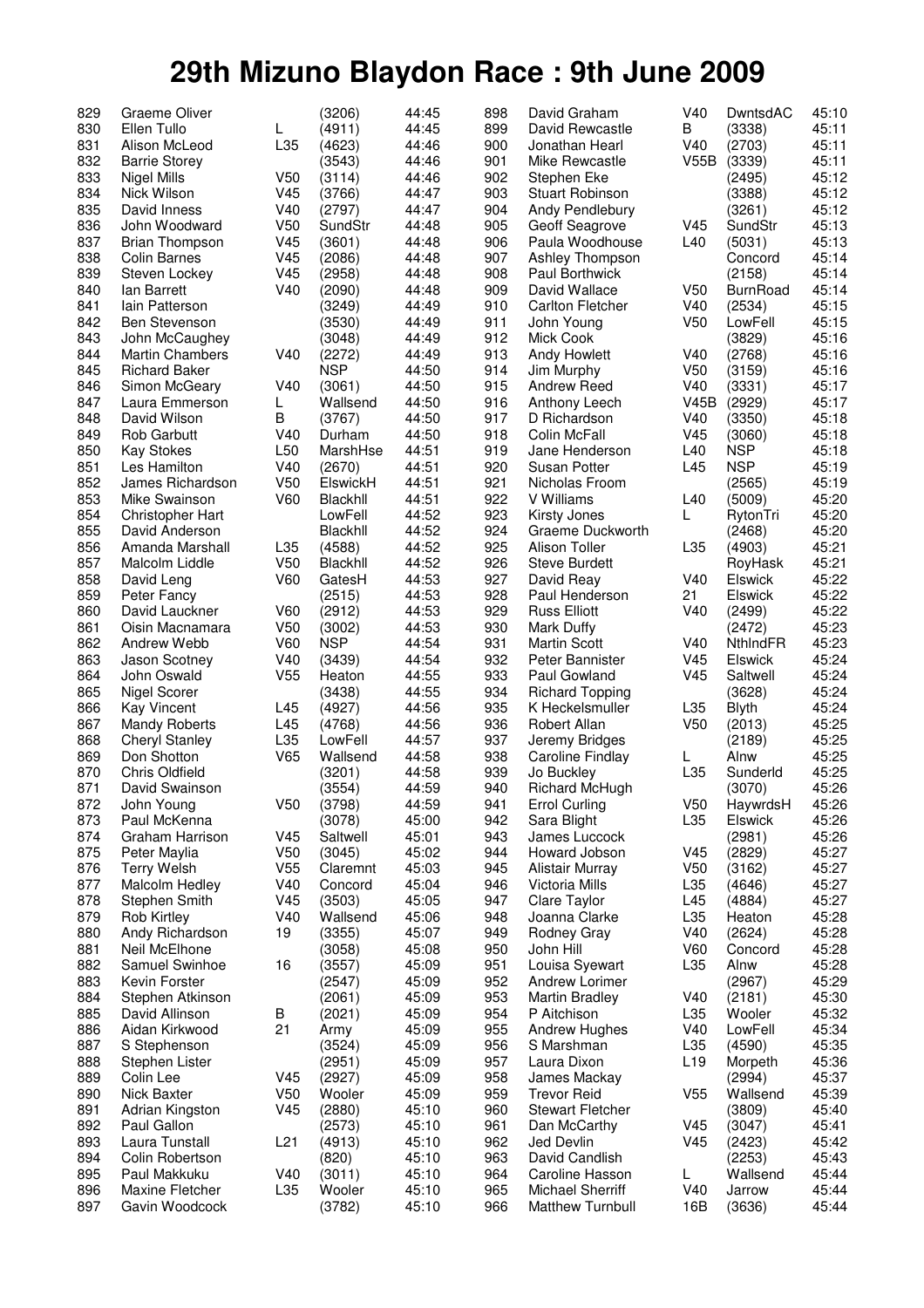| 967          | Michael Phelan                        | V40                    | (3270)              | 45:44          | 1036         | <b>Jeff Roberts</b>              |                 | (3367)             | 46:19          |
|--------------|---------------------------------------|------------------------|---------------------|----------------|--------------|----------------------------------|-----------------|--------------------|----------------|
| 968          | <b>Graham Yates</b>                   | V45                    | (3793)              | 45:44          | 1037         | <b>Robert Halliday</b>           | V60             | (2668)             | 46:19          |
| 969          | Alan Fleming                          |                        | (2533)              | 45:45          | 1038         | Andrew Robinson                  |                 | (3389)             | 46:20          |
| 970          | Sandra Chandler                       | L <sub>35</sub>        | (4164)              | 45:45          | 1039         | Steven Williams                  | V45             | SundStr            | 46:20          |
| 971          | John Foster                           | V50                    | (2550)              | 45:45          | 1040         | Gary Cooke                       | V40             | (2333)             | 46:20          |
| 972          | <b>Michael Stokle</b>                 | V50                    | (3538)              | 45:45          | 1041         | David Atkinson                   | V40             | (2063)             | 46:21          |
| 973          | John Deane                            |                        | (2416)              | 45:45          | 1042         | Jane Henderson                   | L40             | (4393)             | 46:21          |
| 974          | J Birch-Machin                        | L45                    | Gosforth            | 45:46          | 1043         | Joanne Murphy                    | L40             | Tynedale           | 46:21          |
| 975          | Jan Russell                           | V40                    | (3423)              | 45:46          | 1044         | David Williams                   |                 | (3823)             | 46:22          |
| 976          | <b>Tony Campbell</b>                  | V <sub>45</sub>        | (2251)              | 45:46          | 1045         | John Young                       | V <sub>50</sub> | NewtonAy           | 46:22          |
| 977          | Dan Gray                              |                        | (2631)              | 45:46          | 1046         | Robert Kyle                      |                 | (2895)             | 46:22          |
| 978          | Dave Duffy                            | V <sub>45</sub>        | (2470)              | 45:47          | 1047         | <b>Helen Marks</b>               | L               | (4585)             | 46:23          |
| 979          | Allan Robertson                       | V <sub>50</sub>        | <b>SundStr</b>      | 45:47          | 1048         | <b>Allen Marks</b>               |                 | (3021)             | 46:23          |
| 980          | Lisa Williams                         | L <sub>35</sub>        | Alnw                | 45:47          | 1049         | Aidan Faherty                    | V <sub>45</sub> | <b>DwntsdAC</b>    | 46:23          |
| 981          | Simon Dermont                         | V40                    | (2421)              | 45:47          | 1050         | Elizabeth Lamb                   | L <sub>50</sub> | Elvet              | 46:24          |
| 982          | John Lees                             | V <sub>50</sub>        | MarshHse            | 45:47          | 1051         | Andrew Thompson                  |                 | Elvet              | 46:24          |
| 983          | John Tunstall                         | V <sub>50</sub>        | HowgillH            | 45:48          | 1052         | Cath McParlin                    | L <sub>40</sub> | <b>PBFitnss</b>    | 46:24          |
| 984          | Alan Livingstone                      | V <sub>45</sub>        | (2955)              | 45:48          | 1053         | David Jackson                    | V <sub>50</sub> | (2810)             | 46:25          |
| 985          | <b>Patrick Chinnery</b>               | V40                    | (2286)              | 45:48          | 1054         | Lee Eaton                        |                 | (2489)             | 46:25          |
| 986          | Anthony Wood                          | V50                    | (3778)              | 45:48          | 1055         | Michael Mackay                   |                 | (2996)             | 46:25          |
| 987          | <b>Daniel Priestley</b>               |                        | (3305)              | 45:48          | 1056         | <b>Larry Greaves</b>             | V60             | Aurora             | 46:25          |
| 988          | Adam Coulson                          |                        | (2344)              | 45:49          | 1057         | Nicola Pritchard                 | L35             | (4741)             | 46:25          |
| 989          | David Buggy                           |                        | (2219)              | 45:49          | 1058         | Nigel Pritchard                  |                 | (3307)             | 46:25          |
| 990          | Colin Richardson                      | V <sub>45</sub>        | (3348)              | 45:49          | 1059         | <b>Richard Cradock</b>           | V <sub>55</sub> | (2355)             | 46:25          |
| 991          | Alan Richardson                       | 20                     | (3349)              | 45:49          | 1060         | Neil Smith                       | V <sub>45</sub> | <b>DwntsdAC</b>    | 46:25          |
| 992          | Michael Lowthian                      | V60                    | (2978)              | 45:50          | 1061         | <b>Tim Deveaux</b>               | V <sub>55</sub> | <b>PBFitnss</b>    | 46:26          |
| 993          | David Mason                           | V40                    | LowFell             | 45:51          | 1062         | Anthony Charlton                 | V60             | Gosforth           | 46:26          |
| 994          | <b>Nick Winslow</b>                   | V <sub>50</sub>        | (3769)              | 45:52          | 1063         | Andy Mitchelmore                 |                 | (3123)             | 46:26          |
| 995          | <b>Donald Pearsons</b>                | V <sub>50</sub>        | Wooler              | 45:53          | 1064         | Jennifer Rees                    | L.              | <b>NSP</b>         | 46:27          |
| 996          | Keith Batey                           | V <sub>55</sub>        | <b>Elswick</b>      | 45:54          | 1065         | Colin Johnson                    | <b>V60</b>      | (2835)             | 46:27          |
| 997          | Mike Hall                             | V45                    | (2665)              | 45:55          | 1066         | Michael Wales                    | V <sub>45</sub> | Saltwell           | 46:28          |
| 998          | Derek Railston                        | V <sub>45</sub>        | Concord             | 45:56          | 1067         | Dan Raistrick                    |                 | (3320)             | 46:28          |
| 999          | Emma Thompson                         | L                      | Elvet               | 45:56          | 1068         | John Mackay                      | V <sub>55</sub> | (2995)             | 46:29          |
| 1000         | Alan Smith                            | V60                    | Elvet               | 45:56          | 1069         | John Hutchinson                  | V <sub>50</sub> | Elvet              | 46:29          |
| 1001         | <b>Chris Francis</b>                  | V <sub>55</sub>        | Tynedale            | 45:57          | 1070         | Joe Power                        | 20              | (3297)             | 46:30          |
| 1002         | lan Wilkinson                         |                        | (3746)              | 45:57          | 1071         | John Josephs                     | V65             | Heaton             | 46:30          |
| 1003         | <b>Rob Stormont</b>                   | V40                    | (3544)              | 45:58          | 1072         | Paul Burton                      |                 | (2234)             | 46:31          |
| 1004         | <b>Colin Storey</b>                   | V <sub>55</sub>        | Concord             | 45:58          | 1073         | Stephen Murray                   |                 | (3160)             | 46:31          |
| 1005<br>1006 | Lindsay Ogle<br><b>Tajinder Singh</b> | V <sub>50</sub><br>V40 | Darlngtn<br>SundStr | 45:59<br>45:59 | 1074<br>1075 | Chris McLarton<br>Simon Beanland | 20<br>V40       | Saltwell<br>(2104) | 46:32<br>46:32 |
| 1007         | Mark Wightman                         |                        | (3737)              | 45:59          | 1076         | Christopher Bell                 |                 | (2117)             | 46:33          |
| 1008         | <b>Gavin Townsend</b>                 | V <sub>45</sub>        | (3630)              | 46:00          | 1077         | Ashley Robson                    | V65             | <b>Elswick</b>     | 46:33          |
| 1009         | <b>David Matthews</b>                 | V45                    | (3038)              | 46:00          | 1078         | Aynsley Herron                   | V <sub>45</sub> | <b>Blyth</b>       | 46:34          |
| 1010         | Anth Bainbridge                       | B                      | (2078)              | 46:01          | 1079         | <b>Tim Pickering</b>             | V40             | (3275)             | 46:34          |
| 1011         | Aidan Williams                        |                        | Heaton              | 46:01          | 1080         | <b>Robert Stobbs</b>             | V <sub>45</sub> | GatesH             | 46:34          |
| 1012         | Mark Hurst                            |                        | (2786)              | 46:02          | 1081         | Michael Johnston                 | V <sub>45</sub> | Heaton             | 46:35          |
| 1013         | Susan Smith                           | L40                    | Morpeth             | 46:02          | 1082         | Nicholas Neave                   | V40             | <b>DwntsdAC</b>    | 46:35          |
| 1014         | Colin Seccombe                        | V40                    | <b>Blyth</b>        | 46:03          | 1083         | <b>Alison Cummings</b>           | L50             | <b>NSP</b>         | 46:36          |
| 1015         | Paul Howell                           | V50                    | (2765)              | 46:03          | 1084         | Geoff Calder                     | V <sub>55</sub> | (2247)             | 46:36          |
| 1016         | Simon Crosby                          | V40                    | (2363)              | 46:04          | 1085         | Fraser Gill                      | V <sub>50</sub> | <b>NSP</b>         | 46:37          |
| 1017         | Tom Westman                           |                        | (3714)              | 46:04          | 1086         | Dan Naylor                       |                 | (3173)             | 46:37          |
| 1018         | James Scott                           | 21                     | (3441)              | 46:05          | 1087         | Jennifer Gill                    | L35             | (4330)             | 46:38          |
| 1019         | George Henderson                      | V50                    | (2709)              | 46:05          | 1088         | Aaron Jackson                    |                 | (2808)             | 46:38          |
| 1020         | <b>Terry Whitfield</b>                | V60                    | <b>NSP</b>          | 46:06          | 1089         | G Richardson                     | V <sub>55</sub> | NthPol             | 46:39          |
| 1021         | Carl Wilkowski                        |                        | <b>PBFitnss</b>     | 46:07          | 1090         | Susan Bolam                      | L45             | Alnw               | 46:39          |
| 1022         | Alan Curry                            | V40                    | (2387)              | 46:07          | 1091         | Angela Embleton                  | L35             | Alnw               | 46:40          |
| 1023         | Caron O'Hhara                         | L40                    | (4687)              | 46:08          | 1092         | Dougie Nisbet                    | V45             | Elvet              | 46:40          |
| 1024         | Emma Robinson                         | L35                    | <b>NSP</b>          | 46:09          | 1093         | Marc Hales                       |                 | (2655)             | 46:40          |
| 1025         | Julie Tweedlie                        | L45                    | Heaton              | 46:10          | 1094         | Thomas Hitchen                   | V40             | <b>NSP</b>         | 46:40          |
| 1026         | Michael Hitchen                       |                        | (2736)              | 46:11          | 1095         | <b>Gavin Dudley</b>              | V <sub>50</sub> | (2469)             | 46:41          |
| 1027         | lan Anderson                          | V40                    | (2033)              | 46:13          | 1096         | Graham Bagnall                   | V45             | Concord            | 46:41          |
| 1028         | Peter Foreman                         | V40                    | (2544)              | 46:15          | 1097         | Edwin Osborne                    | <b>V60</b>      | (3221)             | 46:41          |
| 1029         | Mervyn Reilly                         | V <sub>50</sub>        | (3334)              | 46:17          | 1098         | Gareth Owen                      | V40             | (3225)             | 46:41          |
| 1030         | Craig Johnson                         |                        | (2836)              | 46:17          | 1099         | Simon Hackett                    | V40             | Durham             | 46:42          |
| 1031         | Marie Cooke                           | L35                    | <b>NSP</b>          | 46:17          | 1100         | Louise Diuglas                   | L               | <b>Blyth</b>       | 46:42          |
| 1032         | Janet Oliver                          | L50                    | Tynedale            | 46:18          | 1101         | <b>Andrew Davison</b>            | V40             | (2409)             | 46:42          |
| 1033         | Sheena Bassett                        | L45                    | MelsMile            | 46:18          | 1102         | Nichola Hardy                    | L35             | GatesH             | 46:43          |
| 1034         | Will Ruffman                          | V <sub>50</sub>        | (3421)              | 46:18          | 1103         | Jason Hobbs                      |                 | (2738)             | 46:43          |
| 1035         | Pauline Leslie                        | L55                    | Heaton              | 46:19          | 1104         | David Thompson                   |                 | RytonTri           | 46:43          |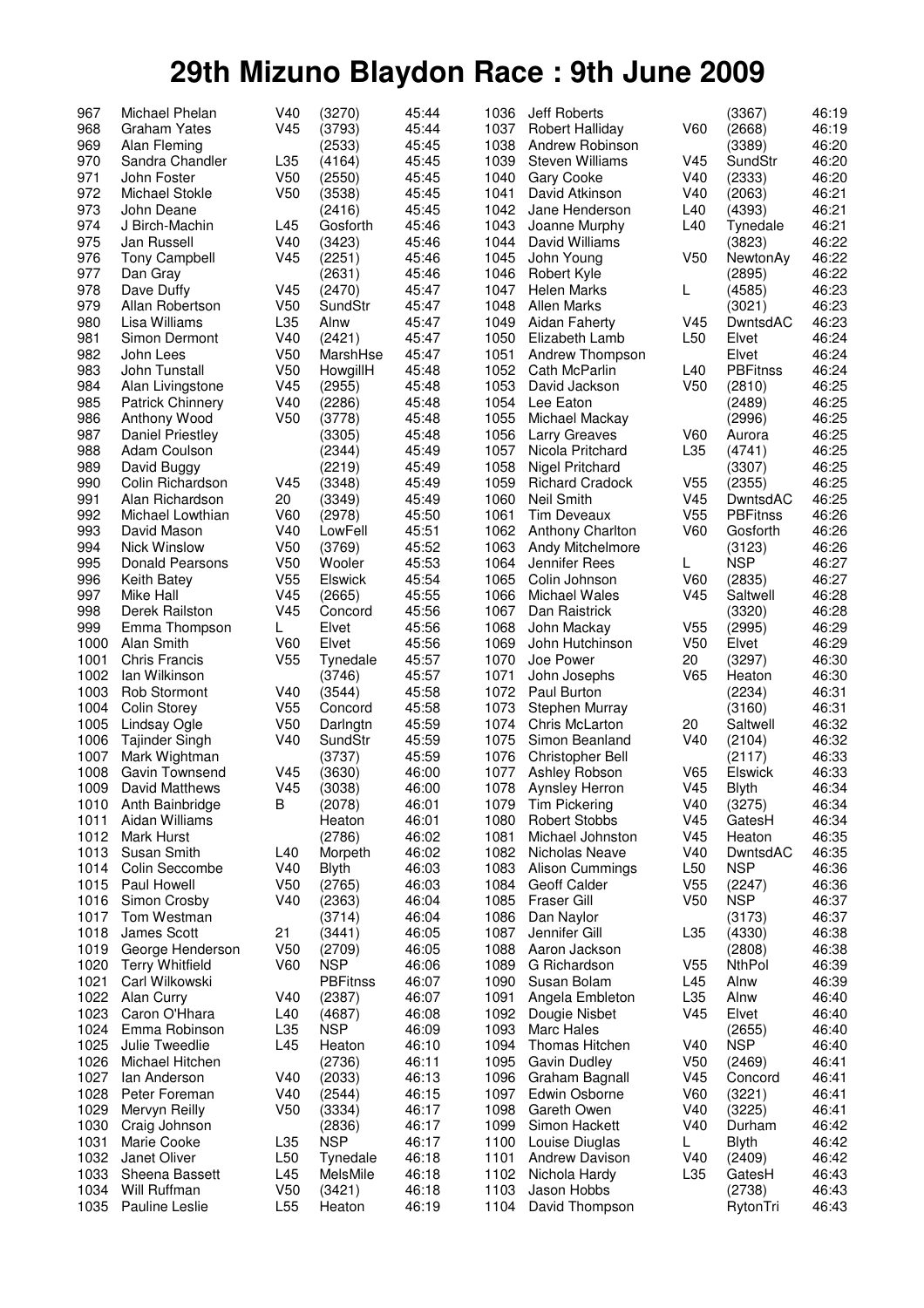| 1105 | Jill Drury           | L <sub>45</sub> | (4249)          | 46:44 | 1174 | Gary Dee              | V40             | (2417)       | 47:18 |
|------|----------------------|-----------------|-----------------|-------|------|-----------------------|-----------------|--------------|-------|
|      |                      |                 |                 |       |      |                       |                 |              |       |
| 1106 | Leah Davison         | L35             | <b>NSP</b>      | 46:44 | 1175 | Kenny McCormick       | V <sub>55</sub> | Claremnt     | 47:18 |
| 1107 | <b>Keith Potter</b>  | V40             | (3291)          | 46:45 | 1176 | Gary Humphreys        |                 | (2780)       | 47:19 |
| 1108 | Martin Crosby        | V40             | (2364)          | 46:45 | 1177 | Alice Hodgson         | L.              | (4414)       | 47:19 |
| 1109 | Julia Jackson        | L35             | GatesH          | 46:46 | 1178 | Simon Robinson        | V <sub>55</sub> | NewtonAy     | 47:20 |
| 1110 | Susan Coyle          | L40             | (4201)          | 46:47 | 1179 | Scott Fairlamb        | V40             | (2514)       | 47:20 |
| 1111 | Jeff Purves          | V40             | Aurora          | 46:47 | 1180 |                       |                 |              | 47:21 |
|      |                      |                 |                 |       |      | Gary Whalen           |                 | (3718)       |       |
| 1112 | Derek Sinclair       | V65             | Aurora          | 46:48 | 1181 | Joanne Jennings       | L35             | (4455)       | 47:21 |
| 1113 | Lalage Brown         | L45             | <b>Elswick</b>  | 46:49 | 1182 | <b>Peter Conwell</b>  |                 | (2328)       | 47:22 |
| 1114 | Jonny Milligan       |                 | (3110)          | 46:49 | 1183 | Elaine Ord            | L40             | (4694)       | 47:23 |
| 1115 | Geoff Robson         | V50             | (3399)          | 46:50 | 1184 | <b>Keith Barnes</b>   | V40             | (2087)       | 47:23 |
| 1116 | Mark Fraser          |                 | (2560)          | 46:50 | 1185 | Shaun Richardson      | V45             | LowFell      | 47:23 |
|      |                      |                 |                 |       |      |                       |                 |              |       |
| 1117 | <b>Steve Bangs</b>   | V60             | <b>Blyth</b>    | 46:51 | 1186 | <b>Gary Ayres</b>     |                 | (2071)       | 47:23 |
| 1118 | Geoffrey Blair       | V45             | (2145)          | 46:51 | 1187 | Simon Arbon           | V40             | (2037)       | 47:23 |
| 1119 | <b>Tara Florance</b> | L35B            | <b>PBFitnss</b> | 46:52 | 1188 | Adam Jobling          | В               | (2825)       | 47:23 |
| 1120 | John Ludlow          | V40             | (2983)          | 46:53 | 1189 | Jo Kilner             | L <sub>40</sub> | (4489)       | 47:23 |
| 1121 | <b>Michael Curry</b> |                 | (2386)          | 46:53 | 1190 | Jonathan Tinsley      | 17              | (3619)       | 47:23 |
| 1122 | John Harrison        | V50             | (2683)          | 46:54 | 1191 | Mark Dickerson        |                 | (2426)       | 47:23 |
| 1123 |                      |                 |                 |       | 1192 |                       |                 | Saltwell     | 47:23 |
|      | T Gallagher          |                 | (2569)          | 46:55 |      | Glen Thompson         |                 |              |       |
| 1124 | Steve Bush           |                 | <b>Blyth</b>    | 46:55 | 1193 | <b>Brian Craven</b>   | V40             | (2360)       | 47:23 |
| 1125 | Ron Ingram           | V50             | <b>Blyth</b>    | 46:56 | 1194 | Arlo Lapworth         |                 | (2911)       | 47:23 |
| 1126 | lan Charlton         | V45             | (2279)          | 46:56 | 1195 | Lee Tague             |                 | (3561)       | 47:23 |
| 1127 | Allan Knaggs         | V <sub>45</sub> | (2890)          | 46:57 | 1196 | lan Cross             |                 | (2365)       | 47:23 |
| 1128 | <b>Grace Morris</b>  | L               | SundStr         | 46:57 | 1197 | Stuart Jobling        |                 | (2823)       | 47:23 |
|      |                      |                 |                 | 46:58 |      | Gordon Johnson        |                 |              | 47:23 |
| 1129 | Warren Jobson        | V <sub>45</sub> | <b>DwntsdAC</b> |       | 1198 |                       |                 | (2843)       |       |
| 1130 | Jennifer Kiernan     | L               | (4487)          | 46:58 | 1199 | Julie Lemin           | L <sub>35</sub> | <b>Blyth</b> | 47:23 |
| 1131 | <b>Philip Bell</b>   |                 | (2124)          | 46:59 | 1200 | Andy Hayes            | V40             | (2698)       | 47:24 |
| 1132 | David Coxon          |                 | <b>NthindFR</b> | 46:59 | 1201 | Tom Lemin             | <b>V60</b>      | <b>Blyth</b> | 47:24 |
| 1133 | Keith Taylor         | V <sub>45</sub> | (3573)          | 47:00 | 1202 | Nicola Baggett        | L               | (4040)       | 47:25 |
| 1134 | Scott Taylor         |                 | (3812)          | 47:00 | 1203 | James Dyer            |                 | TeamCoco     | 47:25 |
| 1135 | Neil Richmond        | V40             | <b>BurnRoad</b> | 47:01 | 1204 | Kevin Armstrong       | <b>V60</b>      | (2042)       | 47:26 |
|      |                      |                 |                 |       |      |                       |                 |              |       |
| 1136 | John Davidson        | V <sub>50</sub> | Tynedale        | 47:01 | 1205 | Kevin Ray             |                 | (3325)       | 47:26 |
| 1137 | <b>Brian Diver</b>   | V40             | (2431)          | 47:01 | 1206 | Rosie Hogg            | L.              | Claremnt     | 47:26 |
| 1138 | <b>Christine Lee</b> | L65             | Elswick         | 47:01 | 1207 | Anthony McKenna       | V45B            | (3075)       | 47:27 |
| 1139 | Paul Coburn          |                 | (2306)          | 47:01 | 1208 | Stephen Graham        | V <sub>50</sub> | (2617)       | 47:27 |
| 1140 | lan Thompson         | V40             | (3604)          | 47:01 | 1209 | <b>Terry Hart</b>     | V60             | <b>Blyth</b> | 47:28 |
| 1141 |                      |                 |                 | 47:01 | 1210 |                       |                 |              | 47:28 |
|      | <b>Philip Mudie</b>  |                 | (3156)          |       |      | <b>Callum Terry</b>   |                 | (3582)       |       |
| 1142 | Sarah Pollock        | L35             | (4737)          | 47:01 | 1211 | <b>Anthony Diver</b>  | В               | (2432)       | 47:29 |
| 1143 | <b>Mark Preston</b>  | V <sub>45</sub> | (3300)          | 47:01 | 1212 | Alison Wright         | L40             | Wooler       | 47:29 |
| 1144 | Paul Dale            | V <sub>55</sub> | (2397)          | 47:01 | 1213 | Nicholas Stock        |                 | (3536)       | 47:30 |
| 1145 | Chris McLarnon       |                 | (3084)          | 47:01 | 1214 | <b>Elliott Ward</b>   | V40             | (3682)       | 47:30 |
| 1146 | <b>Terry Luck</b>    | V50             | (2982)          | 47:02 | 1215 | Sarah-J Campbell      | L35             | Alnw         | 47:30 |
| 1147 | Mike Strickson       | V <sub>55</sub> | (3547)          | 47:02 | 1216 | <b>Langley Willis</b> |                 | (3757)       | 47:31 |
|      |                      |                 |                 | 47:03 | 1217 | Jon Saunders          |                 |              | 47:31 |
| 1148 | Stuart Boyd          |                 | (2170)          |       |      |                       |                 | (3434)       |       |
| 1149 | T Chaplin-Armer      | L <sub>40</sub> | Quakers         | 47:04 | 1218 | Cath Liddell          | L <sub>45</sub> | (4535)       | 47:31 |
| 1150 | Mark Archdale        |                 | (2038)          | 47:05 | 1219 | <b>Marion Hunter</b>  | L55             | GatesH       | 47:32 |
| 1151 | Matthew Bolam        |                 | (2152)          | 47:06 | 1220 | Judith Robinson       | L40             | GatesH       | 47:32 |
| 1152 | Peter Evans          | V40             | (2508)          | 47:06 | 1221 | Emma Payne            | L40             | <b>NSP</b>   | 47:32 |
| 1153 | Dawn Linford         | L45             | (4540)          | 47:07 | 1222 | <b>Adrian Rees</b>    | V <sub>50</sub> | (3332)       | 47:33 |
| 1154 | Robert Welch         |                 | (3705)          | 47:08 | 1223 | Chris Kell            | V40             | (2863)       | 47:33 |
| 1155 | <b>Janet Ross</b>    | L35             | (4790)          | 47:09 | 1224 | Colin Bell            |                 |              | 47:33 |
|      |                      |                 |                 |       |      |                       |                 | (2119)       |       |
| 1156 | Jed Woodhouse        | V <sub>45</sub> | (3784)          | 47:10 | 1225 | Chris Baudouin        | L50             | GatesH       | 47:34 |
| 1157 | lan Milne            | V45             | (3115)          | 47:10 | 1226 | <b>Richard Curry</b>  | V40             | (2389)       | 47:34 |
| 1158 | Steven Beard         |                 | (2105)          | 47:10 | 1227 | Chris Briton          |                 | (2194)       | 47:34 |
| 1159 | <b>Adrian Dalton</b> | V45             | (2399)          | 47:11 | 1228 | <b>Michael Oliver</b> | V <sub>55</sub> | MarshHse     | 47:35 |
| 1160 | Daniel McGwinn       |                 | NYorkP          | 47:11 | 1229 | Matthew Brannen       | 19              | (3808)       | 47:35 |
| 1161 | <b>Andrew Moore</b>  |                 | GatesH          | 47:12 | 1230 | Lee Taylor            |                 | (3570)       | 47:35 |
|      |                      |                 |                 |       |      |                       |                 |              |       |
| 1162 | D McWilliams         | L40             | GatesH          | 47:12 | 1231 | Mike Pickering        |                 | (3276)       | 47:35 |
| 1163 | Susan Walker         | L45             | MarshHse        | 47:13 | 1232 | Paul Edwin            |                 | (2493)       | 47:35 |
| 1164 | Mark Elliott         | V45             | (2498)          | 47:13 | 1233 | <b>Matthew Offer</b>  |                 | (3196)       | 47:35 |
| 1165 | James McGuire        |                 | <b>BarrowR</b>  | 47:13 | 1234 | <b>Andrew Dixon</b>   | V <sub>50</sub> | (2434)       | 47:35 |
| 1166 | David Cramond        | V50             | (3818)          | 47:14 | 1235 | <b>Phil George</b>    | V <sub>45</sub> | Concord      | 47:36 |
| 1167 | Jerry Nixon          | V <sub>45</sub> | (3189)          | 47:14 | 1236 | Michael Bond          |                 | (2153)       | 47:36 |
|      |                      |                 |                 |       |      |                       |                 |              |       |
| 1168 | Chris Wake           |                 | (3665)          | 47:15 | 1237 | <b>Matthew Scott</b>  | 17              | (3442)       | 47:36 |
| 1169 | Gillian Butler       | L50             | (4127)          | 47:15 | 1238 | Darren Chapman        | V40             | Darlngtn     | 47:36 |
| 1170 | Jane Hardy           | L40             | Alnw            | 47:16 | 1239 | Steve Wilkinson       | V45             | (3748)       | 47:36 |
| 1171 | <b>Andrew Finn</b>   |                 | Claremnt        | 47:16 | 1240 | David Taylor          | V45             | Morpeth      | 47:36 |
| 1172 | <b>Chris Haswell</b> |                 | <b>PBFitnss</b> | 47:17 | 1241 | John Priestley        | V <sub>50</sub> | (3304)       | 47:37 |
| 1173 | Michael Ewing        | V <sub>45</sub> | (2513)          | 47:17 | 1242 | Gary Hakin            | V45             | (2654)       | 47:37 |
|      |                      |                 |                 |       |      |                       |                 |              |       |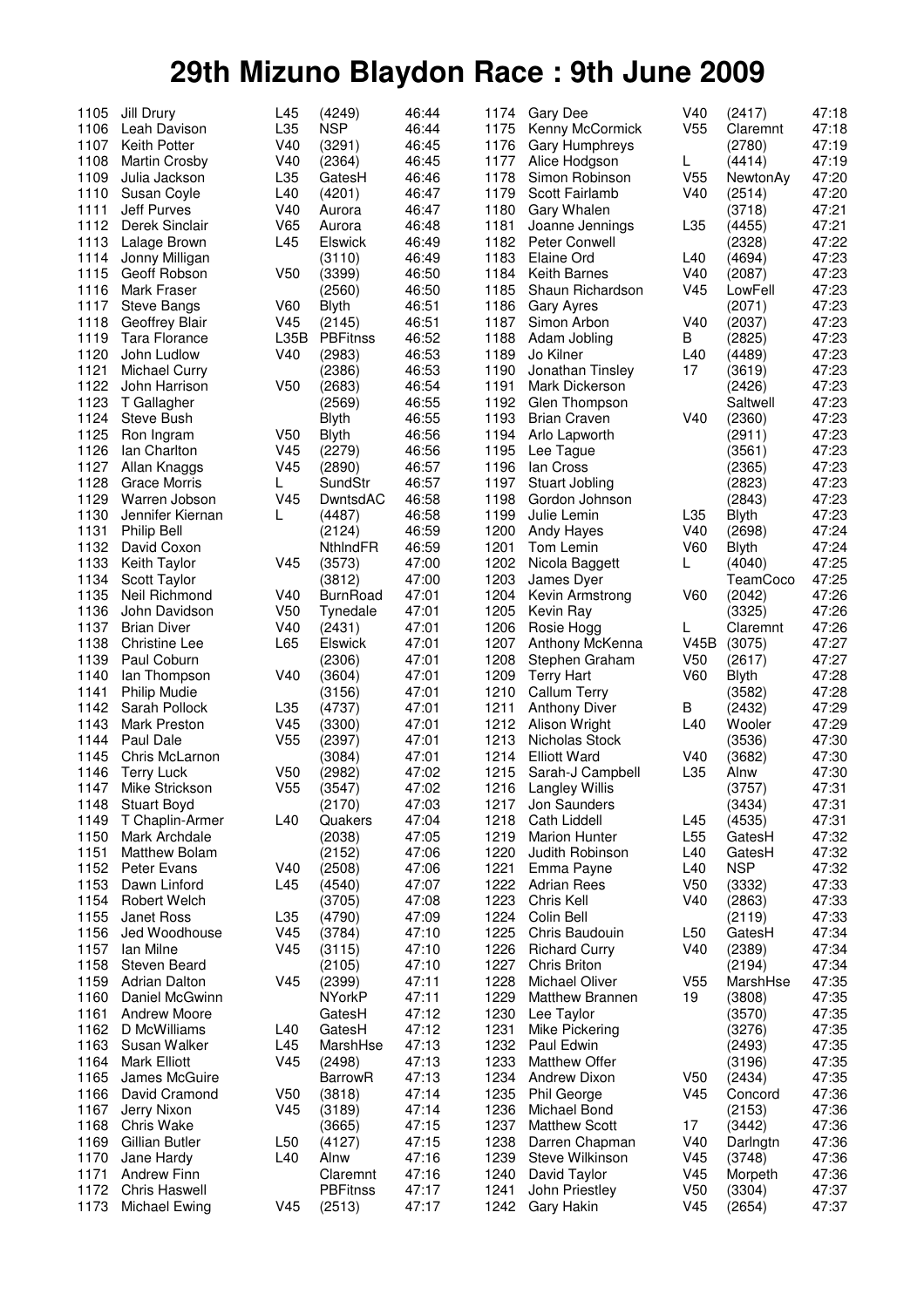| 1243 | <b>Timothy Williams</b> | V40             | (3754)          | 47:37 | 1312 | Sid Rudd              | V60             | MarshHse       | 48:06 |
|------|-------------------------|-----------------|-----------------|-------|------|-----------------------|-----------------|----------------|-------|
| 1244 | Kevin Graham            | V45             | (2615)          | 47:37 | 1313 | Colin Mair            | V <sub>45</sub> | (3009)         | 48:07 |
| 1245 | Chris Brown             | V60             |                 | 47:37 | 1314 |                       |                 |                |       |
|      |                         |                 | Heaton          |       |      | <b>Craig Herkes</b>   |                 | (2721)         | 48:07 |
| 1246 | Kevin Wales             |                 | (3666)          | 47:38 | 1315 | <b>Chris Herkes</b>   |                 | (2722)         | 48:08 |
| 1247 | <b>Vicky Ames</b>       | L <sub>35</sub> | (4014)          | 47:38 | 1316 | Karen Grant           | L40             | Blackhll       | 48:09 |
| 1248 | Douglas Long            | V40             | (2963)          | 47:38 | 1317 | Maryann Pattison      | L <sub>35</sub> | (4719)         | 48:10 |
| 1249 | Anth Hutchinson         |                 | LowFell         | 47:39 | 1318 | Susan Wilson          | L40             | Elswick        | 48:10 |
|      |                         |                 |                 |       |      |                       |                 |                |       |
| 1250 | <b>Christine Govan</b>  | L45             | <b>NSP</b>      | 47:39 | 1319 | Joanne Breen          | L               | (4102)         | 48:11 |
| 1251 | Adam Pilkington         |                 | (3281)          | 47:40 | 1320 | Neil Hemsley          |                 | (2707)         | 48:12 |
| 1252 | David Bousfield         |                 | (2162)          | 47:40 | 1321 | James Cramman         | 17              | (2357)         | 48:13 |
| 1253 | Graham McDarby          |                 | (3056)          | 47:41 | 1322 | <b>Chris Skakel</b>   | 21              | (3478)         | 48:14 |
| 1254 | Martin Conway           |                 | (2327)          | 47:41 | 1323 | David Charlton        |                 | (2280)         | 48:14 |
| 1255 | Skye Archer             | L <sub>35</sub> | Teesdale        | 47:42 | 1324 | <b>Robert Hulse</b>   |                 |                | 48:14 |
|      |                         |                 |                 |       |      |                       |                 | (2776)         |       |
| 1256 | <b>Alison Mawer</b>     | L <sub>35</sub> | Teesdale        | 47:42 | 1325 | Lee Wright            |                 | (3791)         | 48:14 |
| 1257 | Chris Shipman           |                 | (3464)          | 47:43 | 1326 | Philip James          | <b>V40B</b>     | (2813)         | 48:14 |
| 1258 | Julia Henry             | L <sub>35</sub> | (4395)          | 47:43 | 1327 | Pamela Gold           | L60             | Heaton         | 48:14 |
| 1259 | <b>Martin Phillips</b>  | V45             | Darlngtn        | 47:44 | 1328 | <b>Martin Webster</b> | V <sub>45</sub> | (3697)         | 48:14 |
| 1260 |                         |                 | (2190)          | 47:44 | 1329 | John Armstrong        | V <sub>55</sub> | (2046)         | 48:14 |
|      | G Bridgewood            |                 |                 |       |      |                       |                 |                |       |
| 1261 | <b>Richard Cavner</b>   | V <sub>55</sub> | (2270)          | 47:44 | 1330 | <b>Chris Buckton</b>  |                 | (2217)         | 48:14 |
| 1262 | Deon Krishnan           |                 | (2891)          | 47:44 | 1331 | <b>Brian Burdon</b>   | V <sub>50</sub> | Darlngtn       | 48:14 |
| 1263 | Mark Inger              |                 | (2794)          | 47:45 | 1332 | <b>Alison Scott</b>   | L               | (4811)         | 48:14 |
| 1264 | <b>Chris Bradley</b>    |                 | Morpeth         | 47:45 | 1333 | David Long            | V <sub>55</sub> | (2964)         | 48:14 |
| 1265 | <b>Richard Kerr</b>     | <b>V45B</b>     | (2876)          | 47:45 | 1334 | Gemma Soulsby         | L <sub>35</sub> | Durham         | 48:14 |
|      |                         |                 |                 |       |      |                       |                 |                |       |
| 1266 | <b>Malcolm Rowntree</b> | V45             | (3415)          | 47:46 | 1335 | Ian Bowden            | V <sub>50</sub> | (2163)         | 48:14 |
| 1267 | Susan Black             | L40             | Tynedale        | 47:46 | 1336 | Mark Richardson       |                 | (3352)         | 48:14 |
| 1268 | M McPherson             | L20             | (4631)          | 47:46 | 1337 | Simon Gascoigne       | V40             | (2582)         | 48:14 |
| 1269 | <b>Geoff Winter</b>     | V <sub>50</sub> | Blackhll        | 47:47 | 1338 | Emma Cox              | L <sub>35</sub> | Heaton         | 48:14 |
| 1270 | Peter Joyce             | V50             | Wallsend        | 47:47 | 1339 | Elspeth Lawson        | L               | Wallsend       | 48:14 |
|      |                         |                 |                 |       |      |                       |                 |                |       |
| 1271 | <b>Matt Douthwaite</b>  | 17              | (2458)          | 47:47 | 1340 | Alan Lattimer         | V40             | <b>Elswick</b> | 48:14 |
| 1272 | Paul Davison            | V <sub>45</sub> | (2408)          | 47:48 | 1341 | <b>Tim Powner</b>     |                 | (3298)         | 48:14 |
| 1273 | Fiona Twaddle           | L45             | (4921)          | 47:48 | 1342 | <b>Neil Martin</b>    |                 | (3030)         | 48:15 |
| 1274 | Darren Doherty          | В               | (2448)          | 47:48 | 1343 | <b>Stuart Gordon</b>  | V45             | (2607)         | 48:16 |
| 1275 | <b>Richard Adams</b>    | V40             | (2003)          | 47:49 | 1344 | Nick Grantham         |                 | (2623)         | 48:17 |
|      |                         |                 |                 |       |      |                       |                 |                | 48:18 |
| 1276 | <b>Robert Beaton</b>    | V <sub>55</sub> | (2106)          | 47:49 | 1345 | Michael McKie         |                 | (3080)         |       |
| 1277 | Keith Reynolds          | V <sub>55</sub> | (3340)          | 47:49 | 1346 | David McKeown         | V45             | (3079)         | 48:19 |
| 1278 | Karen Bousfield         | L40             | Blackhll        | 47:50 | 1347 | Scott Morrison        |                 | (3147)         | 48:20 |
| 1279 | Lyn Watt                | L40             | Blackhll        | 47:50 | 1348 | <b>Andrew White</b>   |                 | (3723)         | 48:20 |
| 1280 | Gayle Reveley           | L35             | (4758)          | 47:50 | 1349 | <b>Mark Grimes</b>    | V40             | (2642)         | 48:20 |
| 1281 | Nichola Irving          | L35             | (4443)          | 47:51 | 1350 | <b>Stephen Ridley</b> |                 | (3360)         | 48:21 |
|      |                         |                 |                 |       |      |                       |                 |                |       |
| 1282 | <b>Andrew Peirson</b>   |                 | (3259)          | 47:51 | 1351 | Mark Wharton          | <b>V40B</b>     | (3719)         | 48:21 |
| 1283 | Daniel Monk             |                 | <b>Elswick</b>  | 47:51 | 1352 | <b>Richard Smith</b>  | V <sub>45</sub> | (3490)         | 48:21 |
| 1284 | <b>Richard Thompson</b> | V40             | (3602)          | 47:52 | 1353 | Helen Brown           | L35             | (4114)         | 48:22 |
| 1285 | Joanne Tonkin           | L <sub>35</sub> | Darlngtn        | 47:52 | 1354 | Peter Wilkinson       |                 | (3752)         | 48:22 |
| 1286 | Peter Donaghy           | V70             | <b>NSP</b>      | 47:52 | 1355 | John Doidge           | V55             | (2449)         | 48:22 |
| 1287 | Paul Donaghy            | V40             | Durham          |       |      |                       |                 |                |       |
|      |                         |                 |                 | 47:53 | 1356 | Rachel Cooper         | L35             | (4196)         | 48:23 |
| 1288 | Gary Corkhill           |                 | (2338)          | 47:53 | 1357 | Darren Green          |                 | Blackhll       | 48:23 |
| 1289 | Elizabeth Hill          | L               | (4406)          | 47:54 | 1358 | <b>Ben Taylor</b>     |                 | (3571)         | 48:23 |
| 1290 | <b>Chris Grant</b>      |                 | (2621)          | 47:54 | 1359 | Susan Clughen         | L55             | Sunderld       | 48:24 |
| 1291 | Gavin Peterson          |                 | (3268)          | 47:55 | 1360 | Philippa Wight        | L35             | (4999)         | 48:24 |
| 1292 | Julie Mitchelson        | L40             | Elvet           | 47:55 | 1361 | Peter Collinson       | V40             | (2318)         | 48:25 |
| 1293 | <b>Andrew Austin</b>    |                 | (2066)          | 47:56 | 1362 | Simon Beverley        |                 | (2132)         | 48:25 |
|      |                         |                 |                 |       |      |                       |                 |                |       |
| 1294 | Kath Robertson          | L35             | Wallsend        | 47:56 | 1363 | John Davis            | V40             | <b>NSP</b>     | 48:26 |
| 1295 | Derek Ramage            | V45             | (3321)          | 47:57 | 1364 | Chris Bradford        | V60             | (2174)         | 48:26 |
| 1296 | Thomas Kelly            | V45             | (2866)          | 47:57 | 1365 | Julie Williams        | L35             | (5008)         | 48:27 |
| 1297 | Donna Horne             | L               | Wallsend        | 47:58 | 1366 | David Bradshaw        | V50             | (2183)         | 48:27 |
| 1298 | Stephen Kiszow          |                 | (2889)          | 47:58 | 1367 | John Whitbread        | V <sub>55</sub> | (3721)         | 48:28 |
|      |                         |                 |                 |       |      |                       |                 |                |       |
| 1299 | Evelyn Maholam          | L35             | (4579)          | 47:59 | 1368 | Michael Mohon         | V45             | (3126)         | 48:28 |
| 1300 | Nigel Crowe             | V45             | (2368)          | 47:59 | 1369 | Derek Bousfield       | V40             | (2160)         | 48:29 |
| 1301 | Tom Lloyd               | V55             | (2956)          | 48:00 | 1370 | Paul Curry            | V40             | (2388)         | 48:29 |
| 1302 | <b>Craig Duff</b>       |                 | MarshHse        | 48:01 | 1371 | Donya O'Donnell       | LB              | (4685)         | 48:30 |
| 1303 | lan Maholam             | V45             | (3008)          | 48:01 | 1372 | Jo Priestley          |                 | (3303)         | 48:31 |
|      |                         |                 |                 |       |      |                       |                 |                |       |
| 1304 | David Nicholson         | V40             | (3185)          | 48:02 | 1373 | <b>Emily Thornton</b> | L.              | JesmondJ       | 48:31 |
| 1305 | Keith Bryant            | V45             | (2213)          | 48:02 | 1374 | N Glendinning         | L <sub>35</sub> | (4335)         | 48:32 |
| 1306 | John Potts              | V50             | (3293)          | 48:03 | 1375 | Steve Skoyles         | V50             | (3480)         | 48:33 |
| 1307 | Leslie Thomas           | V50             | <b>Birtley</b>  | 48:03 | 1376 | Amanda Dinsmore       | L <sub>40</sub> | <b>NSP</b>     | 48:34 |
| 1308 | Neil Henderson          |                 | (2713)          | 48:04 | 1377 | <b>Albert Storey</b>  | <b>V60</b>      | Concord        | 48:35 |
| 1309 | lain Reed               |                 | (3327)          | 48:04 | 1378 | <b>Edmund Barton</b>  |                 |                | 48:36 |
|      |                         |                 |                 |       |      |                       |                 | (2092)         |       |
| 1310 | <b>Robert McCue</b>     | V45             | <b>PBFitnss</b> | 48:05 | 1379 | Michael Jeffrey       |                 | (2817)         | 48:37 |
| 1311 | Peter Joyce             |                 | (2856)          | 48:05 | 1380 | Noreen Rees           | L <sub>55</sub> | <b>NSP</b>     | 48:38 |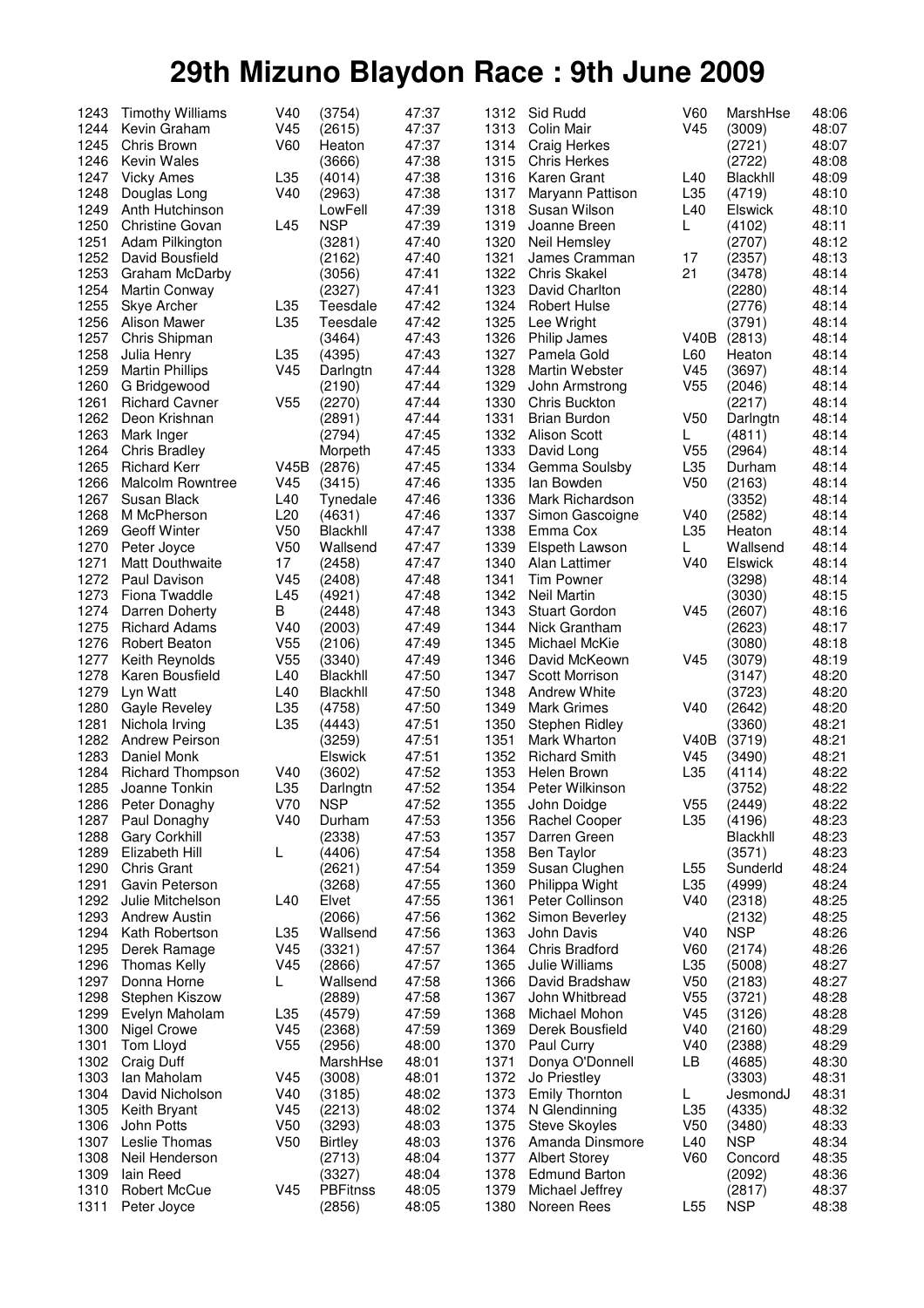| 1381 | G Billinghurst          |                 | (2134)          | 48:38 | 1450 | Kim Taylor              | L <sub>50</sub> | Morpeth         | 49:07 |
|------|-------------------------|-----------------|-----------------|-------|------|-------------------------|-----------------|-----------------|-------|
| 1382 | Simon Miller            |                 | (3109)          | 48:38 | 1451 | Nikki Meek              | LB.             | (4636)          | 49:07 |
| 1383 | <b>Richard Robinson</b> |                 | (3390)          | 48:38 | 1452 | David Clarke            | V40             | (2294)          | 49:08 |
| 1384 |                         |                 |                 |       |      |                         |                 |                 |       |
|      | Mark Ruff               |                 | (3420)          | 48:38 | 1453 | Paul Wright             | V60             | (3787)          | 49:08 |
| 1385 | <b>Andrew Cruise</b>    |                 | (2374)          | 48:38 | 1454 | Peter Phillipson        | V <sub>55</sub> | Concord         | 49:08 |
| 1386 | G Frith Herbit          |                 | Evenwood        | 48:38 | 1455 | Tanya Walker            | L35             | (4941)          | 49:09 |
| 1387 | Dave Walker             | V <sub>45</sub> | (3670)          | 48:38 | 1456 | <b>Chris Curry</b>      | V <sub>45</sub> | (2385)          | 49:09 |
|      |                         |                 |                 |       |      |                         |                 |                 |       |
| 1388 | Kenneth Kelly           |                 | (3819)          | 48:38 | 1457 | <b>Robert Pentland</b>  |                 | (3264)          | 49:09 |
| 1389 | Jason McArdle           |                 | (3046)          | 48:39 | 1458 | Aidan Blackburn         | V50             | (2144)          | 49:10 |
| 1390 | lan Mallen              | V40             | (3013)          | 48:39 | 1459 | Darryl Manning          |                 | (3019)          | 49:10 |
|      |                         |                 |                 |       |      |                         |                 |                 | 49:10 |
| 1391 | <b>Guy Granger</b>      |                 | (2620)          | 48:40 | 1460 | <b>Claire Andrews</b>   | L35             | RytonTri        |       |
| 1392 | R Millington            | V40             | (3111)          | 48:41 | 1461 | Nathan Sankar           | V <sub>55</sub> | (3432)          | 49:11 |
| 1393 | lan Johnston            | V40             | (2845)          | 48:41 | 1462 | <b>Charlotte Dodds</b>  | L <sub>35</sub> | Wooler          | 49:11 |
| 1394 | Mark Dryden             | 18              | (2465)          | 48:42 | 1463 | David Carr              | V <sub>55</sub> | Longfr          | 49:12 |
|      |                         |                 |                 |       |      |                         |                 |                 |       |
| 1395 | Luke Ritson             |                 | (3366)          | 48:42 | 1464 | Elaine Gascoigne        | L45             | (4317)          | 49:13 |
| 1396 | David Buffham           | V <sub>45</sub> | (2218)          | 48:43 | 1465 | Ashlea Lowereson        | L               | (4557)          | 49:14 |
| 1397 | Fiona Sharpe            | L <sub>40</sub> | MarshHse        | 48:43 | 1466 | Amanda Gilhooley        | L <sub>40</sub> | Heaton          | 49:15 |
| 1398 | Stephen Mallam          |                 | (3012)          | 48:44 | 1467 | Lee Doolin              | V40             | (2454)          | 49:17 |
|      |                         |                 |                 |       |      |                         |                 |                 |       |
| 1399 | Johan Reynolds          | L45             | (4759)          | 48:44 | 1468 | Paul Mathison           |                 | (3035)          | 49:17 |
| 1400 | <b>Lesley Mitsides</b>  | L <sub>40</sub> | Wallsend        | 48:45 | 1469 | Robin Hall              |                 | (2661)          | 49:18 |
| 1401 | Maggie Allan            | L60             | Tynedale        | 48:46 | 1470 | Stephen Jobling         |                 | (2826)          | 49:18 |
| 1402 | Anne Veitch             | L45             |                 | 48:46 | 1471 | Paul Whitehead          | V45             | (3725)          | 49:19 |
|      |                         |                 | (4924)          |       |      |                         |                 |                 |       |
| 1403 | Sue Urwin               | L45             | <b>PBFitnss</b> | 48:47 | 1472 | Alan Dunning            | V45             | JesmondJ        | 49:19 |
| 1404 | Ron Jamieson            | V <sub>55</sub> | (2814)          | 48:48 | 1473 | Michael Bradley         | V <sub>55</sub> | (2176)          | 49:20 |
| 1405 | Steven Rochelle         | V <sub>50</sub> | Saltwell        | 48:49 | 1474 | Zaid Alwan              |                 | Claremnt        | 49:20 |
|      |                         |                 |                 |       |      |                         |                 |                 |       |
| 1406 | R Marchegiani           |                 | (3020)          | 48:50 | 1475 | Mark Day                | V45             | (2410)          | 49:21 |
| 1407 | Michael Mahon           | V60             | <b>NYorkMrs</b> | 48:50 | 1476 | <b>Robert Byrne</b>     | V40             | (2237)          | 49:21 |
| 1408 | Louise Spellman         | L35             | (4851)          | 48:50 | 1477 | Ron Avery               | V <sub>55</sub> | SundStr         | 49:22 |
| 1409 | J Almond                | L35             | (4013)          | 48:51 | 1478 | Rebecca Lowdon          | L35             | (4554)          | 49:22 |
|      |                         |                 |                 |       |      |                         |                 |                 |       |
| 1410 | <b>Richard Farrey</b>   |                 | (2519)          | 48:51 | 1479 | Michael Wilson          | V50             | (3761)          | 49:23 |
| 1411 | Gemma Wilshaw           | L35             | (5015)          | 48:52 | 1480 | Alan Tate               | V <sub>50</sub> | (3568)          | 49:23 |
| 1412 | <b>Brian Hudson</b>     | V <sub>50</sub> | (2773)          | 48:52 | 1481 | <b>Paul Morris</b>      |                 | (3146)          | 49:24 |
| 1413 | Nick Hay                | V45             | (2694)          | 48:53 | 1482 | Mark Stafford           |                 | (3516)          | 49:25 |
|      |                         |                 |                 |       |      |                         |                 |                 |       |
| 1414 | H Christopher           | L35             | (4171)          | 48:53 | 1483 | Mark Donoghue           |                 | RoyHask         | 49:25 |
| 1415 | Nick Halliday           | V45             | (2669)          | 48:54 | 1484 | Nigel Hollier           | V <sub>55</sub> | <b>Elswick</b>  | 49:26 |
| 1416 | <b>Adam Malloy</b>      | В               | (3014)          | 48:54 | 1485 | James Whitfield         | V45B            | (3729)          | 49:27 |
| 1417 |                         | V <sub>55</sub> |                 |       | 1486 | <b>Stuart Harbour</b>   | V <sub>50</sub> |                 | 49:27 |
|      | Roger Tames             |                 | (3565)          | 48:55 |      |                         |                 | (2675)          |       |
| 1418 | Martin Porton           | V40             | (3289)          | 48:55 | 1487 | Michael Scott           |                 | (3444)          | 49:27 |
| 1419 | David Whitney           | V60             | (3732)          | 48:56 | 1488 | <b>Bob Coleby</b>       | V40             | (2312)          | 49:28 |
| 1420 | Nicola Dixon            | L35             | Blaydon         | 48:57 | 1489 | Graham Pape             |                 | (3233)          | 49:28 |
|      |                         |                 |                 |       |      |                         |                 |                 |       |
| 1421 | Robin Auty              | V50             | (2067)          | 48:58 | 1490 | lan Gray                |                 | (2628)          | 49:28 |
| 1422 | Andrew Weightman        |                 | (3700)          | 48:59 | 1491 | Angela Speed            | L45             | AllenVal        | 49:29 |
| 1423 | Davina Lonsdale         | L40             | <b>Blyth</b>    | 49:00 | 1492 | Mark Allison            |                 | (2023)          | 49:29 |
| 1424 | Alexander Shiel         | V50             | (3461)          | 49:01 | 1493 | David Anderson          |                 | (2029)          | 49:30 |
|      |                         |                 |                 |       |      |                         |                 |                 |       |
| 1425 | Douglas Ball            | V <sub>55</sub> | LowFell         | 49:01 | 1494 | James Lindsay           | V45             | SundStr         | 49:30 |
| 1426 | Sarah Pascall           | L40             | (4715)          | 49:01 | 1495 | <b>Russell Shepherd</b> | V40             | (3460)          | 49:30 |
| 1427 | Dean Thody              | V40             | (3589)          | 49:01 | 1496 | Keith Park              |                 | (3235)          | 49:31 |
| 1428 | Kate Crosby             | L35             | (4204)          | 49:01 | 1497 | <b>Thomas Mole</b>      | V40             | <b>PBFitnss</b> | 49:31 |
|      |                         |                 |                 |       | 1498 | David Cruise            | V <sub>50</sub> |                 |       |
| 1429 | Chris Elias             |                 | (2496)          | 49:01 |      |                         |                 | (3816)          | 49:31 |
| 1430 | V Cuthbertson           | L35             | Saltwell        | 49:01 | 1499 | Lesley Johnston         | L40             | (4467)          | 49:32 |
| 1431 | R Carpentier            |                 | (2256)          | 49:01 | 1500 | Chris Kenyon            |                 | (2874)          | 49:32 |
| 1432 | Rachael Cullen          | L35             | GatesH          | 49:01 | 1501 | Chris Cowan             | В               | (2347)          | 49:33 |
|      |                         |                 |                 |       |      | David Wiseman           |                 |                 |       |
| 1433 | Peter Carson            |                 | (2262)          | 49:01 | 1502 |                         | V40             | (3772)          | 49:33 |
| 1434 | Alan Symons             |                 | (3559)          | 49:01 | 1503 | Kevin Thompson          | V50             | (3598)          | 49:33 |
| 1435 | Paul Clark              | V40             | (2292)          | 49:01 | 1504 | lan Lumley              | V40             | (2984)          | 49:33 |
| 1436 | Kate Verber             | L35             | (4925)          | 49:01 | 1505 | Graeme Atkinson         | <b>V40B</b>     | (2058)          | 49:34 |
|      |                         |                 |                 |       |      |                         |                 |                 |       |
| 1437 | Sarah Kaminski          | L35             | <b>Blyth</b>    | 49:01 | 1506 | Colin Lisle             | V40             | (2949)          | 49:34 |
| 1438 | Katia Stewart           | L35             | (4861)          | 49:01 | 1507 | Peter Njoroge           |                 | (3190)          | 49:34 |
| 1439 | <b>Heather Binmore</b>  | L40             | (4080)          | 49:02 | 1508 | P Sajjanhar             | L40             | (4801)          | 49:34 |
| 1440 | Shaun Charlton          |                 | (2281)          | 49:02 | 1509 | Deborah Langford        | L45             | (4510)          | 49:35 |
|      |                         |                 |                 |       |      |                         |                 |                 |       |
| 1441 | Tom Jones               | V <sub>55</sub> | Teesdale        | 49:03 | 1510 | Maurice Langford        | V <sub>50</sub> | (2908)          | 49:35 |
| 1442 | David Ramsey            |                 | (3322)          | 49:03 | 1511 | Dennis Bradley          | V <sub>55</sub> | (2180)          | 49:35 |
| 1443 | <b>Stewart Anderson</b> |                 | (2032)          | 49:04 | 1512 | Paul Oliver             |                 | (3208)          | 49:36 |
| 1444 | Mark Thompson           | V40             | Saltwell        | 49:04 | 1513 | <b>Patrick Dinsmore</b> |                 | <b>Ballym</b>   | 49:36 |
|      |                         |                 |                 |       |      |                         |                 |                 |       |
| 1445 | Andrew Greenwell        |                 | (2636)          | 49:05 | 1514 | Maria Marshall          | L40             | Jarrow          | 49:36 |
| 1446 | Shirley Gibson          | L60             | Darlngtn        | 49:06 | 1515 | Jenny Sexton            | L35             | (4815)          | 49:36 |
| 1447 | David Bee               | V <sub>55</sub> | (2109)          | 49:06 | 1516 | Lindsey Milne           | L               | Keswick         | 49:37 |
| 1448 | G Richardson            |                 | JogEarls        | 49:06 | 1517 | <b>Geoff Minto</b>      | V40             | (3120)          | 49:37 |
| 1449 |                         | L <sub>55</sub> |                 |       | 1518 | Mark Bousfield          | 18              |                 | 49:37 |
|      | Sheila Greener          |                 | <b>Blyth</b>    | 49:07 |      |                         |                 | (2161)          |       |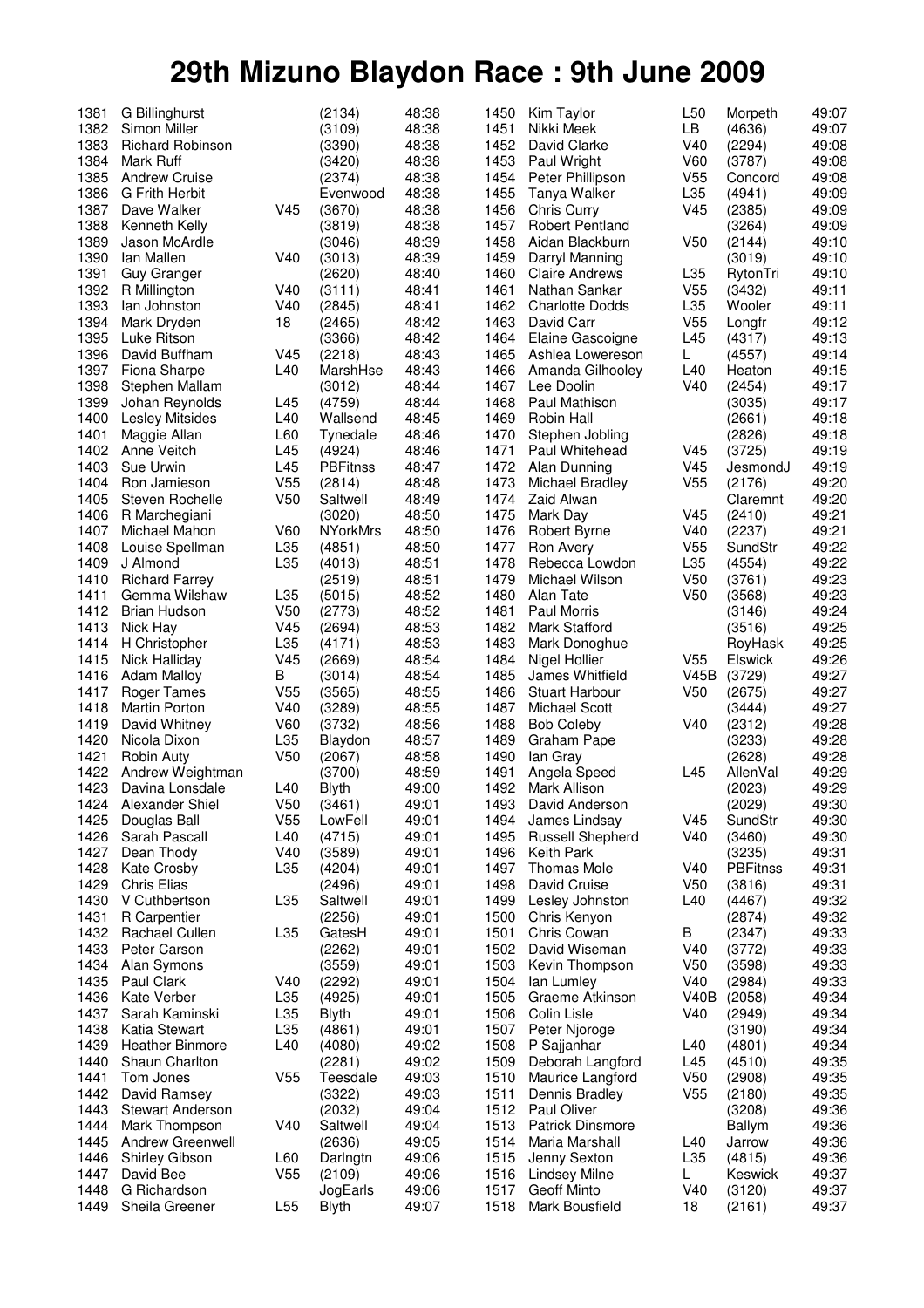| 1519 | R Shillinglaw           |                 | <b>Blyth</b> | 49:38 | 1588 | Jan Patterson           | L35             | (4717)          | 50:03 |
|------|-------------------------|-----------------|--------------|-------|------|-------------------------|-----------------|-----------------|-------|
| 1520 | Simone Robinson         | L               | (4778)       | 49:38 | 1589 | Stephen Shaw            | V <sub>45</sub> | MarshHse        | 50:04 |
| 1521 | Alan Dickinson          | V65             | Evenwood     | 49:38 | 1590 | <b>Katie Adams</b>      | L               | (4003)          | 50:04 |
| 1522 | Neil Densham            |                 | (2418)       | 49:38 | 1591 | <b>Robert Young</b>     |                 | (3795)          | 50:05 |
| 1523 |                         |                 |              |       |      |                         |                 |                 |       |
|      | <b>Heather Quinn</b>    | L <sub>35</sub> | LowFell      | 49:39 | 1592 | Liz Beech               | L <sub>50</sub> | <b>PBFitnss</b> | 50:05 |
| 1524 | John McBride            | V45             | DwntsdAC     | 49:39 | 1593 | Louise Baldock          | L18             | SundStr         | 50:05 |
| 1525 | <b>Robert Ball</b>      | V <sub>50</sub> | Concord      | 49:39 | 1594 | Paul McConkey           | V <sub>45</sub> | (3052)          | 50:06 |
| 1526 | Raymond Hay             | V40             | JogEarls     | 49:39 | 1595 | Kevin Stokoe            | V40             | (3541)          | 50:06 |
| 1527 | <b>Tracy Virgo</b>      | L <sub>40</sub> | (4928)       | 49:40 | 1596 | Emma Phillips           | L35             | (4732)          | 50:06 |
| 1528 | Paul Trott              |                 | (3633)       | 49:40 | 1597 | Andy Watson             |                 | (3688)          | 50:07 |
| 1529 | W Greenwell             | V45             | (2635)       | 49:40 | 1598 | Michael Hepburn         |                 | (2716)          | 50:07 |
| 1530 | Paul Coleby             |                 | (2311)       | 49:41 | 1599 | Christopher Bell        | 17              | (2115)          | 50:08 |
| 1531 | <b>Trevor Wakenshaw</b> | V40             | Wallsend     | 49:41 | 1600 | Keith Hall              | V65             | (2659)          | 50:08 |
| 1532 | Adam Brown              |                 |              | 49:41 | 1601 | <b>Annabel Howe</b>     | L <sub>35</sub> | Alnw            | 50:09 |
| 1533 |                         |                 | (2205)       |       |      |                         |                 |                 |       |
|      | Darren McGurk           |                 | (3068)       | 49:42 | 1602 | <b>Gary McColl</b>      | V <sub>45</sub> | (3051)          | 50:10 |
| 1534 | Simon Byrne             |                 | (2236)       | 49:42 | 1603 | Keith Bell              | V <sub>50</sub> | (2118)          | 50:11 |
| 1535 | Dawn Parker             | L <sub>35</sub> | Heaton       | 49:42 | 1604 | Paul Hamilton           | V40             | <b>NthPol</b>   | 50:11 |
| 1536 | <b>Kirsty Anderson</b>  | L <sub>35</sub> | Saltwell     | 49:43 | 1605 | Jane Mace               | L <sub>40</sub> | (4569)          | 50:12 |
| 1537 | Jane Blackett           | L45             | Morpeth      | 49:43 | 1606 | <b>Matthew Wilcox</b>   |                 | (3740)          | 50:13 |
| 1538 | David Kappen            |                 | (2861)       | 49:44 | 1607 | <b>Russell Kelso</b>    | V45             | (2869)          | 50:14 |
| 1539 | Lisa Macdonald          | L <sub>35</sub> | Saltwell     | 49:44 | 1608 | <b>Michael Ormston</b>  | V40             | (3219)          | 50:15 |
| 1540 | Chris Redfern           | V45             | Saltwell     | 49:45 | 1609 | Paul Lewins             |                 | SundStr         | 50:16 |
| 1541 | Malcolm McKenna         |                 | (3076)       | 49:45 | 1610 | <b>Andrew Hill</b>      |                 | (2730)          | 50:17 |
| 1542 | Nadhim Bayatti          |                 | (2101)       | 49:45 | 1611 | Keith Pearson           | V <sub>55</sub> | LowFell         | 50:18 |
| 1543 | Claire Janson           | L35             | Alnw         | 49:46 | 1612 |                         | V <sub>45</sub> | (2571)          | 50:19 |
|      |                         |                 |              |       |      | A Gallagher             |                 |                 |       |
| 1544 | Lee Pattison            |                 | (3252)       | 49:46 | 1613 | Jo Johnston             | L45             | (4468)          | 50:20 |
| 1545 | <b>Tricia Boulding</b>  | L50             | (4090)       | 49:47 | 1614 | Colin Bell              | V60             | (2114)          | 50:20 |
| 1546 | L Wrigglesworth         | L35             | (5034)       | 49:47 | 1615 | K Thompson              | L <sub>50</sub> | Wooler          | 50:20 |
| 1547 | <b>Richard Carr</b>     | 18              | (2258)       | 49:48 | 1616 | Andrew Leith            |                 | (2936)          | 50:20 |
| 1548 | Isao Hara               |                 | (2673)       | 49:48 | 1617 | David Foster            | V45             | (2549)          | 50:20 |
| 1549 | John Little             | V <sub>50</sub> | (2952)       | 49:48 | 1618 | Les Williamson          | V60             | <b>Elswick</b>  | 50:20 |
| 1550 | <b>Andrew Palmer</b>    | V40             | Heaton       | 49:49 | 1619 | Philip Lee              | V <sub>50</sub> | (2926)          | 50:20 |
| 1551 | <b>Cath Chambers</b>    | L40             | (4163)       | 49:49 | 1620 | Elizabeth Allan         | L45             | Alnw            | 50:20 |
| 1552 | <b>Claire Riches</b>    | L               | (4765)       | 49:50 | 1621 | <b>Brian Shiel</b>      | V40             | (3462)          | 50:20 |
| 1553 | M Barnfather            | V <sub>50</sub> | (2089)       | 49:50 | 1622 | Ray Lowe                | V <sub>45</sub> | (2970)          | 50:20 |
| 1554 | Michael Milner          | V40             |              | 49:51 | 1623 | <b>Robert Nesbit</b>    | V <sub>45</sub> | Blackhll        | 50:20 |
|      |                         |                 | (3116)       |       |      |                         |                 |                 |       |
| 1555 | Sean Bell               |                 | (2113)       | 49:51 | 1624 | <b>B</b> Trebillcock    | V45             | (3631)          | 50:20 |
| 1556 | Philip Johnson          |                 | (2837)       | 49:52 | 1625 | Harry Gallon            | V60             | (2572)          | 50:20 |
| 1557 | Sally Dack              | L45             | MarshHse     | 49:52 | 1626 | Ken Watson              |                 | Wallsend        | 50:20 |
| 1558 | Mark Lamb               |                 | (2901)       | 49:53 | 1627 | Karen Ogle              | L35             | <b>PBFitnss</b> | 50:20 |
| 1559 | <b>Karen Thomas</b>     | L40             | (4891)       | 49:53 | 1628 | Michael Floyd           | V <sub>45</sub> | (2537)          | 50:20 |
| 1560 | <b>Ellen Guest</b>      | L35             | MarshHse     | 49:54 | 1629 | David Shiel             | V <sub>55</sub> | (3463)          | 50:20 |
| 1561 | Joanne Danby            | L40             | (4220)       | 49:54 | 1630 | <b>Peter Douthwaite</b> |                 | (2460)          | 50:20 |
| 1562 | Andrea Rose             | L35             | Blackhll     | 49:54 | 1631 | R Merryweather          | V50             | (3101)          | 50:20 |
| 1563 | David Bone              |                 | (2154)       | 49:55 | 1632 | Pru Ferguson            | L35             | (4282)          | 50:20 |
| 1564 | Alan Jordan             | V45             | (2852)       | 49:55 | 1633 | Paul Boyd               | V <sub>45</sub> | (2169)          | 50:20 |
| 1565 | Stuart Irwin            |                 | (2799)       | 49:55 | 1634 | <b>Pauline Elliott</b>  | L45             | AllenVal        | 50:21 |
|      |                         |                 |              |       |      |                         |                 | V40B GatesH     |       |
| 1566 | Craig Anderson          |                 | (2035)       | 49:56 | 1635 | Paul Collins            |                 |                 | 50:21 |
| 1567 | <b>Matthew Bell</b>     |                 | (2121)       | 49:56 | 1636 | Steven Heal             |                 | (2701)          | 50:22 |
| 1568 | Martin Keegan           | V50             | RoyHask      | 49:56 | 1637 | <b>Tim Griffiths</b>    | V <sub>45</sub> | Tynedale        | 50:22 |
| 1569 | Vaughan Lewis           | V50             | (2944)       | 49:57 | 1638 | David Hollows           | V40             | (2750)          | 50:23 |
| 1570 | <b>Richard Gott</b>     |                 | (2608)       | 49:57 | 1639 | Graeme Pentland         | V40             | (3263)          | 50:23 |
| 1571 | Joseph Hoben            |                 | (2739)       | 49:57 | 1640 | Jonathan Parkin         | В               | (3238)          | 50:24 |
| 1572 | P Rothwell              | L35             | (4791)       | 49:58 | 1641 | Simon Fell              | V45             | Crook           | 50:24 |
| 1573 | <b>Matthew Wood</b>     |                 | (3780)       | 49:58 | 1642 | T Danby-Platt           | V45             | (2401)          | 50:25 |
| 1574 | Paul Hunter             | V <sub>45</sub> | (2781)       | 49:58 | 1643 | Mel Steer               | L40             | Alnw            | 50:25 |
| 1575 | Sarah Thompson          | L               | (4892)       | 49:59 | 1644 | Caroline Burdon         | L <sub>45</sub> | Blackhll        | 50:26 |
| 1576 | Kevin Brookbanks        | V50             | (2199)       | 49:59 | 1645 | Jennifer Tait           | L35             | (4880)          | 50:26 |
|      |                         |                 |              |       |      |                         |                 |                 |       |
| 1577 | <b>Robert Newton</b>    |                 | (3180)       | 49:59 | 1646 | <b>Christine Firth</b>  | L45             | (4286)          | 50:26 |
| 1578 | Jim Farquhar            |                 | (2517)       | 50:00 | 1647 | Steven Gilray           |                 | (2594)          | 50:26 |
| 1579 | Piers Willson           | V50             | (3758)       | 50:00 | 1648 | Robert Fox              |                 | (2557)          | 50:27 |
| 1580 | Rob Hutchinson          |                 | RoyHask      | 50:01 | 1649 | Peter McCowie           | V40             | (3054)          | 50:27 |
| 1581 | <b>Tristan Handley</b>  |                 | (2671)       | 50:01 | 1650 | <b>Dunil Baines</b>     |                 | (2079)          | 50:27 |
| 1582 | Tony Brannon            |                 | (2186)       | 50:01 | 1651 | Jacqueline Hall         | LВ              | (4361)          | 50:28 |
| 1583 | Jackie Nicholls         | L35             | Quakers      | 50:02 | 1652 | Neil Guthrie            |                 | (2650)          | 50:28 |
| 1584 | Joyce Matthews          | L40             | (4598)       | 50:02 | 1653 | Peter Thompson          | V45             | (3607)          | 50:28 |
| 1585 | <b>Christine Frazer</b> | L35             | (4307)       | 50:02 | 1654 | Mo Donoghue             | L40             | (4244)          | 50:29 |
| 1586 | <b>Barry Luccock</b>    | V60             | (2980)       | 50:03 | 1655 | <b>Richard Owen</b>     |                 | (3226)          | 50:29 |
| 1587 | Hilda Frost             | L45             | Elswick      | 50:03 | 1656 | <b>Robert Kirby</b>     | V45             | Quakers         | 50:29 |
|      |                         |                 |              |       |      |                         |                 |                 |       |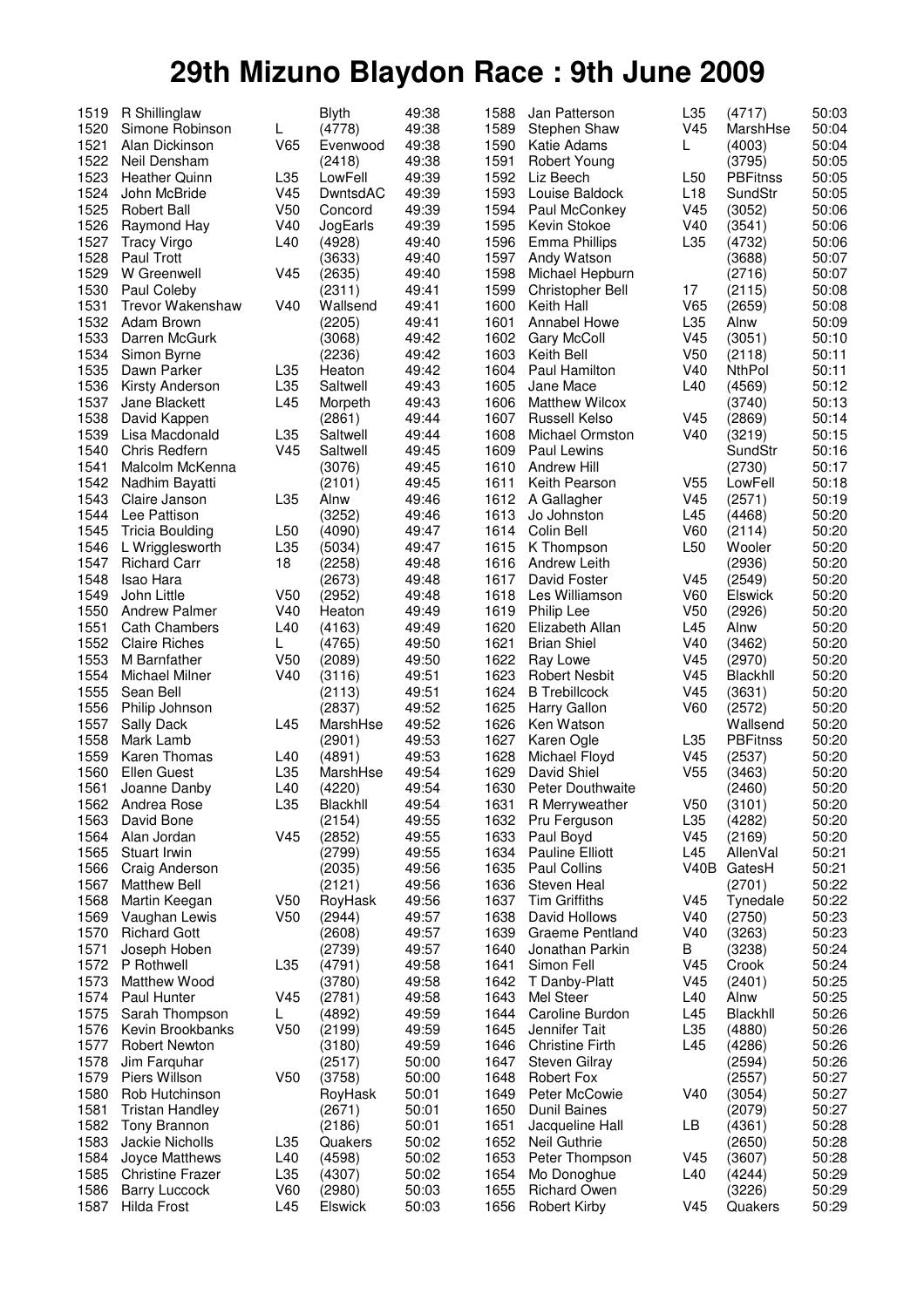| 1657 | Peter Bennett           | V <sub>55</sub> | Gosforth           | 50:30 | 1726 | Steven Dryden            |                 | (2467)           | 51:04 |
|------|-------------------------|-----------------|--------------------|-------|------|--------------------------|-----------------|------------------|-------|
| 1658 | <b>Irene Ewart</b>      | L <sub>50</sub> | Gosforth           | 50:30 | 1727 | Emma Johnson             | L35             | MarshHse         | 51:04 |
| 1659 | Peter Braney            | V70             | MarshHse           | 50:30 | 1728 | Debbie McNay             | L <sub>35</sub> | (4628)           | 51:05 |
| 1660 | Allan Henderson         | V45             | (2710)             | 50:31 | 1729 | Joanne Kappen            | L.              | (4477)           | 51:05 |
| 1661 | Mark Howmans            | V40             | (2769)             | 50:31 | 1730 | <b>Caroline Panting</b>  | L40             | Blackhll         | 51:06 |
| 1662 | John Cheltnam           | V <sub>55</sub> | (2285)             | 50:32 | 1731 | Carole Watt              | L <sub>45</sub> | (4971)           | 51:06 |
|      |                         |                 |                    |       |      | Ian Robinson             |                 |                  |       |
| 1663 | <b>Antony Ray</b>       |                 | (3324)             | 50:32 | 1732 |                          | V45             | RoyHask          | 51:07 |
| 1664 | Neil Robinson           | V40             | (3380)             | 50:33 | 1733 | Ken Wheeler              | V45             | Concord          | 51:07 |
| 1665 | Simon Foster            | V <sub>45</sub> | (2554)             | 50:33 | 1734 | Susan Duke               | L <sub>40</sub> | (4253)           | 51:08 |
| 1666 | Angela Marshall         | L40             | (4589)             | 50:34 | 1735 | Allen Dickinson          | V40             | (2427)           | 51:08 |
| 1667 | M Armstrong             | L40             | <b>NEVets</b>      | 50:34 | 1736 | Marion Lowdon            | L <sub>50</sub> | (4555)           | 51:09 |
| 1668 | Dave Norman             |                 | MarshHse           | 50:35 | 1737 | lan McKenna              | V40             | <b>PBFitnss</b>  | 51:10 |
| 1669 | <b>Lindsay Sails</b>    | L35             | (4799)             | 50:35 | 1738 | Marybeth Garside         | L40             | (4315)           | 51:10 |
| 1670 | <b>Richard Grist</b>    | V40             | (2644)             | 50:36 | 1739 | Michael Wardle           |                 | (3683)           | 51:11 |
| 1671 | lan Paton               | V50             | (3247)             | 50:37 | 1740 | Iain Birrell             |                 | (2141)           | 51:12 |
| 1672 | Keith Goodhart          | V <sub>45</sub> | (2604)             | 50:38 | 1741 | David Carney             | V40             | (2255)           | 51:13 |
| 1673 | <b>Richard Gordon</b>   | V <sub>45</sub> | (2605)             | 50:39 | 1742 | Alan Broderick           | V40             | (2197)           | 51:14 |
| 1674 | Alex Meadows            |                 | (3097)             | 50:40 | 1743 | Matt Borthwick           |                 | (2157)           | 51:14 |
| 1675 | <b>Nuala Smith</b>      | L50             | JesmondJ           | 50:40 | 1744 | Daniel Younger           |                 | (3801)           | 51:14 |
| 1676 | Malcolm Allan           | V40             | (2011)             | 50:40 | 1745 | <b>Adrian Raine</b>      |                 | (3319)           | 51:14 |
| 1677 | N McGillivray           | L35             | (4613)             | 50:40 | 1746 | H Wilkinson              | V70             | (3745)           | 51:14 |
| 1678 | David Lucas             | V45             | Heaton             | 50:40 | 1747 | Helen Lamont             | L <sub>50</sub> | (4507)           | 51:15 |
| 1679 | Aaron Thompson          |                 | Concord            | 50:40 | 1748 | Colm Tolan               |                 | (3625)           | 51:15 |
| 1680 | Steven Foley            | V40B            | (2540)             | 50:40 | 1749 | David Fletcher           | V40             | (2535)           | 51:15 |
| 1681 | N Lightfoot             | 18              | Alnw               | 50:40 | 1750 | <b>Frank Whitfield</b>   | V60             | (3728)           | 51:15 |
| 1682 | Susan Lightfoot         | L <sub>55</sub> | Alnw               | 50:41 | 1751 | Lesley Eldridge          | L60             | <b>HullAch</b>   | 51:15 |
| 1683 | Simon Coomber           | V <sub>45</sub> |                    |       |      |                          |                 |                  | 51:16 |
|      |                         |                 | (2334)             | 50:43 | 1752 | Lee Stephenspn           |                 | (3527)           |       |
| 1684 | Jing-Rui Peng           |                 | (3262)             | 50:45 | 1753 | Lucy Robinson            | L               | RoyHask          | 51:16 |
| 1685 | Phil Jobson             | <b>V45B</b>     | (2830)             | 50:45 | 1754 | <b>Chris Clynes</b>      |                 | (2302)           | 51:16 |
| 1686 | Thomas Heppell          | V60             | (2717)             | 50:45 | 1755 | Lynsey Manifold          | L <sub>35</sub> | (4582)           | 51:16 |
| 1687 | Jill Dales              | L <sub>50</sub> | (4219)             | 50:46 | 1756 | Stephen Manifold         | V50             | (3016)           | 51:17 |
| 1688 | Peter Harrison          | V40             | (2682)             | 50:46 | 1757 | Jeanie Lee               | L <sub>35</sub> | (4527)           | 51:17 |
| 1689 | Mark Stephenson         | V40             | (3526)             | 50:47 | 1758 | <b>Claire Twinn</b>      | L <sub>35</sub> | <b>NSP</b>       | 51:17 |
| 1690 | Rob Best                | V <sub>45</sub> | (2131)             | 50:47 | 1759 | Peter Thompson           | V45             | (3600)           | 51:17 |
| 1691 | Malcolm Webber          |                 | (3696)             | 50:48 | 1760 | Geoff Bell               |                 | (2111)           | 51:17 |
| 1692 | <b>Kirsty Dykes</b>     | L35             | (4260)             | 50:48 | 1761 | <b>Gavin Parr</b>        |                 | (3244)           | 51:18 |
| 1693 | Jenny Stewart           | L45             | RytonTri           | 50:48 | 1762 | <b>Sharon West</b>       | L40             | (4982)           | 51:18 |
| 1694 | <b>Pam Sewell</b>       | L45             | Blyth              | 50:49 | 1763 | <b>Ross Kirtley</b>      | 18              | (2888)           | 51:18 |
| 1695 | <b>Katherine Denton</b> | L <sub>50</sub> | (4228)             | 50:49 | 1764 | <b>Bryan Vernon</b>      | V <sub>55</sub> | (3657)           | 51:18 |
| 1696 | Gill Donaldson          | L40             | Saltwell           | 50:50 | 1765 | Scott Bradley            |                 | (2177)           | 51:19 |
| 1697 | Mark Thompson           | <b>V40B</b>     | (3594)             | 50:50 | 1766 | <b>Alison Tait</b>       | L <sub>35</sub> | (4879)           | 51:19 |
| 1698 | <b>Andy Sutton</b>      | V <sub>45</sub> | (3553)             | 50:51 | 1767 | Don't know               |                 | ???              | 51:19 |
| 1699 | A McClintock            | L40             | (4608)             | 50:51 | 1768 | Nicola Woodward          | L <sub>35</sub> | (5033)           | 51:19 |
| 1700 | Kim Cockburn            | L20             | (4181)             | 50:51 | 1769 | Joe Money                |                 | (3130)           | 51:20 |
| 1701 | Lynn Boardman           | L45             | Heaton             | 50:52 | 1770 | <b>Richard Burton</b>    | V65             | (2233)           | 51:20 |
| 1702 | Chris Parkin            | V <sub>45</sub> | (3239)             | 50:52 | 1771 | lan Henry                | V45             | (2715)           | 51:21 |
| 1703 | lan McKillop            |                 | (3081)             | 50:52 | 1772 | Dave Bendy               | V65             | Alnw             | 51:22 |
| 1704 | Kathryn Wheatley        | L45             | (4989)             | 50:53 | 1773 | <b>Bernadette Lobb</b>   | L50             | (4544)           | 51:23 |
| 1705 | Mark Woodhouse          | V <sub>45</sub> | (3783)             | 50:53 | 1774 | Graeme Cameron           |                 | (2248)           | 51:24 |
| 1706 |                         | V60             |                    |       | 1775 |                          |                 |                  | 51:24 |
| 1707 | <b>Roy Witty</b>        |                 | (3774)<br>Saltwell | 50:53 | 1776 | Jane Newton<br>Paul Ross | L35             | (4670)<br>(3409) | 51:24 |
|      | A Roberts               | L60             |                    | 50:54 |      |                          |                 |                  |       |
| 1708 | Phillip Brown           | V40             | (2198)             | 50:54 | 1777 | Denise Golden            | L40             | (4337)           | 51:25 |
| 1709 | Michael Hedley          |                 | SundStr            | 50:54 | 1778 | Robin Kennedy            |                 | (2870)           | 51:25 |
| 1710 | <b>Beth Webster</b>     | L35             | (4976)             | 50:55 | 1779 | Jon Simmons              |                 | (3471)           | 51:26 |
| 1711 | Emma Poulton            | L35             | (4740)             | 50:55 | 1780 | Dave Bartrum             | V40             | (2093)           | 51:26 |
| 1712 | Dan Howarth             |                 | (2763)             | 50:56 | 1781 | Simon Gibson             |                 | (2587)           | 51:27 |
| 1713 | <b>Stuart Bruce</b>     | V40             | Morpeth            | 50:56 | 1782 | Dave Parks               | V40             | (3243)           | 51:27 |
| 1714 | Jon Jackson             |                 | (2805)             | 50:57 | 1783 | Helen Hulme              | L               | DwntsdAC         | 51:28 |
| 1715 | David Manners           | V <sub>55</sub> | Claremnt           | 50:58 | 1784 | Jon Parkinson            | V45             | (3242)           | 51:28 |
| 1716 | Jane Pickersgill        | L45             | (5045)             | 50:58 | 1785 | Nicola Alderson          | L               | (4006)           | 51:28 |
| 1717 | <b>Sharon Rogers</b>    | L35             | (5046)             | 50:59 | 1786 | Craig Weymes             |                 | (3717)           | 51:29 |
| 1718 | Jo Van Ransbeke         |                 | (3655)             | 51:00 | 1787 | Janice Melaco            | L <sub>35</sub> | (4638)           | 51:29 |
| 1719 | <b>Christine Oliver</b> | L40             | MarshHse           | 51:00 | 1788 | Derek Nelson             | V <sub>55</sub> | <b>Elswick</b>   | 51:29 |
| 1720 | lan Wylie               | V40             | (3792)             | 51:01 | 1789 | Hulme Alex               |                 | DwntsdAC         | 51:30 |
| 1721 | Rob Taylor              |                 | (3569)             | 51:02 | 1790 | <b>Christopher Cook</b>  | V40             | ScarbAC          | 51:30 |
| 1722 | John Cosgrove           | V <sub>50</sub> | SundStr            | 51:03 | 1791 | Stephen Joyce            | V45             | (2855)           | 51:30 |
| 1723 | John English            | V <sub>50</sub> | (2506)             | 51:03 | 1792 | Tom Wooldridge           | V <sub>50</sub> | (3786)           | 51:31 |
| 1724 | <b>Barry Stephens</b>   | V <sub>55</sub> | MarshHse           | 51:03 | 1793 | <b>Graeme Tones</b>      | B               | (3627)           | 51:31 |
| 1725 | Vicki McLeod            | L40             | (4621)             | 51:03 | 1794 | Geoff Brown              | V40             | (2202)           | 51:31 |
|      |                         |                 |                    |       |      |                          |                 |                  |       |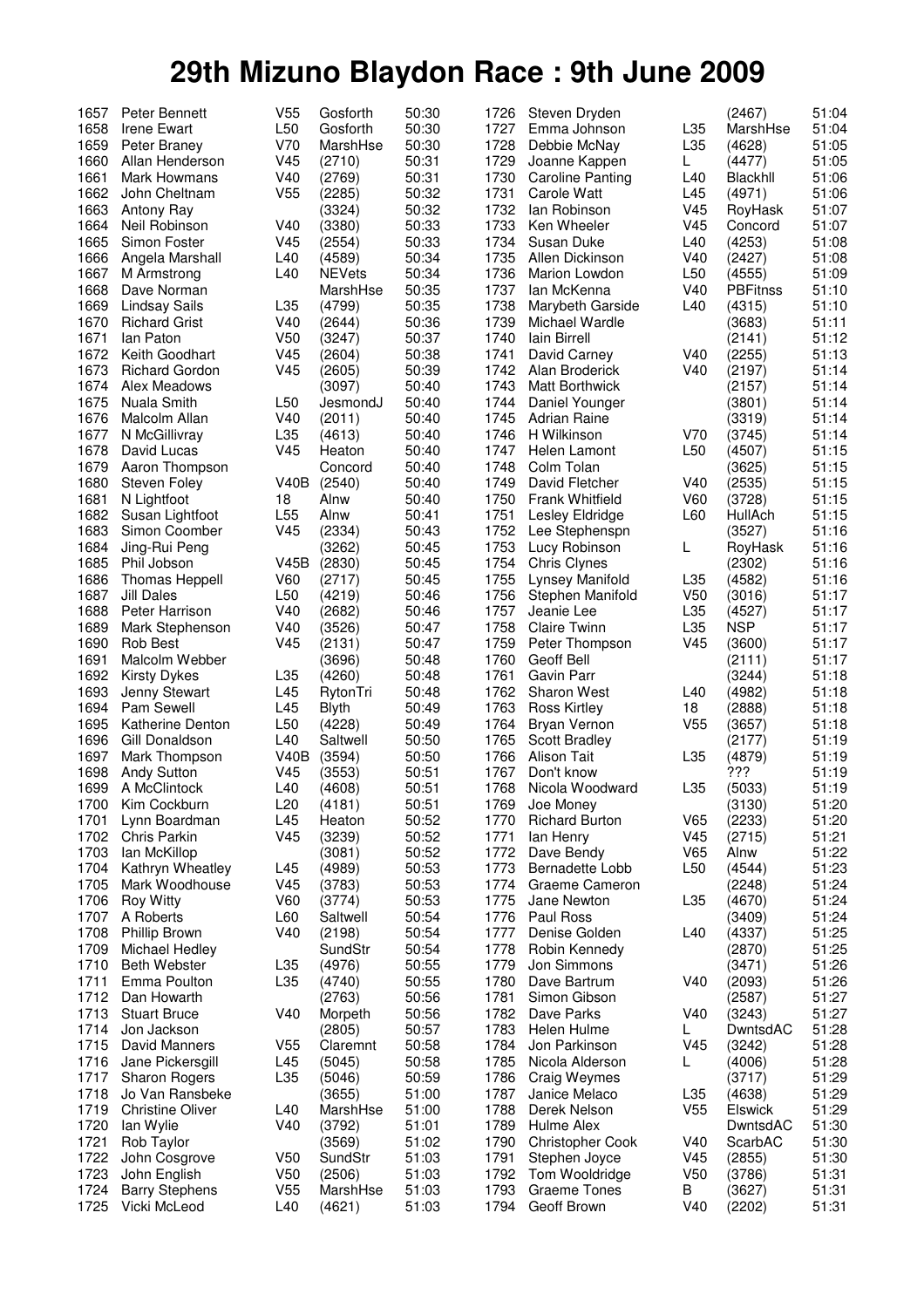| 1795 | Steve Richardson      |                 | (3358)          | 51:32 | 1864 | <b>Wilfred Cook</b>    | V60             | (2329)         | 52:03 |
|------|-----------------------|-----------------|-----------------|-------|------|------------------------|-----------------|----------------|-------|
| 1796 | Mary Lisle            | L35             | <b>Elswick</b>  | 51:32 | 1865 | A Richardson           | L40             | (4763)         | 52:03 |
| 1797 |                       | V40             |                 | 51:32 | 1866 |                        | V40             | (2561)         | 52:04 |
|      | Nigel Hogg            |                 | (2745)          |       |      | Doug Fraser            |                 |                |       |
| 1798 | Keith Turnbull        | V45B            | (3637)          | 51:33 | 1867 | Jonathan Ritchie       | V45             | (3364)         | 52:04 |
| 1799 | David Griffiths       |                 | (2640)          | 51:33 | 1868 | Jackie Murray          | L40             | GatesH         | 52:05 |
| 1800 |                       | V <sub>55</sub> |                 | 51:33 | 1869 | Neil Leitch            | V40             |                | 52:05 |
|      | <b>Philip Lowe</b>    |                 | (2969)          |       |      |                        |                 | (2935)         |       |
| 1801 | <b>Chris Bradley</b>  | В               | (2179)          | 51:33 | 1870 | Deborah Davison        | L40             | MarshHse       | 52:06 |
| 1802 | <b>Peter Mills</b>    |                 | (3112)          | 51:33 | 1871 | Carol Archer           | L45             | (4022)         | 52:06 |
|      |                       |                 |                 |       |      |                        |                 |                |       |
| 1803 | Anne Foreman          | L40             | (4294)          | 51:33 | 1872 | Martin Wagstaff        | V65             | (3662)         | 52:06 |
| 1804 | N Reynolds            | V <sub>50</sub> | (3342)          | 51:33 | 1873 | Kath Spencer           | L45             | Blackhll       | 52:07 |
| 1805 | David Tyzack          | V <sub>55</sub> | (3650)          | 51:33 | 1874 | Julie Nixon            | L40             | Blackhll       | 52:07 |
|      |                       |                 |                 |       |      |                        |                 |                |       |
| 1806 | <b>Clair Burnett</b>  | L35             | (4120)          | 51:33 | 1875 | lan Boyd               | V60             | (2171)         | 52:07 |
| 1807 | Paula Lavery          | L35             | (4514)          | 51:33 | 1876 | Pamela Coipel          | L <sub>45</sub> | (4183)         | 52:08 |
| 1808 | Rachel Harding        | L40             | GatesH          | 51:34 | 1877 | John Pipe              | <b>V60</b>      | SundStr        | 52:08 |
| 1809 | Kelsey Buchanan       | L40             | GatesH          | 51:34 | 1878 | Ann Pattinson          | L40             | (4718)         | 52:08 |
|      |                       |                 |                 |       |      |                        |                 |                |       |
| 1810 | John Chapman          | V <sub>55</sub> | <b>PBFitnss</b> | 51:34 | 1879 | Anna Dalby             | L35             | (4218)         | 52:09 |
| 1811 | Rachael Bullock       | L20             | Pockling        | 51:34 | 1880 | Stuart Weightman       | V <sub>50</sub> | (3699)         | 52:09 |
| 1812 | Geoff Ellison         |                 | (2503)          | 51:34 | 1881 | Helena Simmonds        | L               | Saltwell       | 52:09 |
| 1813 |                       | V45             |                 | 51:34 | 1882 | Janet Taylor           | L40             |                | 52:09 |
|      | <b>Philip Foster</b>  |                 | (2551)          |       |      |                        |                 | <b>Birtley</b> |       |
| 1814 | Maureen Bartrum       | L40             | (4054)          | 51:34 | 1883 | <b>Adrian Kirk</b>     | V40             | (2884)         | 52:09 |
| 1815 | Ross Lowrie           |                 | (2975)          | 51:34 | 1884 | John Gray              | V40             | (2626)         | 52:09 |
| 1816 | Jon Lancashire        |                 | (2905)          | 51:34 | 1885 | Will Cunningham        | V50             | (2381)         | 52:10 |
|      |                       |                 |                 |       |      |                        |                 |                |       |
| 1817 | Alan Whittle          |                 | (3733)          | 51:35 | 1886 | Joseph Bell            |                 | (2112)         | 52:10 |
| 1818 | Jennifer Copley       | L <sub>35</sub> | Elvet           | 51:36 | 1887 | David Logan            |                 | <b>Blyth</b>   | 52:10 |
| 1819 | Lynsey Allan          | L35             | (4010)          | 51:37 | 1888 | Will Gilbertson        |                 | (2589)         | 52:10 |
| 1820 |                       |                 |                 | 51:38 | 1889 | Fran Robertson         | L <sub>35</sub> | <b>NSP</b>     | 52:10 |
|      | Rachel Hopps          | L35             | (4422)          |       |      |                        |                 |                |       |
| 1821 | John Hopps            | V <sub>50</sub> | (2756)          | 51:40 | 1890 | Mark Jackson           |                 | (3810)         | 52:11 |
| 1822 | Jon Stephenson        |                 | (3525)          | 51:41 | 1891 | <b>Allison Gerrard</b> | L40             | (4321)         | 52:11 |
| 1823 | Nicola Thompson       | L21             | (4893)          | 51:42 | 1892 | <b>Michael Brown</b>   |                 | (2201)         | 52:11 |
|      |                       |                 |                 |       |      |                        |                 |                |       |
| 1824 | Simon Kirk            | V40             | (2882)          | 51:44 | 1893 | Ashley Johnson         | V50             | NewcHHH        | 52:11 |
| 1825 | Gavin Kirk            | V40             | (2883)          | 51:44 | 1894 | D Henderson            | V <sub>55</sub> | (2712)         | 52:11 |
| 1826 | <b>Beth Wilkinson</b> | L60             | Orpingtn        | 51:45 | 1895 | David Rowe             |                 | (3413)         | 52:12 |
| 1827 | Reece Kesson          |                 | (2877)          | 51:45 | 1896 | Joan Wade              | L <sub>55</sub> | (4933)         | 52:12 |
|      |                       |                 |                 |       |      |                        |                 |                |       |
| 1828 | Julie Pearson         | L35             | (4724)          | 51:46 | 1897 | David Armstrong        | V <sub>50</sub> | (2044)         | 52:12 |
| 1829 | David Wannop          | V <sub>50</sub> | (3678)          | 51:47 | 1898 | David Armstrong        | V60             | (2051)         | 52:12 |
| 1830 | Sharon McGee          | L45             | <b>SundStr</b>  | 51:47 | 1899 | David Hemsley          |                 | (2708)         | 52:13 |
| 1831 | David Kenny           | 17              | (2871)          | 51:48 | 1900 | <b>Tim Briton</b>      |                 | (2193)         | 52:13 |
|      |                       |                 |                 |       |      |                        |                 |                |       |
| 1832 | George Gordon         | V40             | (2606)          | 51:49 | 1901 | <b>Edward Condra</b>   | V40             | (2323)         | 52:14 |
| 1833 | Vanessa Caddle        | L               | (4130)          | 51:49 | 1902 | Stella Swinburne       | L <sub>55</sub> | (4873)         | 52:14 |
| 1834 | David Jenkins         |                 | (2819)          | 51:50 | 1903 | Jeff Emmerson          | V <sub>55</sub> | <b>Elswick</b> | 52:15 |
| 1835 | <b>Paul Hunter</b>    | V <sub>45</sub> | Concord         | 51:50 | 1904 | <b>Tony Prince</b>     | V <sub>55</sub> | Elswick        | 52:15 |
|      |                       |                 |                 |       |      |                        |                 |                |       |
| 1836 | Lee Gwillin           |                 | (2651)          | 51:51 | 1905 | Sarah Welsh            | L35             | (4979)         | 52:16 |
| 1837 | <b>Julian Bates</b>   | V50             | Stocksf         | 51:52 | 1906 | <b>Stuart McNulty</b>  | V <sub>50</sub> | Crook          | 52:16 |
| 1838 | Eva Kenny             | L               | (4483)          | 51:52 | 1907 | Leslie Gordon          | V65             | MarshHse       | 52:17 |
|      |                       | V40             |                 |       |      |                        |                 |                |       |
| 1839 | Paul Rodger           |                 | (3401)          | 51:53 | 1908 | Diane Dowson           | L40             | (4247)         | 52:17 |
| 1840 | Paul Smith            |                 | (3803)          | 51:54 | 1909 | Simon Todd             | 21              | (3623)         | 52:18 |
| 1841 | C Campbell            | L40             | (4135)          | 51:54 | 1910 | Dean Clark             |                 | (2291)         | 52:18 |
| 1842 | Jenny Glossop         | L               | (5050)          | 51:54 | 1911 | Brenda Mallen          | L40             | Alnw           | 52:19 |
|      |                       |                 |                 |       |      |                        |                 |                |       |
| 1843 | Tamela Davison        | L35             | WomensR         | 51:55 | 1912 | Dawn Allan             | L40             | (4008)         | 52:19 |
| 1844 | Ray Halton            | V50             | NewtonAy        | 51:55 | 1913 | Anita Morgan           | L40             | (4656)         | 52:20 |
| 1845 | Debbie Halton         | L40             | NewtonAy        | 51:55 | 1914 | Paul Southwick         |                 | (3511)         | 52:20 |
| 1846 | David Burford         |                 | (2224)          | 51:56 | 1915 | Paul Harvey            | V45             | (2689)         | 52:21 |
|      |                       |                 |                 |       |      |                        |                 |                |       |
| 1847 | Angela Wade           | L40             | Evenwood        | 51:56 | 1916 | Carole Johnstone       | L50             | Concord        | 52:21 |
| 1848 | Joseph Lackenby       | V45             | (2896)          | 51:56 | 1917 | Graham Johnstone       | V40             | Concord        | 52:22 |
| 1849 | Caroline Baba         | L               | <b>KPMGRC</b>   | 51:57 | 1918 | Carol Johnson          | L45             | (4460)         | 52:22 |
| 1850 | David Grist           | V40             | (2643)          | 51:57 | 1919 | Kayleigh McNally       | L21             | (4627)         | 52:23 |
|      |                       |                 |                 |       |      |                        |                 |                |       |
| 1851 | Steve Straughton      |                 | (3546)          | 51:57 | 1920 | Kathleen Stewart       | L65             | <b>NSP</b>     | 52:23 |
| 1852 | <b>Judith Weston</b>  | L40             | MarshHse        | 51:58 | 1921 | Les Thompson           | V65             | <b>NSP</b>     | 52:24 |
| 1853 | Naomi Robertson       | L16             | (4769)          | 51:58 | 1922 | Jo Clements            | L35             | (4178)         | 52:24 |
|      |                       |                 |                 |       |      |                        |                 |                |       |
| 1854 | S Murray-John         | L35             | (4665)          | 51:59 | 1923 | <b>Tracy Parkin</b>    | L40             | (4711)         | 52:24 |
| 1855 | Eric Woodall          | V <sub>50</sub> | SundStr         | 51:59 | 1924 | James Wilson           |                 | (3763)         | 52:25 |
| 1856 | Martin Macgregor      | 17              | (2993)          | 51:59 | 1925 | Victoria Curry         | L35             | Wooler         | 52:25 |
| 1857 | Carol Penney          | L45             | Quakers         | 52:00 | 1926 | Barbara Jackson        | L55             | (4448)         | 52:26 |
| 1858 |                       | L <sub>50</sub> |                 |       | 1927 |                        | V40             |                | 52:26 |
|      | Sally Singleton       |                 | Quakers         | 52:00 |      | Peter Johnson          |                 | (2834)         |       |
| 1859 | John Myers            | V65             | (3169)          | 52:01 | 1928 | Kate Frampton          | L <sub>55</sub> | Keswick        | 52:27 |
| 1860 | Ken Rowell            | V <sub>45</sub> | (3414)          | 52:01 | 1929 | James Johnstone        | V <sub>55</sub> | Keswick        | 52:27 |
| 1861 | Keith Dunn            | V <sub>55</sub> | (2479)          | 52:01 | 1930 | Tom Lendrem            |                 | (2937)         | 52:27 |
|      |                       |                 |                 |       |      |                        |                 |                | 52:28 |
| 1862 | <b>Brian Sexton</b>   |                 | (3452)          | 52:02 | 1931 | William Grainger       | V <sub>50</sub> | (2619)         |       |
| 1863 | Sarah Howe            | L35             | (4427)          | 52:02 | 1932 | John Pickles           | V <sub>55</sub> | (3279)         | 52:28 |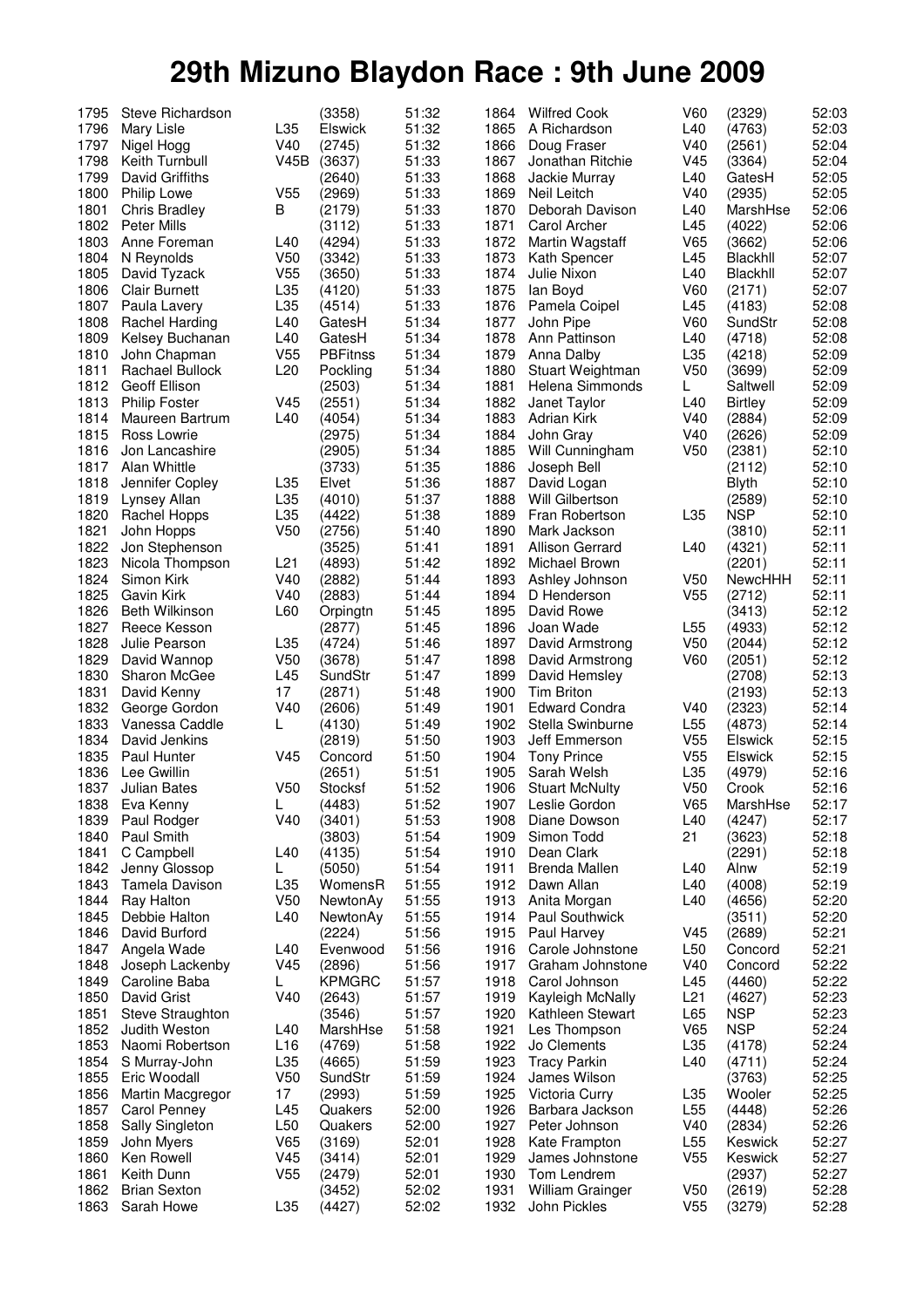| 1933 | Kim Anderson            | L45             | Alnw            | 52:29 | 2002 | <b>Mark Smith</b>       |                 | (3493)         | 52:59 |
|------|-------------------------|-----------------|-----------------|-------|------|-------------------------|-----------------|----------------|-------|
| 1934 | Peter Weir              | V40             | (3702)          | 52:29 | 2003 | Daniel Collerton        | V45             | (2314)         | 52:59 |
| 1935 | <b>Ruth Brennan</b>     | L60             | (4103)          | 52:30 | 2004 | Jaclyn Younger          | L               | Wallsend       | 52:59 |
| 1936 | Eliz Johnstone          | L45             | (4470)          | 52:30 | 2005 | Malcolm Humble          | V45             | (2778)         | 52:59 |
| 1937 |                         |                 |                 | 52:31 |      |                         | L <sub>55</sub> |                | 52:59 |
|      | Dorothy Auton           | L45             | (4038)          |       | 2006 | Elspeth Lawson          |                 | (4517)         |       |
| 1938 | Stephanie Edgar         | L <sub>35</sub> | <b>PBFitnss</b> | 52:31 | 2007 | <b>Chris Courtney</b>   | L <sub>50</sub> | Blaydon        | 52:59 |
| 1939 | <b>Richard Small</b>    |                 | (3484)          | 52:31 | 2008 | J Pickersgillj          |                 | (3278)         | 53:00 |
| 1940 | John Armstrong          | V60             | (2052)          | 52:32 | 2009 | Mary Logan              | L50             | Wooler         | 53:00 |
| 1941 | Jonathan Mathews        | V45             | (3033)          | 52:32 | 2010 | Dawn Pickett            | L <sub>35</sub> | (4733)         | 53:00 |
| 1942 | <b>Alex Davies</b>      |                 | (2405)          | 52:33 | 2011 | Graham Ayres            | V <sub>50</sub> | (2070)         | 53:00 |
| 1943 | Stephen Slee            | V40             | (3483)          | 52:33 | 2012 | Amy Ritson              | L17             | (4766)         | 53:00 |
| 1944 | David Reed              | V40             | Fetchev         | 52:34 | 2013 | Peter Robinson          |                 | (3381)         | 53:00 |
| 1945 | Barry Johnson           | V <sub>55</sub> | MarshHse        | 52:34 | 2014 | <b>Andrew Tweddle</b>   |                 | (3648)         | 53:00 |
| 1946 | Valerie Thomson         | L60             | (4897)          | 52:35 | 2015 | Lee Dodds               |                 | (3831)         | 53:00 |
| 1947 |                         | L <sub>35</sub> |                 |       | 2016 | Andrew Robinson         |                 | (3385)         |       |
|      | Nikki Stephenson        |                 | (4857)          | 52:35 |      |                         |                 |                | 53:01 |
| 1948 | John Adams              | V <sub>45</sub> | (2002)          | 52:35 | 2017 | Colin Winter            |                 | (3770)         | 53:01 |
| 1949 | Margot Haigh            | L <sub>45</sub> | (4357)          | 52:36 | 2018 | Paul Kinsey             |                 | (2881)         | 53:02 |
| 1950 | Peter Brooks            |                 | Elvet           | 52:36 | 2019 | <b>Richard Hardy</b>    |                 | (2676)         | 53:02 |
| 1951 | Barbara Kamali          | L45             | (4475)          | 52:37 | 2020 | <b>Martin Jones</b>     | V <sub>45</sub> | (2847)         | 53:03 |
| 1952 | David Ord               | V40             | (3212)          | 52:37 | 2021 | <b>Rachel Keith</b>     | L               | Wallsend       | 53:03 |
| 1953 | <b>Hazel Edwards</b>    | L45             | (4264)          | 52:38 | 2022 | <b>Andrew Gate</b>      | V40             | (2583)         | 53:04 |
| 1954 | Jan Bostock             | L45             | (4088)          | 52:38 | 2023 | <b>Rob Charlton</b>     | V40             | (2282)         | 53:05 |
| 1955 | Keith Charlton          | V40             | (2277)          | 52:39 | 2024 | Sarah Douthwaite        | L17             | Evenwood       | 53:05 |
| 1956 | James Clark             |                 | (2293)          | 52:39 | 2025 | Mark Jackson            | V40             | (2802)         | 53:06 |
| 1957 | Gareth Underwood        |                 | (3652)          | 52:40 | 2026 | <b>Stewart Bunch</b>    | V60             | (2221)         | 53:06 |
| 1958 | Julie Gill              | L40             |                 | 52:40 | 2027 | Jon Punshon             | V <sub>50</sub> | (3310)         | 53:07 |
|      |                         |                 | (4329)          |       |      |                         |                 |                |       |
| 1959 | D Glassbrook            |                 | <b>NthPol</b>   | 52:41 | 2028 | Vivienne Watson         | L35             | (4965)         | 53:07 |
| 1960 | <b>Christopher Pipe</b> |                 | (3284)          | 52:41 | 2029 | Mary Waugh              | L <sub>55</sub> | Concord        | 53:08 |
| 1961 | Keith Graham            | V60             | (2613)          | 52:42 | 2030 | Krystian Jones          |                 | (2848)         | 53:09 |
| 1962 | Finn Willingham         | L40             | (5012)          | 52:42 | 2031 | Lawrence Kelly          | V40B            | <b>NthPol</b>  | 53:09 |
| 1963 | Claire Vaughan          | L35             | <b>NYorkMrs</b> | 52:43 | 2032 | Jane Johnson            | L <sub>50</sub> | (4463)         | 53:10 |
| 1964 | Zoe Minto               | L45             | (4648)          | 52:43 | 2033 | Sophie Marchal          | L40             | (4584)         | 53:10 |
| 1965 | Liz Paton               | L <sub>50</sub> | GatesH          | 52:44 | 2034 | Henry Logg              | 19              | (2959)         | 53:11 |
| 1966 | <b>Andrew Calder</b>    |                 | (2246)          | 52:44 | 2035 | Kieran Kelly            | 18              | (2865)         | 53:12 |
| 1967 | Katriona Watson         | L45             | (4967)          | 52:44 | 2036 | Nicky Smith             | L <sub>45</sub> | (4835)         | 53:12 |
| 1968 | <b>Chris Nile</b>       |                 | (3187)          | 52:45 | 2037 | Nick Chamberlain        |                 | (2271)         | 53:13 |
| 1969 | Jason Bain              |                 | (2077)          | 52:45 | 2038 | Don Crozier             | V <sub>45</sub> | (2371)         | 53:13 |
|      |                         |                 |                 |       |      |                         |                 |                |       |
| 1970 | <b>Rob Caffrey</b>      | В               | (2241)          | 52:46 | 2039 | <b>Gareth Hall</b>      |                 | (3825)         | 53:14 |
| 1971 | Sharon Green            | L40             | <b>NthIndFR</b> | 52:46 | 2040 | David Bowman            |                 | (2167)         | 53:14 |
| 1972 | Jenny Myles             | L45             | Heaton          | 52:47 | 2041 | John Weddle             | B               | (3698)         | 53:15 |
| 1973 | Robin Fox               |                 | (2556)          | 52:47 | 2042 | <b>Judith Parkinson</b> | L <sub>50</sub> | <b>NSP</b>     | 53:15 |
| 1974 | Leo Gurney              |                 | (2649)          | 52:48 | 2043 | Helen Flynn             | L <sub>50</sub> | <b>Elswick</b> | 53:16 |
| 1975 | Sheila Haynes           | L45             | (4388)          | 52:48 | 2044 | Carol Megson            | L <sub>35</sub> | (4637)         | 53:16 |
| 1976 | Andrew Mongan           |                 | (3131)          | 52:49 | 2045 | Angie Thompson          | L40             | (4896)         | 53:16 |
| 1977 | Derek Bennett           | V50             | (2127)          | 52:49 | 2046 | Jonathan Everett        |                 | (2510)         | 53:16 |
| 1978 | David Bruce             | V40             | (2211)          | 52:50 | 2047 | <b>Richard Fenton</b>   | V40             | (2524)         | 53:16 |
| 1979 | Carol Wall              | L60             | Alnw            | 52:50 | 2048 | David De Ivey           | V <sub>45</sub> | (2412)         | 53:17 |
| 1980 | <b>Richard Hudson</b>   | V45             | (2770)          | 52:51 | 2049 | Lisa Kane               | L35             | (4476)         | 53:17 |
| 1981 | Malc Craighead          | V <sub>50</sub> | <b>NEVets</b>   | 52:51 | 2050 | Chris Dixon             | V45             | (2437)         | 53:17 |
| 1982 | <b>Robert Blair</b>     | V50             | SundStr         | 52:52 | 2051 | <b>Chris Hargreaves</b> | L <sub>50</sub> |                | 53:17 |
| 1983 |                         | V <sub>55</sub> |                 |       |      |                         | V <sub>45</sub> | Blaydon        | 53:18 |
|      | Peter Hood              |                 | (2753)          | 52:52 | 2052 | <b>Raymond Parker</b>   |                 | (3236)         |       |
| 1984 | Paul Milburn            |                 | (3105)          | 52:53 | 2053 | Jennifer Allison        | L35             | (4012)         | 53:18 |
| 1985 | <b>Tracy Faichen</b>    | L               | (4277)          | 52:53 | 2054 | <b>Graham Silcock</b>   |                 | (3468)         | 53:18 |
| 1986 | R Donaldson             |                 | (2451)          | 52:54 | 2055 | Georgina Wong           | L.              | (5026)         | 53:18 |
| 1987 | Peter Lennox            |                 | (2939)          | 52:54 | 2056 | lan Jackson             | V40             | (2809)         | 53:19 |
| 1988 | Rozz Clark              | L50             | (4173)          | 52:54 | 2057 | Melanie Scott           | L35             | (4812)         | 53:19 |
| 1989 | Neil Hunter             | V <sub>50</sub> | (2782)          | 52:55 | 2058 | Nitin Shukla            | V <sub>45</sub> | (3467)         | 53:20 |
| 1990 | A Goulbourn             | L35             | (4344)          | 52:55 | 2059 | Kim Jackson             | L <sub>40</sub> | (4450)         | 53:20 |
| 1991 | David Bell              |                 | (2123)          | 52:55 | 2060 | <b>Gary Conacher</b>    | V45             | (2322)         | 53:21 |
| 1992 | Lisa Maxwell            | L35             | (4602)          | 52:56 | 2061 | Joanne Harrop           | L45             | (4379)         | 53:22 |
| 1993 | Fiona Wright            | L45             | (5035)          | 52:56 | 2062 | Sharon Carr             | L35             | <b>Elswick</b> | 53:23 |
|      |                         |                 |                 |       |      |                         |                 |                |       |
| 1994 | Keith Oliver            | V <sub>55</sub> | (3205)          | 52:57 | 2063 | K Wojciechowska         | L55             | (5024)         | 53:23 |
| 1995 | Jamie Moffitt           |                 | (3125)          | 52:57 | 2064 | Kevin Greenall          | V <sub>55</sub> | (2633)         | 53:23 |
| 1996 | Daniel Gardiner         |                 | (2578)          | 52:57 | 2065 | David McDonald          | V <sub>55</sub> | NewtonAy       | 53:24 |
| 1997 | Alison Steven           | L40             | (4859)          | 52:58 | 2066 | <b>Elizabeth Bangs</b>  | L <sub>55</sub> | (4045)         | 53:24 |
| 1998 | lan Smith               | V40             | (3489)          | 52:58 | 2067 | L Weatherson            | V40             | (3694)         | 53:25 |
| 1999 | Gary Burns              |                 | (2231)          | 52:59 | 2068 | Paul Anderson           | V <sub>45</sub> | (2034)         | 53:25 |
| 2000 | Joanne Holmes           | L35             | Wallsend        | 52:59 | 2069 | Carolyn Graham          | L21B            | (4348)         | 53:25 |
| 2001 | Rebecca Hogg            | L35             | (4417)          | 52:59 | 2070 | Gavin Pallister         | V45             | (3228)         | 53:26 |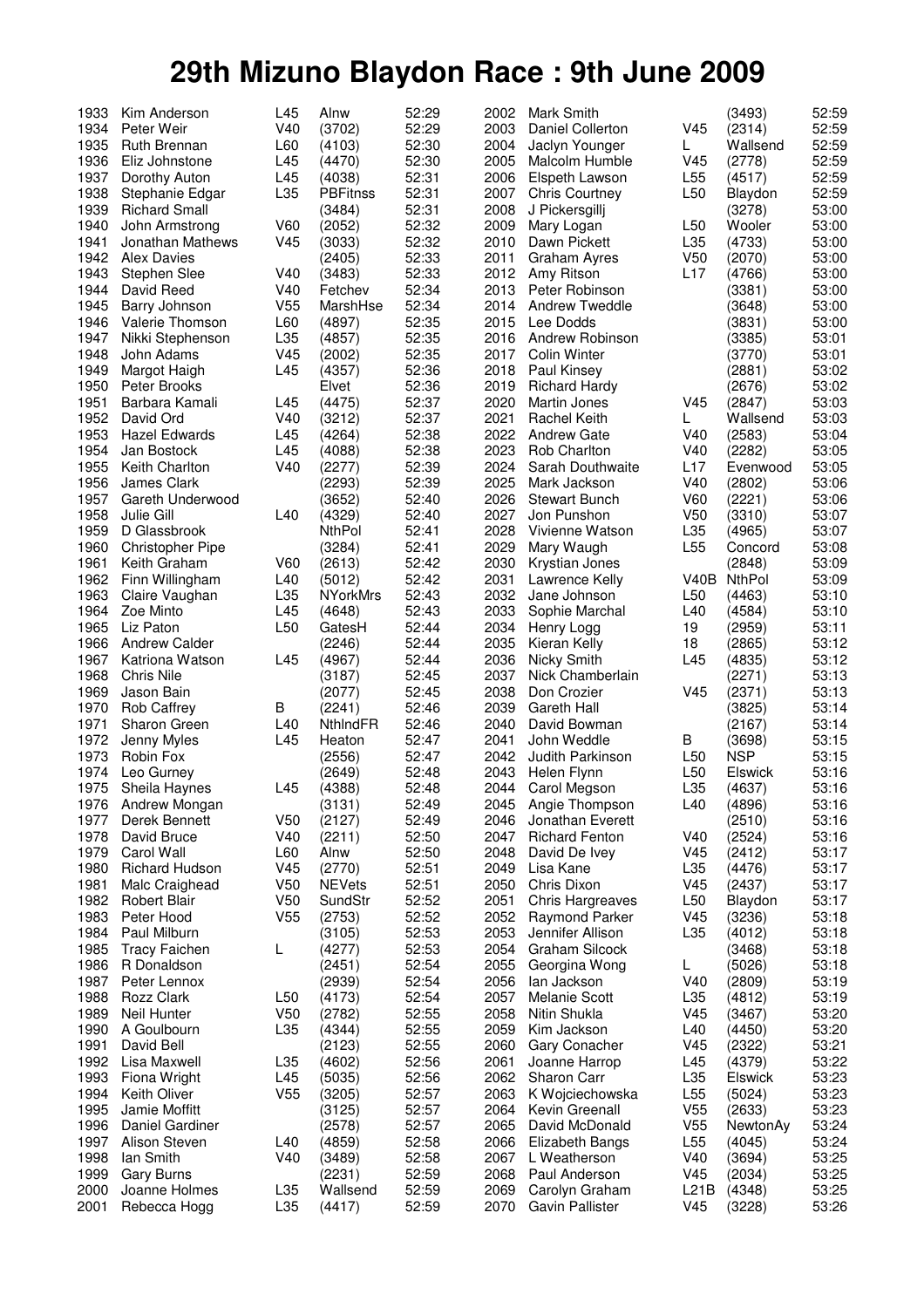| 2071 | <b>Phillip Bell</b>    | V45             | AllenVal        | 53:26 | 2140 | Sarah Stokle            | L               | (4864)         | 53:58 |
|------|------------------------|-----------------|-----------------|-------|------|-------------------------|-----------------|----------------|-------|
| 2072 | Rebecca Hierons        | L <sub>35</sub> | (4404)          | 53:27 | 2141 | Lucy Stones             | L <sub>35</sub> | (4866)         | 53:58 |
|      |                        |                 |                 |       |      |                         |                 |                |       |
| 2073 | <b>Helen Smith</b>     | L <sub>35</sub> | (4837)          | 53:27 | 2142 | Mike Hedgecock          | V60             | (3824)         | 53:58 |
| 2074 | John Dargue            | V45             | (2403)          | 53:28 | 2143 | Chris Garcia            |                 | (2576)         | 53:58 |
| 2075 | <b>Paul Martin</b>     |                 |                 |       | 2144 |                         | L65             |                | 53:59 |
|      |                        |                 | (3027)          | 53:28 |      | Mary Avery              |                 | <b>Elswick</b> |       |
| 2076 | <b>Peter Miatt</b>     | V40             | (3102)          | 53:28 | 2145 | Joseph Lancaster        | V75             | Heaton         | 53:59 |
| 2077 | Amanda Bell            | L40             | (4070)          | 53:28 | 2146 | Kathryn McDonald        | L35             | (4610)         | 53:59 |
|      |                        |                 |                 |       |      |                         |                 |                |       |
| 2078 | Katie Brittain         | L <sub>35</sub> | <b>NSP</b>      | 53:29 | 2147 | Jon Armstrong           |                 | (2050)         | 53:59 |
| 2079 | <b>Jilly Halliday</b>  | L40             | (4369)          | 53:29 | 2148 | Gary Douglas            |                 | (2456)         | 54:00 |
| 2080 | David McGuire          | V40             | (3064)          | 53:29 | 2149 | <b>Craig Nicholl</b>    |                 | (3182)         | 54:00 |
|      |                        |                 |                 |       |      |                         |                 |                |       |
| 2081 | lan Mowbray            | V <sub>55</sub> | Concord         | 53:29 | 2150 | Deepta Churm            | L35             | Elswick        | 54:00 |
| 2082 | Katie Earlam           | L <sub>35</sub> | (4261)          | 53:30 | 2151 | John Robinson           | V <sub>55</sub> | (3386)         | 54:00 |
| 2083 | M Middlemiss           | L21             | (5053)          | 53:30 | 2152 | Paul Robinson           | 21              | (3384)         | 54:01 |
|      |                        |                 |                 |       |      |                         |                 |                |       |
| 2084 | Tina Huddart           | L <sub>35</sub> | (4429)          | 53:30 | 2153 | <b>Katy Delamore</b>    | L               | (4225)         | 54:01 |
| 2085 | <b>Kelly Short</b>     | L <sub>35</sub> | (4824)          | 53:30 | 2154 | Joward Martin           |                 | (3031)         | 54:01 |
| 2086 | Angela Hall            | L <sub>35</sub> | (4360)          | 53:31 | 2155 | <b>Barry Beck</b>       |                 | (2108)         | 54:01 |
|      |                        |                 |                 |       |      |                         |                 |                |       |
| 2087 | C Gilchrist            | L40             | (4327)          | 53:31 | 2156 | <b>Edward Cormack</b>   | V50             | (2339)         | 54:01 |
| 2088 | Jane Holbrook          | L40             | (4418)          | 53:31 | 2157 | Jill Stubbs             | L <sub>35</sub> | Quakers        | 54:01 |
| 2089 | Paul Westgarth         | V <sub>45</sub> | (3712)          | 53:31 | 2158 | <b>Elizabeth Franks</b> | L40             | (4305)         | 54:02 |
|      |                        |                 |                 |       |      |                         |                 |                |       |
| 2090 | Neil Gardner           | V <sub>50</sub> | (2580)          | 53:32 | 2159 | Lee Puchala             | V60             | (3309)         | 54:02 |
| 2091 | Frank Wood             | V60             | (3781)          | 53:32 | 2160 | <b>Barry Lawton</b>     | V <sub>55</sub> | (2923)         | 54:02 |
| 2092 | <b>Heather Morton</b>  | L40             | (4659)          | 53:32 | 2161 | Mark Farrimond          | V40             | (2520)         | 54:02 |
|      |                        |                 |                 |       |      |                         |                 |                |       |
| 2093 | Sonia Christie         | L <sub>35</sub> | <b>NSP</b>      | 53:32 | 2162 | Sue Bell                | L45             | AllenVal       | 54:02 |
| 2094 | Darrin Cutting         | V40             | (2392)          | 53:33 | 2163 | Mary Plumley            | L <sub>35</sub> | Alnw           | 54:02 |
| 2095 |                        | L35             | <b>Elswick</b>  | 53:33 | 2164 |                         | 20              | (2894)         | 54:03 |
|      | Natalie Harris         |                 |                 |       |      | Ross Kyle               |                 |                |       |
| 2096 | Paul Harvey            |                 | (2688)          | 53:33 | 2165 | Rachel McArdle          | L.              | Jarrow         | 54:03 |
| 2097 | Dave Malston           |                 | (3015)          | 53:33 | 2166 | Simon Campbell          | V40             | (2250)         | 54:03 |
| 2098 | David Rutherford       |                 |                 | 53:34 | 2167 | Jo Edwards              | L <sub>35</sub> |                |       |
|      |                        |                 | (3427)          |       |      |                         |                 | (4263)         | 54:03 |
| 2099 | <b>Brian Brown</b>     | V <sub>55</sub> | (2206)          | 53:35 | 2168 | Amy Woodmitchell        | L.              | (5032)         | 54:03 |
| 2100 | Fiona Caple            | L <sub>35</sub> | (4145)          | 53:36 | 2169 | Paul Ward               |                 | (3680)         | 54:04 |
| 2101 | <b>Trish Palmer</b>    | L40             | (4707)          | 53:37 | 2170 | Nina Beadle             | L35             | (4059)         | 54:04 |
|      |                        |                 |                 |       |      |                         |                 |                |       |
| 2102 | Laura Greaves          | L35             | (4351)          | 53:38 | 2171 | <b>Chris McGuire</b>    | 17              | (3066)         | 54:05 |
| 2103 | Jason Taylor           |                 | (3572)          | 53:40 | 2172 | Michelle Nicol          | L <sub>35</sub> | (4677)         | 54:06 |
| 2104 | S Richardson           | L45             | <b>Blyth</b>    | 53:40 | 2173 | Stephen Bell            | <b>V60</b>      | (2116)         | 54:06 |
| 2105 |                        |                 |                 |       | 2174 | John Tomlinson          | V <sub>55</sub> | SdgfldTr       |       |
|      | <b>Phil Murray</b>     |                 | (3161)          | 53:41 |      |                         |                 |                | 54:07 |
| 2106 | Clare Luery            | L45             | Wallsend        | 53:41 | 2175 | Stephen Bentham         | V <sub>55</sub> | NewcHHH        | 54:08 |
| 2107 | <b>Andrew Reilly</b>   |                 | (3336)          | 53:42 | 2176 | <b>Geoff Myers</b>      | V65             | (3170)         | 54:09 |
| 2108 | Jason Judson           |                 | (2857)          | 53:43 | 2177 | Chris Moreton           | V40             | (3141)         | 54:09 |
|      |                        |                 |                 |       |      |                         |                 |                |       |
| 2109 | <b>Andrew Russell</b>  | V40             | (3424)          | 53:43 | 2178 | Michael Dee             | V70             | HenfldJ        | 54:10 |
| 2110 | Ryan Thirlaway         |                 | (3588)          | 53:44 | 2179 | Alan Ross               | V <sub>45</sub> | (3407)         | 54:11 |
| 2111 | Mark Lennox            |                 | (2938)          | 53:45 | 2180 | Lesley Hannen           | L35             | (4373)         | 54:12 |
| 2112 | <b>Andrew Ternent</b>  | V40             | (3581)          | 53:45 | 2181 | <b>Michael Rowntree</b> | V <sub>55</sub> | Blackhll       | 54:12 |
|      |                        |                 |                 |       |      |                         |                 |                |       |
| 2113 | <b>Tom Prichard</b>    |                 | (3301)          | 53:46 | 2182 | Kenneth McKinnon        | V <sub>50</sub> | (3082)         | 54:12 |
| 2114 | <b>Stewart Pattman</b> |                 | (3253)          | 53:47 | 2183 | <b>William Perkins</b>  | V <sub>55</sub> | (3266)         | 54:13 |
| 2115 | Peter Wallbank         | V <sub>50</sub> | (3671)          | 53:47 | 2184 | Roey Convery            | L <sub>55</sub> | Blaydon        | 54:13 |
| 2116 | Eliz Hierons           | L16             | (4402)          | 53:48 | 2185 | Colin Wright            |                 |                | 54:14 |
|      |                        |                 |                 |       |      |                         |                 | (3790)         |       |
| 2117 | <b>Charles Hierons</b> | V45             | (2726)          | 53:48 | 2186 | Chris Roper             |                 | (3405)         | 54:14 |
| 2118 | Richard O'Neill        | V <sub>55</sub> | <b>NEVets</b>   | 53:49 | 2187 | Margaret Walke          | L50             | AllenVal       | 54:15 |
| 2119 | David McGuinness       | В               | (3062)          | 53:50 | 2188 | <b>Lindsay Sheriff</b>  | L35             | (4821)         | 54:15 |
| 2120 | Jonathan Sykes         | V40             | (3558)          | 53:50 | 2189 | Eileen Dark             | L45             | (4221)         | 54:15 |
|      |                        |                 |                 |       |      |                         |                 |                |       |
| 2121 | <b>Clive Griffiths</b> | V55             | (2641)          | 53:51 | 2190 | Keith Brown             | V40             | (2209)         | 54:16 |
| 2122 | <b>Richard Kielty</b>  |                 | (2878)          | 53:51 | 2191 | lan Lowes               | V <sub>50</sub> | (2971)         | 54:16 |
| 2123 | Brigid Joughin         | L45             | (5041)          | 53:52 | 2192 | Susan Lowes             | L35             | (4558)         | 54:17 |
|      | John Lowes             |                 |                 |       |      |                         |                 |                |       |
| 2124 |                        |                 | (2973)          | 53:53 | 2193 | <b>Tom Moffett</b>      |                 | (3124)         | 54:17 |
| 2125 | Catherine Lee          | L.              | (4526)          | 53:53 | 2194 | Sohailali Minhas        |                 | RoyHask        | 54:18 |
| 2126 | Emma Walton            | L35             | Wallsend        | 53:54 | 2195 | Kevin Marshall          | V <sub>45</sub> | (3023)         | 54:18 |
| 2127 | Henry Higgins          | V60             | (2728)          | 53:55 | 2196 | Garry Brooks            |                 | (2200)         | 54:18 |
|      |                        |                 |                 |       |      |                         |                 |                |       |
| 2128 | Jason Skill            | V40             | (3479)          | 53:55 | 2197 | Andrew Wareing          | V45             | (3684)         | 54:18 |
| 2129 | Michael Lydon          | V45             | (2989)          | 53:55 | 2198 | Chris Dunn              |                 | (2483)         | 54:19 |
| 2130 | Jill Denny             | L35             | Alnw            | 53:55 | 2199 | <b>Catherine Oakley</b> | L35             | (4682)         | 54:19 |
| 2131 | Kevin Walton           | V50B            | (3676)          | 53:55 | 2200 | Robert Harrison         | V <sub>55</sub> | (2680)         | 54:19 |
|      |                        |                 |                 |       |      |                         |                 |                |       |
| 2132 | Donna Br0Xup           | L35             | Gosforth        | 53:56 | 2201 | Susan Shaw              | L60             | Blackhll       | 54:20 |
| 2133 | Mark Fuller            |                 | (2566)          | 53:56 | 2202 | Lisa Shaw               | L               | (4819)         | 54:20 |
| 2134 | <b>Nick Saunders</b>   |                 | (3433)          | 53:56 | 2203 | Keith Dougherty         | V45             | (2455)         | 54:20 |
| 2135 | Philippa Piet          | L40             | (4735)          | 53:56 | 2204 | Malcolm Young           |                 | (3797)         | 54:21 |
|      |                        |                 |                 |       |      |                         |                 |                |       |
| 2136 | <b>Claire Wheatley</b> | L               | (4990)          | 53:57 | 2205 | <b>Vicky Laidler</b>    | L35             | (4503)         | 54:21 |
| 2137 | Darren Murray          | В               | <b>PBFitnss</b> | 53:57 | 2206 | lan Guard               |                 | (2645)         | 54:21 |
| 2138 | lan Head               | V40             | (2700)          | 53:57 | 2207 | Paul Charlton           | V45             | (2278)         | 54:22 |
| 2139 | Susan Exley            | L40             | (4275)          | 53:57 | 2208 | <b>Richard Simpson</b>  | V <sub>50</sub> | (3475)         | 54:22 |
|      |                        |                 |                 |       |      |                         |                 |                |       |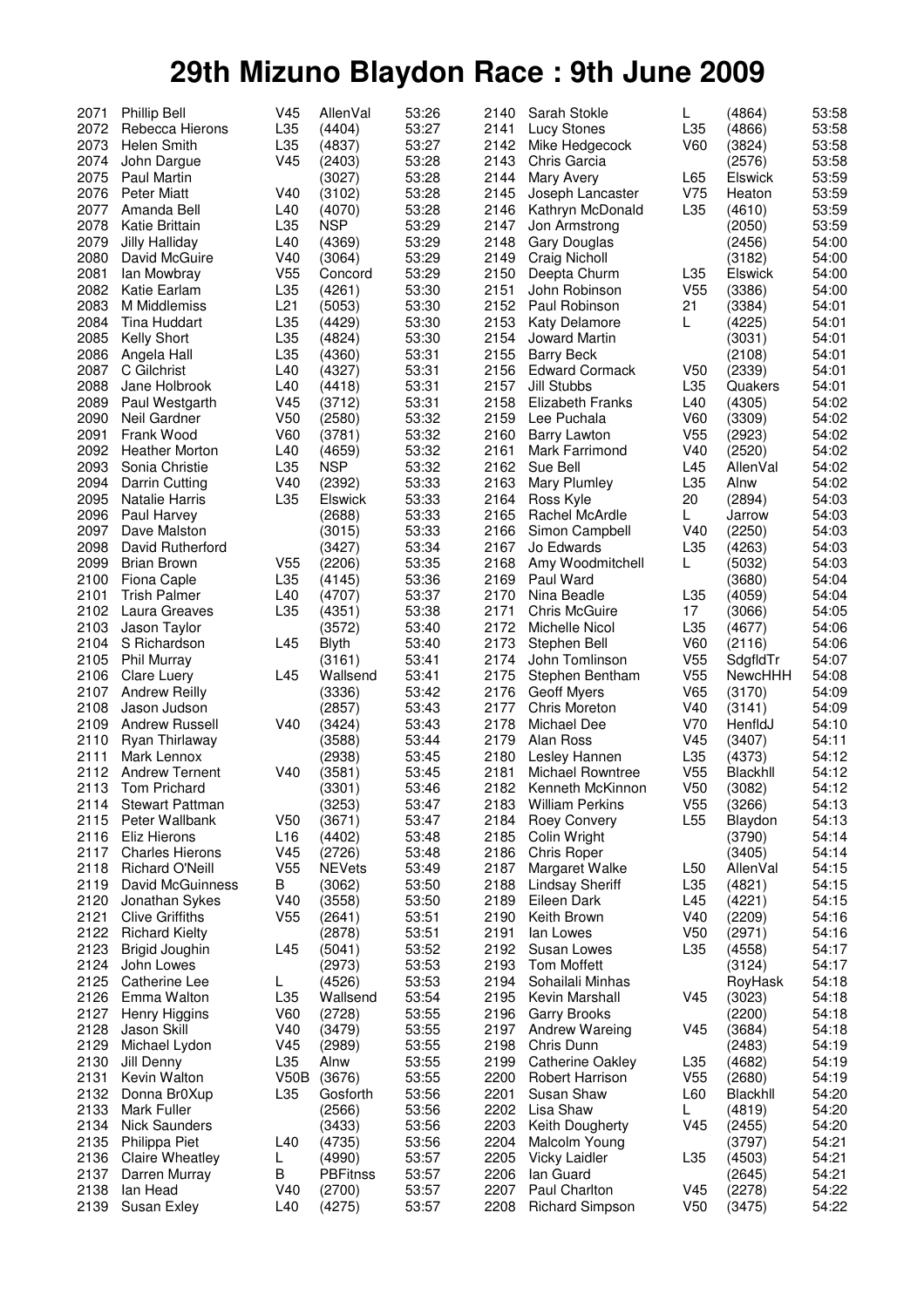| 2209 | Rebecca French          | L35             | (4308)          | 54:23 | 2278 | Peter Bowman            | V <sub>50</sub> | (2165)          | 54:55 |
|------|-------------------------|-----------------|-----------------|-------|------|-------------------------|-----------------|-----------------|-------|
| 2210 | Julie Graham            | L45             | AllenVal        | 54:23 | 2279 | George Mackellar        | V45             | (2997)          | 54:56 |
| 2211 | Nadia Ross              | L45             | (4788)          | 54:24 | 2280 | Paula Briggs            | L <sub>40</sub> | (4104)          | 54:56 |
| 2212 | Luke Andersen           |                 | (2026)          | 54:25 | 2281 | <b>Chris Scard</b>      | V40             | (3436)          | 54:57 |
|      |                         |                 |                 |       |      |                         |                 |                 |       |
| 2213 | David Moss              | V50             | (3153)          | 54:25 | 2282 | John Caulfield          |                 | (2268)          | 54:58 |
| 2214 | Tanya Urwin             | L40             | (4922)          | 54:26 | 2283 | Jennifer Griggs         | L               | (4354)          | 54:58 |
| 2215 | Fran Hitchings          |                 | (2737)          | 54:27 | 2284 | <b>Stuart Dickson</b>   | V40B            | (2429)          | 54:58 |
|      |                         |                 |                 |       |      |                         |                 |                 |       |
| 2216 | <b>Andrew Twaddle</b>   | V45             | (3647)          | 54:27 | 2285 | <b>Richard Teasdale</b> | V65             | (3575)          | 54:59 |
| 2217 | <b>Carol Brooks</b>     | L40             | (4107)          | 54:28 | 2286 | Tu Stewart              | L <sub>35</sub> | (4862)          | 54:59 |
| 2218 | <b>Stuart McGuire</b>   |                 | (3063)          | 54:29 | 2287 | <b>Paul Stewart</b>     |                 | (3534)          | 55:00 |
| 2219 | Lucy Ellman             | L45             | Tynedale        | 54:29 | 2288 | Joanne Loraine          | L <sub>40</sub> | (4551)          | 55:00 |
|      |                         |                 |                 |       |      |                         |                 |                 |       |
| 2220 | <b>Garry Elliott</b>    |                 | (2501)          | 54:29 | 2289 | Emma James              | L <sub>35</sub> | (4453)          | 55:01 |
| 2221 | Carole Allen            | L <sub>50</sub> | (4011)          | 54:30 | 2290 | Neil Hedgecock          |                 | (2705)          | 55:01 |
| 2222 | <b>Tony Allen</b>       | V40             | (2017)          | 54:30 | 2291 | Clive Loraine           | V40             | (2966)          | 55:01 |
|      |                         |                 |                 |       |      |                         |                 |                 |       |
| 2223 | Linda Coull             | L <sub>50</sub> | MarshHse        | 54:31 | 2292 | Stephen Daglish         | V45             | (2395)          | 55:02 |
| 2224 | <b>Clare Topping</b>    | L35             | Heaton          | 54:31 | 2293 | Jo Enever               | L <sub>50</sub> | (4271)          | 55:02 |
| 2225 | David Coates            | V <sub>55</sub> | (2305)          | 54:32 | 2294 | David Thornton          |                 | (3612)          | 55:03 |
| 2226 | Evelyn Smee             | L <sub>55</sub> | (4830)          | 54:32 | 2295 | Lyn Boyle               | L <sub>55</sub> | (4095)          | 55:03 |
|      |                         |                 |                 |       |      |                         |                 |                 |       |
| 2227 | Paul Canning            |                 | (2254)          | 54:33 | 2296 | John Smith              | V40             | (3807)          | 55:04 |
| 2228 | Alan Cairns             |                 | (2244)          | 54:33 | 2297 | <b>Stephen Mains</b>    |                 | (3806)          | 55:04 |
| 2229 | John Hill               |                 | (2731)          | 54:34 | 2298 | <b>Eddie Clark</b>      | V <sub>45</sub> | (2290)          | 55:04 |
| 2230 | <b>Jayne Bailes</b>     | L <sub>35</sub> | JesmondJ        | 54:34 | 2299 | <b>Matthew Greaves</b>  |                 | RoyHask         | 55:05 |
|      |                         |                 |                 |       |      |                         |                 |                 |       |
| 2231 | Chris Pearson           | V <sub>45</sub> | (3258)          | 54:34 | 2300 | Judy Willis             | L45             | (5013)          | 55:05 |
| 2232 | <b>Lesley Foster</b>    | L40             | SundStr         | 54:34 | 2301 | James Hunter            | 18              | (2784)          | 55:06 |
| 2233 | Alex Hamilton           | L35             | (4372)          | 54:34 | 2302 | Jane Parnaby            | L <sub>35</sub> | (4713)          | 55:06 |
| 2234 | Jonathan Buck           |                 |                 | 54:34 | 2303 | Ian Allison             |                 |                 |       |
|      |                         |                 | (2214)          |       |      |                         |                 | (2022)          | 55:07 |
| 2235 | Anna Watts              | L               | (4972)          | 54:34 | 2304 | Jonathon Jordan         | 17              | (2853)          | 55:07 |
| 2236 | Joanne Mahan            | L45             | (4578)          | 54:34 | 2305 | <b>Claire Trueman</b>   | L <sub>35</sub> | (4909)          | 55:08 |
| 2237 | Christine Bravey        | L45             | (4099)          | 54:34 | 2306 | Susan Pinnington        | L <sub>50</sub> | (4736)          | 55:09 |
|      |                         |                 |                 |       |      |                         |                 |                 |       |
| 2238 | Mark Phillips           | V40             | Blackhll        | 54:34 | 2307 | Chris Robson            | V <sub>50</sub> | Wallsend        | 55:09 |
| 2239 | Lynda Jackson           | L35             | GatesH          | 54:34 | 2308 | <b>Fred Beadle</b>      | V <sub>55</sub> | (2103)          | 55:10 |
| 2240 | Karen Elliott           | L40             | <b>PBFitnss</b> | 54:34 | 2309 | Helen Nixon             | L <sub>45</sub> | (4678)          | 55:11 |
| 2241 | Sean Sollom             |                 | (3509)          | 54:34 | 2310 | Rob Johnson             | V40             | (2840)          | 55:12 |
|      |                         |                 |                 |       |      |                         |                 |                 |       |
| 2242 | Paul Freeman            |                 | (2563)          | 54:34 | 2311 | <b>Brian Smeaton</b>    |                 | (3487)          | 55:12 |
| 2243 | Michael Goodman         | V50             | MarshHse        | 54:35 | 2312 | Neil Wilson             |                 | (3762)          | 55:12 |
| 2244 | Roger Collings          | V <sub>45</sub> | (2316)          | 54:35 | 2313 | Geoff Dryden            | V <sub>50</sub> | (2466)          | 55:13 |
| 2245 | Alison Forrester        | L <sub>35</sub> |                 |       | 2314 | Sandra Charlton         | L40             |                 | 55:13 |
|      |                         |                 | (4296)          | 54:36 |      |                         |                 | (4169)          |       |
| 2246 | <b>Helen Thorne</b>     | L               | (4899)          | 54:37 | 2315 | Judith Boldon           | L <sub>35</sub> | (4086)          | 55:14 |
| 2247 | Alison Arnold           | L21             | Claremnt        | 54:37 | 2316 | Don Watson              | V <sub>55</sub> | (3692)          | 55:14 |
| 2248 | Adrian Cowan            | V40             | (2348)          | 54:38 | 2317 | <b>Steve Ascroft</b>    | V45             | (2055)          | 55:15 |
|      |                         |                 |                 |       |      |                         |                 |                 |       |
| 2249 | Joanne Watson           | L35             | (4963)          | 54:39 | 2318 | Jeff Jones              |                 | (2851)          | 55:15 |
| 2250 | R Ormondroyd            |                 | (3215)          | 54:40 | 2319 | <b>Stephen Potts</b>    |                 | (3292)          | 55:16 |
| 2251 | Mary Macellaro          | L45             | (4570)          | 54:40 | 2320 | <b>Antony Stokle</b>    | V <sub>45</sub> | (3539)          | 55:16 |
| 2252 | Peter Baggett           | V65             | (2073)          | 54:40 | 2321 | Anne Stokle             | L45             | (4865)          | 55:17 |
|      |                         |                 |                 |       |      |                         |                 |                 |       |
| 2253 | Janet Hemming           | L <sub>50</sub> | (4392)          | 54:41 | 2322 | Glenda O'Donnell        | L <sub>40</sub> | (4684)          | 55:17 |
| 2254 | Ste Cadwallender        |                 | (2240)          | 54:41 | 2323 | Mark Innes              |                 | (2796)          | 55:18 |
| 2255 | <b>Shirley Nixon</b>    | L40             | (4679)          | 54:42 | 2324 | Frank Robinson          | V65             | (3387)          | 55:18 |
| 2256 | <b>Brian Melrose</b>    | V60             | (3100)          | 54:42 | 2325 | Karen Moore             | L40             | (4653)          | 55:19 |
|      |                         |                 |                 |       |      |                         |                 |                 |       |
| 2257 | <b>Chris Carruthers</b> | L35             | (4154)          | 54:43 | 2326 | <b>Christine Bee</b>    | L <sub>55</sub> | (4063)          | 55:19 |
| 2258 | Susan Baylis            | L60             | (4058)          | 54:43 | 2327 | Neil Robson             |                 | (3398)          | 55:20 |
| 2259 | Peter Baylis            | V65             | (2102)          | 54:44 | 2328 | Rob Morrison            |                 | SdgfldTr        | 55:20 |
| 2260 | Norman Roberts          | V70             | (3372)          | 54:44 | 2329 | Alan Boddy              | V45B            | (2151)          | 55:20 |
|      |                         |                 |                 |       |      |                         |                 |                 |       |
| 2261 | Roger Bacon             | V60             | (2072)          | 54:45 | 2330 | Diane Wheeler           | L50             | (4991)          | 55:21 |
| 2262 | Karen May               | L45             | (4603)          | 54:45 | 2331 | Peter Dibben            |                 | (2424)          | 55:21 |
| 2263 | <b>Richard Allen</b>    |                 | (2016)          | 54:46 | 2332 | Ken Douthwaite          | V <sub>45</sub> | (2459)          | 55:22 |
| 2264 | Lesley Boyle            | L35             | MarshHse        | 54:47 | 2333 | Kathleen Seed           | L45             | (4814)          | 55:22 |
|      |                         |                 |                 |       |      |                         |                 |                 |       |
| 2265 | <b>B</b> Hughes         | L45             | (4430)          | 54:47 | 2334 | Willy Straughan         | V50             | (3545)          | 55:22 |
| 2266 | Rob Waugh               | V <sub>55</sub> | Concord         | 54:48 | 2335 | George McCourt          | V70             | <b>PBFitnss</b> | 55:23 |
| 2267 | Pamela Bousfield        | L35             | (4092)          | 54:49 | 2336 | <b>Tony Gilroy</b>      | V60             | Concord         | 55:23 |
| 2268 | <b>Alastair Smith</b>   |                 | (3501)          | 54:50 | 2337 | Angela Shanley          | L <sub>55</sub> | (4816)          | 55:24 |
|      |                         |                 |                 |       |      |                         |                 |                 |       |
| 2269 | Jagoda C-Hewson         | L40             | (4138)          | 54:50 | 2338 | Jessica Rankin          | L35             | (4750)          | 55:24 |
| 2270 | <b>Lesley Cave</b>      | L40             | (4161)          | 54:51 | 2339 | Julie Westhead          | L <sub>40</sub> | (4985)          | 55:24 |
| 2271 | Lizzie Jerdan           | L35             | (4456)          | 54:51 | 2340 | Penny Sinclair          | L.              | Wallsend        | 55:25 |
| 2272 | Emma Reay               | L35             | (4753)          | 54:52 | 2341 | <b>Rachel Hayes</b>     | L35             | (4387)          | 55:25 |
|      |                         |                 |                 |       |      |                         |                 |                 |       |
| 2273 | Andrew Dowson           |                 | (2464)          | 54:52 | 2342 | <b>Catherine Parkin</b> | L35             | (5044)          | 55:26 |
| 2274 | lan Fletcher            |                 | (2536)          | 54:53 | 2343 | Neil Parkin             |                 | (3240)          | 55:26 |
| 2275 | Anthony Gowland         | V45             | (2611)          | 54:53 | 2344 | David Thompson          | V45             | NewtonAy        | 55:27 |
| 2276 | <b>Scott Senior</b>     |                 | (3448)          | 54:54 | 2345 | Frank Balloch           | V60             | (2081)          | 55:27 |
|      |                         |                 |                 |       |      |                         |                 |                 |       |
| 2277 | Cath Larcombe           | L35             | (4513)          | 54:55 | 2346 | Drew Robertson          | V40             | (3376)          | 55:27 |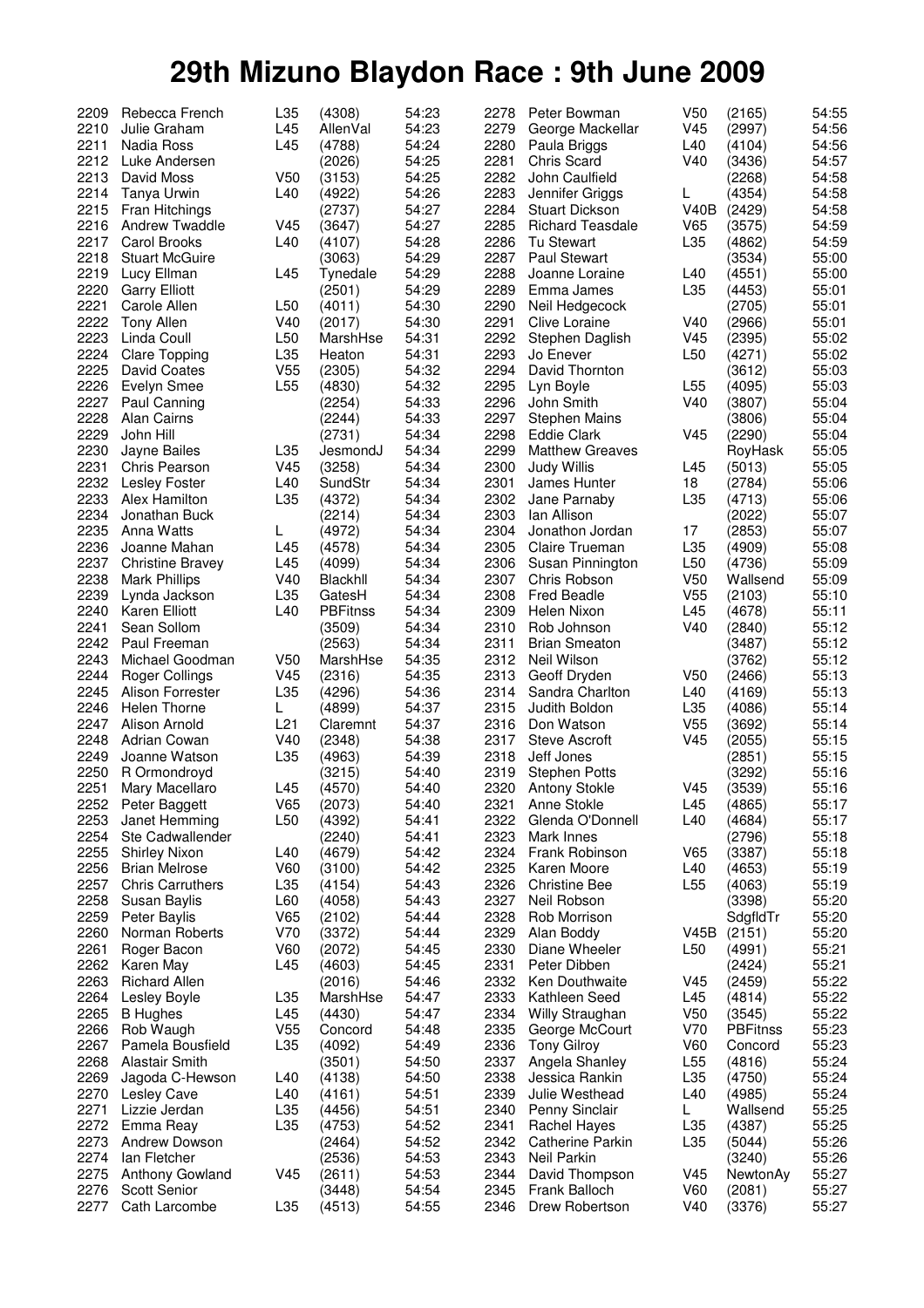| 2347 | James Johnson         |                 | (2841)       | 55:27 | 2416 | Michael Coulson        | V45             | (2342)          | 55:55 |
|------|-----------------------|-----------------|--------------|-------|------|------------------------|-----------------|-----------------|-------|
| 2348 | <b>Richard Coyles</b> |                 | (2353)       | 55:27 | 2417 | Saeed Chaudhry         | V60             | (2284)          | 55:55 |
| 2349 | Victoria Jewitt       | L35B            | (4457)       | 55:28 | 2418 | lan Robertson          | V <sub>45</sub> | (3374)          | 55:56 |
| 2350 | John Ord              |                 |              | 55:28 | 2419 | Allen Cairns           | V <sub>55</sub> | (2242)          | 55:56 |
|      |                       |                 | (3213)       |       |      |                        |                 |                 |       |
| 2351 | Jenny Braysher        | L <sub>35</sub> | (4100)       | 55:28 | 2420 | James Cairns           | V <sub>55</sub> | (2243)          | 55:56 |
| 2352 | <b>Garry Scrafton</b> | V40             | (3446)       | 55:28 | 2421 | <b>Beth Wilkinson</b>  | L60             | Orpingtn        | 55:57 |
| 2353 | lan Scrafton          | V45             | (3447)       | 55:28 | 2422 | <b>Rachel Reynolds</b> | L <sub>35</sub> | Claremnt        | 55:57 |
| 2354 | Gordon Booth          | <b>V60</b>      | (2155)       | 55:29 | 2423 | Jessica Dixon          | L19             | <b>PBFitnss</b> | 55:57 |
| 2355 | Najah Jameel          | V <sub>55</sub> | (2812)       | 55:29 | 2424 | Shelagh Richmond       | L60             | Blackhll        | 55:58 |
| 2356 | Allison Brayson       | L35             | (4101)       | 55:29 | 2425 | <b>Martin Anderson</b> |                 | (2027)          | 55:58 |
|      |                       |                 |              |       |      |                        |                 |                 |       |
| 2357 | John Doherty          |                 | (2447)       | 55:29 | 2426 | Jill Stocks            | L.              | Kirkstll        | 55:58 |
| 2358 | Nick Cooper           |                 | Claremnt     | 55:30 | 2427 | Janis Fraser           | L50             | <b>Birtley</b>  | 55:59 |
| 2359 | Mark H-Purvis         | V40B            | 55:30        |       | 2428 | Chris Thomlinson       |                 | (3593)          | 55:59 |
| 2360 | Claire Lapworth       | L35             | (4512)       | 55:30 | 2429 | Tim Kenny              | V50             | (2873)          | 55:59 |
| 2361 | David Allen           |                 | (2018)       | 55:31 | 2430 | <b>Cheryl Willey</b>   | L <sub>35</sub> | (5007)          | 55:59 |
| 2362 | Julie Kirby           | L40             | (4491)       | 55:31 | 2431 | <b>Barbara Gorton</b>  | L65             | (4343)          | 56:00 |
| 2363 | Royston Nixon         | V40             | (3188)       | 55:32 | 2432 | Lesley Old             | L <sub>50</sub> | (4688)          | 56:00 |
| 2364 |                       |                 |              | 55:32 | 2433 |                        | L <sub>55</sub> |                 | 56:00 |
|      | Jan Scott             | L <sub>50</sub> | (4810)       |       |      | L Dickinson            |                 | <b>PBFitnss</b> |       |
| 2365 | <b>Brian Greenlay</b> | <b>V60</b>      | (2634)       | 55:32 | 2434 | Gavin Thurgood         |                 | (3616)          | 56:01 |
| 2366 | <b>Vivien Stapley</b> | L <sub>55</sub> | SundStr      | 55:33 | 2435 | Kathryn Wild           | L35             | Wallsend        | 56:01 |
| 2367 | Andrew Wilkinson      | V <sub>45</sub> | (3744)       | 55:33 | 2436 | <b>Brien Cox</b>       | V40             | (2350)          | 56:01 |
| 2368 | David Shand           |                 | (3454)       | 55:34 | 2437 | Darren Gourley         |                 | (2609)          | 56:02 |
| 2369 | Wayne Robson          | V <sub>50</sub> | (3394)       | 55:34 | 2438 | Marc Birkett           |                 | (2138)          | 56:02 |
| 2370 | <b>Steve Gillie</b>   | V <sub>45</sub> | (2593)       | 55:34 | 2439 | William Herdman        | V60             | (2720)          | 56:02 |
| 2371 | <b>Ben Watling</b>    | V40             | (3686)       | 55:35 | 2440 | John Wiper             | V <sub>55</sub> | (3771)          | 56:03 |
| 2372 |                       |                 |              | 55:35 | 2441 |                        | V50B            | 56:03           |       |
|      | <b>Lesley Vitty</b>   | L45             | (4930)       |       |      | <b>Adrian Thorp</b>    |                 |                 |       |
| 2373 | Helen Tuppen          | L35             | (4914)       | 55:36 | 2442 | Susan Thomson          | L <sub>45</sub> | (4898)          | 56:03 |
| 2374 | <b>Robert Dunn</b>    | V40             | (2480)       | 55:36 | 2443 | Paula Arkle            | L40             | (4023)          | 56:04 |
| 2375 | Allan Jones           | V <sub>55</sub> | (2850)       | 55:36 | 2444 | Paul Freeman           | V <sub>50</sub> | (2562)          | 56:04 |
| 2376 | D Macellaro-Wake      | L               | (4571)       | 55:37 | 2445 | Graham Henderson       | V40             | (2711)          | 56:05 |
| 2377 | Sharon Bell           | L               | (4068)       | 55:37 | 2446 | <b>Peter Harrison</b>  | V <sub>45</sub> | (2679)          | 56:05 |
| 2378 | Sarah Payne           | L35             | (4721)       | 55:38 | 2447 | Lisa Irving            | L               | (4442)          | 56:06 |
| 2379 | <b>Brendan Payne</b>  |                 | (3254)       | 55:38 | 2448 | C Golightly            | V <sub>55</sub> | (2603)          | 56:07 |
| 2380 | Fiona Levin           | L35             | (4532)       | 55:38 | 2449 | Fiona Campbell         | L <sub>45</sub> | (4136)          | 56:07 |
| 2381 | L Morrison            | L <sub>35</sub> | (4657)       | 55:39 | 2450 | Jacqui Candlish        | L <sub>40</sub> | (4139)          | 56:08 |
| 2382 | Elaine Archer         | L               | LowFell      | 55:39 | 2451 | <b>Steven Beck</b>     |                 | (2107)          | 56:09 |
| 2383 |                       | V40             |              | 55:40 | 2452 | Patrick Brennan        | V60             |                 | 56:10 |
|      | Andrew Lang           |                 | JogEarls     |       |      |                        |                 | (2187)          |       |
| 2384 | Rod Etherington       |                 | (2507)       | 55:40 | 2453 | <b>Will Forster</b>    | V40             | (2545)          | 56:10 |
| 2385 | Debbie Longstaff      | L45             | <b>NSP</b>   | 55:40 | 2454 | Marg Kristiansen       | L <sub>50</sub> | (4498)          | 56:11 |
| 2386 | <b>Kate Sharples</b>  | L35             | (4818)       | 55:41 | 2455 | Fiona Muirhead         | L35             | (4661)          | 56:12 |
| 2387 | <b>Ruth Lewis</b>     | L40             | (4534)       | 55:41 | 2456 | Mark Clasper           |                 | (2297)          | 56:13 |
| 2388 | Graham Tyler          | V40             | (3649)       | 55:42 | 2457 | Joanne Sproates        | L35             | SundStr         | 56:13 |
| 2389 | <b>Matthew Thomas</b> | V40             | (3591)       | 55:42 | 2458 | Steven Nugent          | V40             | (3194)          | 56:14 |
| 2390 | <b>Mike Elliott</b>   | V60             | Elvet        | 55:43 | 2459 | Roz Askew              | L <sub>50</sub> | (4033)          | 56:15 |
| 2391 | John Buswell          | V <sub>50</sub> | Gosforth     | 55:43 | 2460 | Roger Bell             | V60             | (2125)          | 56:16 |
| 2392 | Paul Bradley          |                 | (2175)       | 55:44 | 2461 | Ron McCormack          | V <sub>55</sub> | (3053)          | 56:17 |
| 2393 | Nicola Finch          | L <sub>45</sub> | Evenwood     | 55:44 | 2462 | <b>Vincent Nelson</b>  | V40             | (3176)          | 56:18 |
|      |                       |                 |              |       |      |                        |                 |                 | 56:19 |
| 2394 | Gillian Foster        | L               | (4299)       | 55:45 | 2463 | Jean Adams             | L               | (4002)          |       |
| 2395 | Jill Lancaster        | LB              | (4508)       | 55:45 | 2464 | Jean Blackett          | L45             | Teesdale        | 56:20 |
| 2396 | Graeme Davis          |                 | (2407)       | 55:46 | 2465 | Keith Mason            | V <sub>55</sub> | (3032)          | 56:21 |
| 2397 | Mary Owen             | L35             | (4705)       | 55:46 | 2466 | Lynne Stobbart         | L40             | (4863)          | 56:22 |
| 2398 | lan Clubbs            | V <sub>55</sub> | (2301)       | 55:47 | 2467 | Debbie Bannister       | L40             | (4047)          | 56:23 |
| 2399 | <b>Tim McIntyre</b>   | V40             | (3072)       | 55:47 | 2468 | George Wood            | V45             | (3777)          | 56:24 |
| 2400 | Tricia Goodwin        | L <sub>55</sub> | <b>Blyth</b> | 55:47 | 2469 | Simon Hunter           | V40             | (2783)          | 56:25 |
| 2401 | Paul Dunn             |                 | (2484)       | 55:48 | 2470 | Helen Houghton         | LB.             | (4424)          | 56:25 |
| 2402 | Greta Jones           | L40             | Elvet        | 55:48 | 2471 | C Charlton             | L40             | (4170)          | 56:25 |
| 2403 | Jacqui Forster        | L50             | (4297)       | 55:49 | 2472 | <b>Adrian Hall</b>     |                 | (2657)          | 56:25 |
| 2404 |                       |                 | (3580)       |       | 2473 |                        |                 | (2570)          | 56:25 |
|      | Michael Temple        |                 |              | 55:49 |      | <b>Phil Gallagher</b>  |                 |                 |       |
| 2405 | Helen Courtney        | L35             | (4199)       | 55:50 | 2474 | Dougal Gill            | V45             | (2591)          | 56:25 |
| 2406 | Alys Evans            | L35             | (4274)       | 55:50 | 2475 | Nathan Dobby           |                 | (2440)          | 56:25 |
| 2407 | Kevin Ingledew        | V <sub>45</sub> | (2795)       | 55:51 | 2476 | W Bannister            | V65             | (2082)          | 56:25 |
| 2408 | <b>Tom Outterside</b> | <b>V60</b>      | (3223)       | 55:51 | 2477 | Moira Luccock          | L <sub>55</sub> | (4563)          | 56:25 |
| 2409 | Sarah Westgarth       | L35             | (4983)       | 55:52 | 2478 | Chris McMichael        | L45             | (4624)          | 56:26 |
| 2410 | Kenny Sams            | V60             | Evenwood     | 55:52 | 2479 | C Derbyshire           | L45             | (4229)          | 56:26 |
| 2411 | Derek Smith           | V <sub>45</sub> | Concord      | 55:53 | 2480 | Sandra Little          | L <sub>50</sub> | (4542)          | 56:26 |
| 2412 | Susan Robson          | L45             | (4782)       | 55:53 | 2481 | Helen Tovey            | L40             | (4904)          | 56:26 |
| 2413 | <b>Stan White</b>     | V70             | LowFell      | 55:54 | 2482 | Jared Watson           |                 | (3687)          | 56:26 |
| 2414 | Colin McBeth          | V <sub>55</sub> | Concord      | 55:55 | 2483 | <b>Claire Paisley</b>  | L35             | (4706)          | 56:26 |
| 2415 | Linden Barton         | L               | (4053)       | 55:55 | 2484 | Victoria Lamb          | L               | Blaydon         | 56:26 |
|      |                       |                 |              |       |      |                        |                 |                 |       |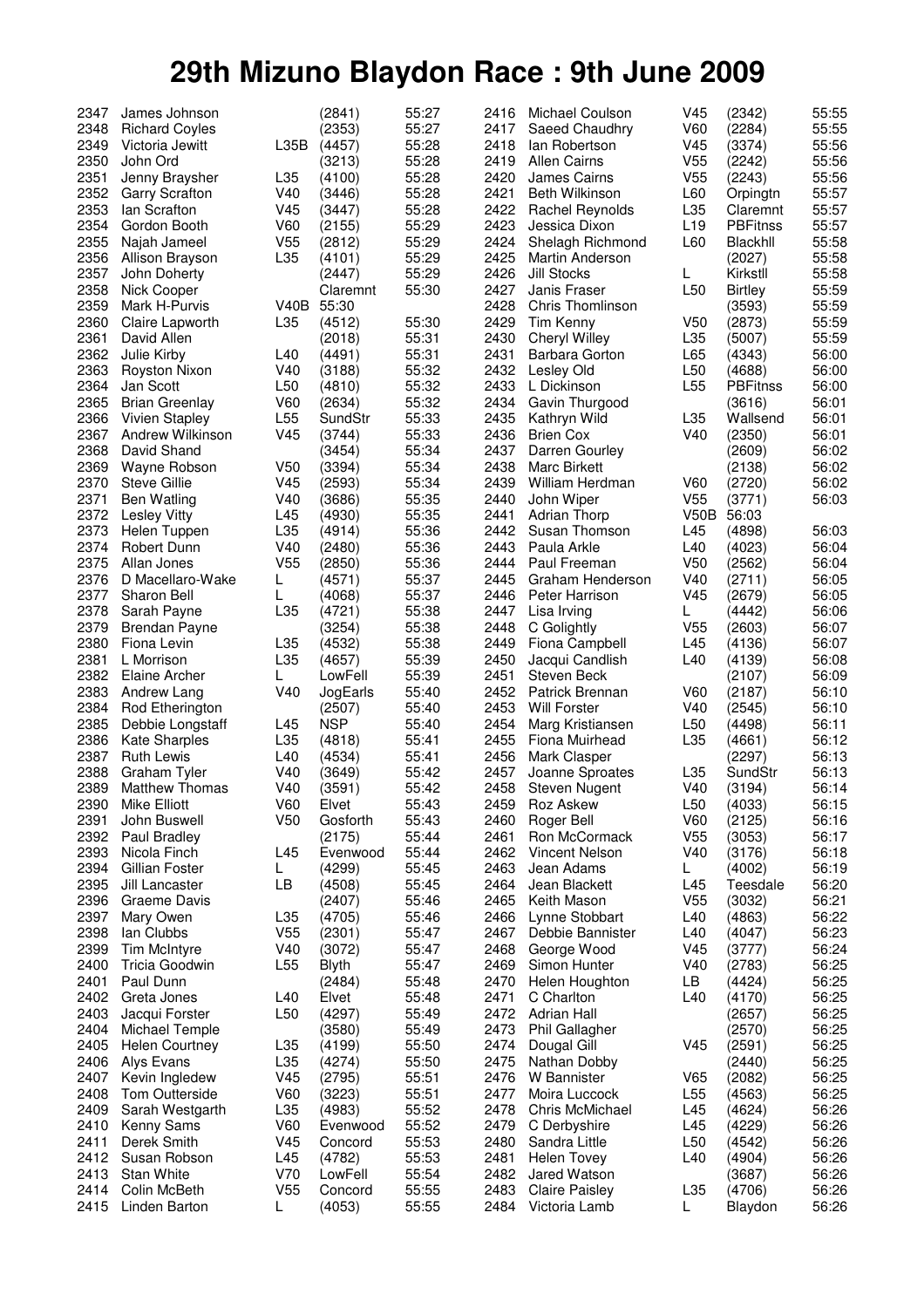| 2485 | Kate Donnachie         | L               | (4243)          | 56:26 | 2554 | P Atkinson             | L60             | (4034)         | 56:58 |
|------|------------------------|-----------------|-----------------|-------|------|------------------------|-----------------|----------------|-------|
| 2486 | Elane Fox              | L <sub>50</sub> | (4302)          | 56:26 | 2555 | Louise Twentyman       | L.              | (5052)         | 56:58 |
|      |                        |                 |                 |       |      |                        |                 |                |       |
| 2487 | Cheryl Keeler          | L40             | (4478)          | 56:27 | 2556 | <b>Philip Turner</b>   |                 | (3641)         | 56:59 |
| 2488 | Peter Tyzack           |                 | (3651)          | 56:27 | 2557 | Chris Kirkland         |                 | (2885)         | 56:59 |
| 2489 | Emma Lynch             | L40             | (4567)          | 56:27 | 2558 | Alan Oliver            | V55             | (3204)         | 56:59 |
| 2490 | Sue Moore              | L <sub>35</sub> | (4652)          | 56:27 | 2559 | Alan Hansell           | V <sub>55</sub> | (2672)         | 56:59 |
|      |                        |                 |                 |       |      |                        |                 |                |       |
| 2491 | lan Leigh              | V <sub>55</sub> | (2932)          | 56:27 | 2560 | Jonathan Porter        |                 | (3288)         | 56:59 |
| 2492 | Charles Lally          | V <sub>55</sub> | (2900)          | 56:27 | 2561 | lan Carrick            | V40             | (2260)         | 57:00 |
| 2493 | Mariana Carter         | L35             | (4155)          | 56:27 | 2562 | Gavin Clark            | V45             | (2289)         | 57:00 |
|      |                        |                 |                 |       |      |                        |                 |                |       |
| 2494 | John Carter            |                 | (2263)          | 56:27 | 2563 | Dean Young             |                 | (3800)         | 57:00 |
| 2495 | David Birrell          | V45             | (2142)          | 56:28 | 2564 | David McGuire          | V <sub>55</sub> | (3065)         | 57:00 |
| 2496 | Keith Lant             | V <sub>50</sub> | (2910)          | 56:28 | 2565 | Tony Johnson           |                 | (2838)         | 57:00 |
| 2497 | Geoff Robson           | V <sub>50</sub> | (3392)          | 56:29 | 2566 | Philip Harvey          |                 | (2690)         | 57:01 |
|      |                        |                 |                 |       |      |                        |                 |                |       |
| 2498 | Steve Cumpson          |                 | (2380)          | 56:30 | 2567 | <b>Clair Battersby</b> | L <sub>35</sub> | (4055)         | 57:01 |
| 2499 | <b>Austin Futers</b>   | V50             | (2567)          | 56:31 | 2568 | Catriona Lawson        | L35             | (4518)         | 57:01 |
| 2500 | Paul Robinson          | V40             | (3391)          | 56:31 | 2569 | Joanne Bell            | L <sub>35</sub> | (4069)         | 57:01 |
| 2501 | Michelle Munro         |                 |                 | 56:32 | 2570 |                        |                 | Blackhll       | 57:02 |
|      |                        | L               | (4664)          |       |      | <b>Lyndsay Sewell</b>  | L.              |                |       |
| 2502 | Julia Swinhoe          | L40             | (4875)          | 56:33 | 2571 | <b>Andrew Dixon</b>    | V40             | (2435)         | 57:02 |
| 2503 | Sue Bevan              | L50             | (4074)          | 56:34 | 2572 | Alison Ormrod          | L               | (4695)         | 57:03 |
| 2504 | <b>Emily Martin</b>    | L <sub>35</sub> | (4591)          | 56:35 | 2573 | Alison Speading        | L <sub>45</sub> | (4850)         | 57:03 |
|      |                        |                 |                 |       |      |                        |                 |                |       |
| 2505 | Stephen Holmes         |                 | (2752)          | 56:35 | 2574 | Simon Macwhirter       |                 | (3005)         | 57:04 |
| 2506 | <b>Andie Harris</b>    | L35             | (4376)          | 56:35 | 2575 | Graham Thompson        | V40             | (3609)         | 57:05 |
| 2507 | <b>Kath Hierons</b>    | L45             | (4403)          | 56:36 | 2576 | Gary Garside           |                 | (3828)         | 57:05 |
| 2508 | Laura Armstrong        | L               | Blaydon         | 56:36 | 2577 | <b>Katie Winter</b>    | L <sub>40</sub> | (5023)         | 57:06 |
|      |                        |                 |                 |       |      |                        |                 |                |       |
| 2509 | Mike Aitchison         | V <sub>55</sub> | (2007)          | 56:37 | 2578 | Peter Ball             |                 | Redcar         | 57:07 |
| 2510 | Graham Dunne           |                 | (2485)          | 56:37 | 2579 | Tara Graham            | L35             | (4347)         | 57:07 |
| 2511 | John Liddle            |                 | (2947)          | 56:38 | 2580 | Robin Armstrong        | V50             | (2047)         | 57:08 |
|      | Judith McLane          |                 |                 |       |      |                        |                 |                |       |
| 2512 |                        | L50             | (4617)          | 56:38 | 2581 | Una McNicholl          | L <sub>50</sub> | (4629)         | 57:09 |
| 2513 | Lander Atkinson        | V60             | (2064)          | 56:39 | 2582 | Stephen Brabazon       | V <sub>55</sub> | (2172)         | 57:09 |
| 2514 | Michael Dunn           | V45             | (2481)          | 56:39 | 2583 | Monica Wong            | L               | LowFell        | 57:10 |
| 2515 | Neil Thompson          |                 | (3611)          | 56:40 | 2584 | Alison Mattinson       | L <sub>40</sub> | (4599)         | 57:11 |
|      |                        |                 |                 |       |      |                        |                 |                |       |
| 2516 | <b>Graham Gilbert</b>  | V <sub>55</sub> | (2588)          | 56:40 | 2585 | J Middlemas            | L <sub>35</sub> | (4641)         | 57:12 |
| 2517 | Denise Waugh           |                 | (5058)          | 56:41 | 2586 | Jamie Lambert          | 18              | (2903)         | 57:12 |
| 2518 | Christopher Ewen       |                 | (2511)          | 56:42 | 2587 | Suzanne Milward        | L <sub>50</sub> | Morpeth        | 57:13 |
| 2519 | Peter Robertson        | V45             | (3377)          | 56:43 | 2588 | Helen Monk             | L               | (4651)         | 57:14 |
|      |                        |                 |                 |       |      |                        |                 |                |       |
| 2520 | Steven Hoggins         |                 | (2746)          | 56:44 | 2589 | <b>Matthew Money</b>   |                 | (3129)         | 57:15 |
| 2521 | <b>Fraser Scott</b>    |                 | (3445)          | 56:45 | 2590 | Ross O'Hara            | 19              | (3199)         | 57:15 |
| 2522 | Linda Pyle             | L40             | (4745)          | 56:45 | 2591 | Catherine Hilton       | L45             | (4407)         | 57:15 |
|      |                        |                 |                 |       |      |                        |                 |                |       |
| 2523 | David Cooper           |                 | (2335)          | 56:46 | 2592 | <b>Rachel Atkinson</b> | L <sub>40</sub> | (4035)         | 57:16 |
| 2524 | Helen Reay             | L35             | (4754)          | 56:46 | 2593 | Simon Clayton          |                 | (2299)         | 57:16 |
| 2525 | Don't know             |                 | ???             | 56:47 | 2594 | Ann Dobbins            | L <sub>55</sub> | (4241)         | 57:16 |
| 2526 | Alan Wright            | V <sub>55</sub> | (3789)          | 56:47 | 2595 | Helen Lumsden          | L35             | (4564)         | 57:17 |
|      |                        |                 |                 |       |      |                        |                 |                |       |
| 2527 | lain Anderson          |                 | <b>PBFitnss</b> | 56:48 | 2596 | Roger Mills            | V50             | (3113)         | 57:17 |
| 2528 | Scott Ruddick          |                 | (3418)          | 56:49 | 2597 | John Rainbow           | V <sub>45</sub> | (3317)         | 57:18 |
| 2529 | Jane Ruddick           | L35             | (4793)          | 56:49 | 2598 | John Askew             | V40             | (2056)         | 57:18 |
| 2530 | David Gibson           | V50             | (2586)          | 56:49 | 2599 | Patrick Kelly          | V40             | <b>Birtley</b> | 57:18 |
|      |                        |                 |                 |       |      |                        |                 |                |       |
| 2531 | Malcolm Carr           | V <sub>55</sub> | (2259)          | 56:49 | 2600 | Dave McGuire           | V <sub>50</sub> | (3067)         | 57:19 |
| 2532 | Magda Carr             | L35             | (4151)          | 56:50 | 2601 | <b>Rachel Hopps</b>    | L35             | (4422)         | 57:19 |
| 2533 | Ben Watson             | В               | (3691)          | 56:50 | 2602 | Jean Byers             | L.              | Blackhll       | 57:19 |
| 2534 | <b>Phil Lancaster</b>  | V65             | <b>NSP</b>      | 56:50 | 2603 | <b>Philip Rosier</b>   |                 | (3406)         | 57:20 |
|      |                        |                 |                 |       |      |                        |                 |                |       |
| 2535 | Helene Beaugy          | L               | (4060)          | 56:51 | 2604 | <b>Peter Davies</b>    | V <sub>55</sub> | Heaton         | 57:20 |
| 2536 | <b>Adrian Howe</b>     |                 | (2764)          | 56:51 | 2605 | Ann Sanderson          | L55             | Teesdale       | 57:21 |
| 2537 | June Smith             | L50             | (4833)          | 56:51 | 2606 | Julie Gallagher        | L <sub>50</sub> | (4311)         | 57:21 |
| 2538 |                        |                 |                 |       |      |                        |                 |                | 57:21 |
|      | Geoff House            |                 | (2761)          | 56:52 | 2607 | Rachel Gallagher       | L35             | (4312)         |       |
| 2539 | Shireen Wilkes         | L45             | (5000)          | 56:52 | 2608 | <b>Neil Donelly</b>    |                 | (2452)         | 57:22 |
| 2540 | Kate Booth             | L               | (4087)          | 56:52 | 2609 | Paul Torkington        | V40             | (3629)         | 57:22 |
| 2541 | <b>Brenda Bonallie</b> | L45             | <b>RRC</b>      | 56:53 | 2610 | Craig Clarke           |                 | (2295)         | 57:22 |
| 2542 | <b>Matthew Baxter</b>  | V40             |                 | 56:53 |      |                        |                 | (4696)         | 57:23 |
|      |                        |                 | (2100)          |       | 2611 | <b>Hilary Ormrod</b>   | L55             |                |       |
| 2543 | Julie Barrett          | L40             | (4052)          | 56:54 | 2612 | Lucy Carr              | L35             | (4150)         | 57:23 |
| 2544 | Joe Elsender           | V75             | (2504)          | 56:54 | 2613 | Judith Drummond        | L35             | (4248)         | 57:24 |
| 2545 | John Allen             | V50             | (2019)          | 56:55 | 2614 | John Thompson          | V <sub>50</sub> | (3599)         | 57:24 |
|      |                        |                 |                 |       |      |                        |                 |                |       |
| 2546 | Eve Smith              | L               | RoyHask         | 56:55 | 2615 | <b>Richard Higgins</b> | V40             | (2727)         | 57:24 |
| 2547 | Gregor McNiven         |                 | (3091)          | 56:56 | 2616 | Joseph Elsender        | V70             | <b>CLS</b>     | 57:25 |
| 2548 | <b>Christine Bush</b>  | L40             | (4126)          | 56:56 | 2617 | M Stringfellow         | V40             | (3548)         | 57:25 |
| 2549 | Bernie Lamb            | L50             | (4506)          | 56:57 | 2618 | Paul Wright            | V <sub>50</sub> | (3788)         | 57:25 |
|      |                        |                 |                 |       |      |                        |                 |                |       |
| 2550 | David Blair            |                 | (2146)          | 56:58 | 2619 | Nicola Wells           | L               | (4978)         | 57:26 |
| 2551 | James Houghton         | В               | (2760)          | 56:58 | 2620 | John Vyle              | V40             | (3660)         | 57:26 |
| 2552 | L Glendinning          | L55             | (4334)          | 56:58 | 2621 | Angela Vyle            | L40             | (4931)         | 57:27 |
| 2553 | Idwal John             | V60             | (2832)          | 56:58 | 2622 | Penny Wilson           | L50             | (5017)         | 57:27 |
|      |                        |                 |                 |       |      |                        |                 |                |       |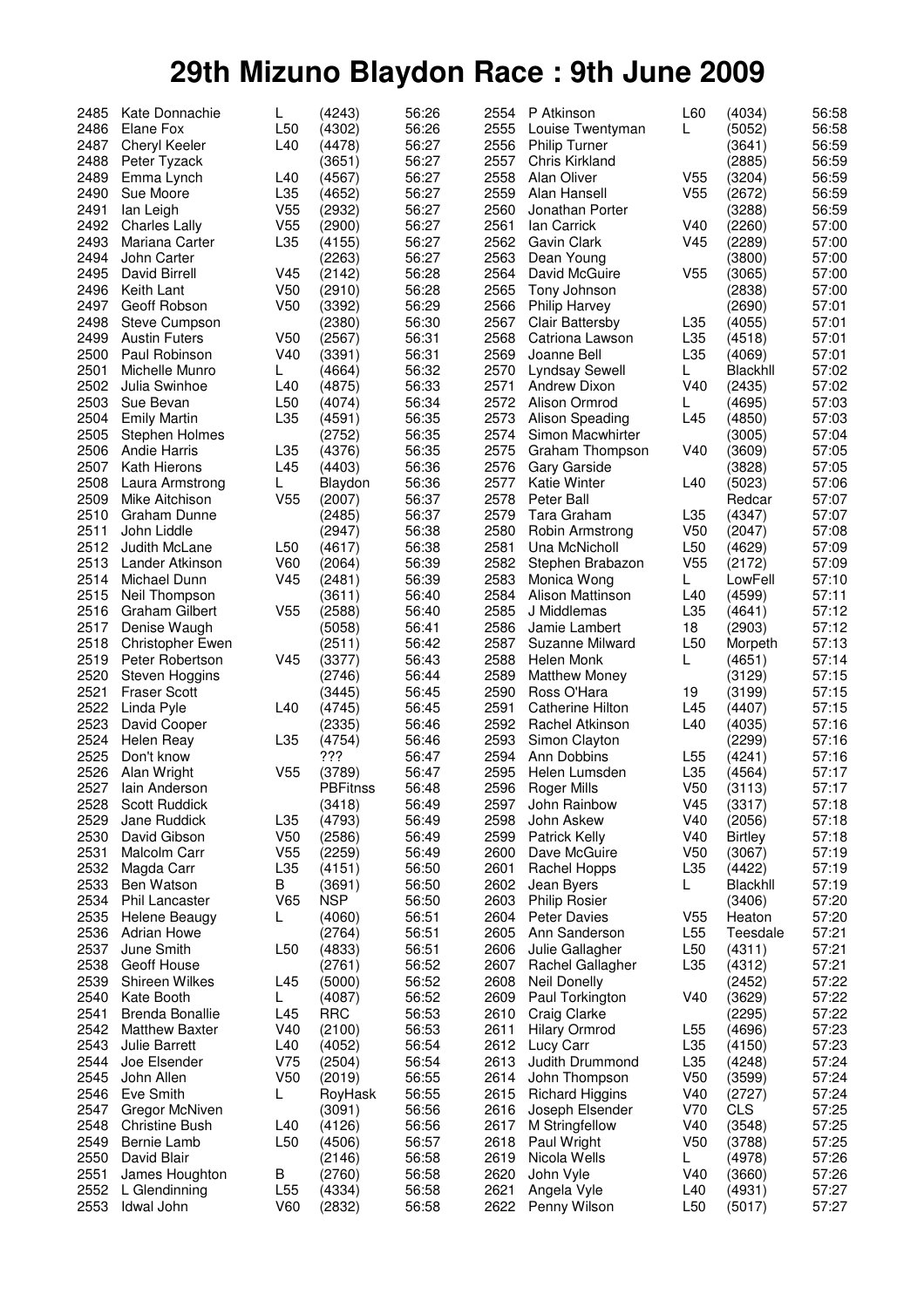| 2623 | Stan White              | V <sub>50</sub> | Elvet           | 57:28 | 2692 | <b>Gill Gowland</b>     | L45             | (4346)         | 58:11 |
|------|-------------------------|-----------------|-----------------|-------|------|-------------------------|-----------------|----------------|-------|
| 2624 | Valerie Killeen         | L45             | (4488)          | 57:29 | 2693 | <b>Paul Bennett</b>     | V50             | (2126)         | 58:12 |
| 2625 | lan Limbrick            |                 | (2948)          | 57:30 | 2694 | <b>Alison Reilly</b>    | L <sub>35</sub> | (4757)         | 58:12 |
| 2626 |                         |                 |                 |       |      |                         |                 |                |       |
|      | Colin Jepson            | V <sub>45</sub> | (2821)          | 57:31 | 2695 | <b>Matthew Reilly</b>   |                 | (3335)         | 58:12 |
| 2627 | <b>William Amos</b>     | V <sub>50</sub> | (2025)          | 57:32 | 2696 | <b>Garry Armstrong</b>  | B               | (2045)         | 58:13 |
| 2628 | Jim Wishart             | V60             | (3773)          | 57:33 | 2697 | <b>Mathew Harbord</b>   |                 | (2674)         | 58:13 |
| 2629 | Paul Gerrard            | V40             | Pont            | 57:33 | 2698 | Michelle Dacosta        | L35             | (4215)         | 58:13 |
|      |                         |                 |                 |       |      |                         |                 |                |       |
| 2630 | <b>Vikki Hawkins</b>    | L35             | (4385)          | 57:34 | 2699 | John Blenkinsop         | V45             | MarshHse       | 58:14 |
| 2631 | <b>Colin Brothers</b>   | V60             | <b>DwntsdAC</b> | 57:35 | 2700 | Gillian Welsher         | L35             | (4981)         | 58:14 |
| 2632 | <b>Katherine Storey</b> | L40             | Concord         | 57:35 | 2701 | Peter Smith             | <b>V60</b>      | (3491)         | 58:15 |
| 2633 | Colin Hymers            | V45B            | (2793)          | 57:36 | 2702 | <b>Sharon Oliver</b>    | L <sub>45</sub> | (4691)         | 58:15 |
|      |                         |                 |                 |       |      |                         |                 |                |       |
| 2634 | Mark Lawson             | V40             | (2920)          | 57:37 | 2703 | <b>Stuart Reed</b>      |                 | (3328)         | 58:15 |
| 2635 | Chris Hall              |                 | (2667)          | 57:38 | 2704 | Sian McCourt            | L.              | (4609)         | 58:16 |
| 2636 | Colin Thompson          | V <sub>50</sub> | (3603)          | 57:38 | 2705 | <b>Keith Stamp</b>      | V <sub>50</sub> | (3518)         | 58:16 |
| 2637 | Dawn Harris             | L45             | (4374)          | 57:39 | 2706 | Stephen Laverton        | V40             | (2913)         | 58:17 |
|      |                         |                 |                 |       |      |                         |                 |                |       |
| 2638 | Peter Gallagher         | V40             | RoyHask         | 57:40 | 2707 | <b>Richard Paisley</b>  |                 | (3227)         | 58:17 |
| 2639 | James Noble             | V <sub>50</sub> | (3191)          | 57:41 | 2708 | <b>Charlotte Dixon</b>  | L45             | (4236)         | 58:18 |
| 2640 | Emma Dawson             | L35             | (4224)          | 57:42 | 2709 | A Edwardson             | L40             | (4265)         | 58:18 |
| 2641 | Myles Lambert           |                 | (2904)          | 57:43 | 2710 | <b>Christine Sparks</b> | L40             | (4849)         | 58:19 |
|      |                         |                 |                 |       |      |                         |                 |                |       |
| 2642 | Lucy Beverley           | L35             | (4077)          | 57:44 | 2711 | <b>Graeme Smart</b>     |                 | (3485)         | 58:20 |
| 2643 | <b>Kirsty Anderson</b>  | L35             | (4021)          | 57:45 | 2712 | Diane Wallace           | L <sub>55</sub> | (4947)         | 58:20 |
| 2644 | Cara Miller             | L35             | (4644)          | 57:45 | 2713 | Steph Wallace           | L <sub>35</sub> | <b>NSP</b>     | 58:21 |
| 2645 | Wayne Muirhead          |                 | (3157)          | 57:46 | 2714 | Martin Sheldon          |                 | (3458)         | 58:22 |
| 2646 |                         | L <sub>35</sub> |                 | 57:47 | 2715 | John Ormrod             | V60             |                | 58:22 |
|      | Susan Munro             |                 | (4663)          |       |      |                         |                 | (3216)         |       |
| 2647 | E Parkington            | L <sub>50</sub> | (4712)          | 57:48 | 2716 | Nigel Hierons           | V <sub>45</sub> | (2725)         | 58:23 |
| 2648 | Sue Turnbull            | L <sub>50</sub> | (4915)          | 57:48 | 2717 | Lisa Coneyworth         | L35             | (4191)         | 58:24 |
| 2649 | J Williamson            | L40             | (5011)          | 57:49 | 2718 | David Crowe             |                 | (2370)         | 58:25 |
| 2650 | Elizabeth Baker         | L35             | (4042)          | 57:50 | 2719 | Jill-M Lavery           | L40             | Tynedale       | 58:25 |
|      |                         |                 |                 |       |      |                         |                 |                |       |
| 2651 | Fiona Billinge          | L35             | (4079)          | 57:51 | 2720 | Nadine Errington        | L35             | (4273)         | 58:25 |
| 2652 | <b>Juliet Percival</b>  | L35             | (4728)          | 57:51 | 2721 | <b>Matthew Fenwick</b>  |                 | (2527)         | 58:25 |
| 2653 | Anthony Kelly           | V40             | (2868)          | 57:52 | 2722 | John Tully              | V40             | Evenwood       | 58:26 |
| 2654 | Andrew Macphail         | B               | Blaydon         | 57:53 | 2723 | Wayne Medford           | V40             | (3099)         | 58:26 |
|      |                         |                 |                 |       |      |                         |                 |                |       |
| 2655 | A Luzanycia-Moor        | L40             | (4566)          | 57:53 | 2724 | Michaela Swan           | L35             | (4871)         | 58:26 |
| 2656 | <b>Heather Watson</b>   | L40             | (4966)          | 57:54 | 2725 | Gareth Kyle             |                 | (2893)         | 58:27 |
| 2657 | David Archer            | V65             | (2039)          | 57:55 | 2726 | C Mortlock              | L               | <b>Birtley</b> | 58:27 |
| 2658 | Jillian Hughes          | L35             | (4433)          | 57:55 | 2727 | Scott Maxwell           |                 | (3043)         | 58:27 |
|      |                         |                 |                 |       |      |                         |                 |                |       |
| 2659 | Catherine Thompson      | L35             | (5049)          | 57:56 | 2728 | Karen Quinn             | L35             | (4746)         | 58:27 |
| 2660 | Helen Jackson           | L35             | (4444)          | 57:57 | 2729 | Sue Lever               | L <sub>50</sub> | (4531)         | 58:28 |
| 2661 | Caroline Hitchen        | L35             | (4409)          | 57:58 | 2730 | Chris Pandrich          | L60             | (4708)         | 58:28 |
| 2662 | Hayley Turnbull         | L35             | (4917)          | 57:58 | 2731 | Nick Armstrong          |                 | (2043)         | 58:28 |
| 2663 | Simon Turnbull          |                 |                 |       | 2732 |                         |                 |                |       |
|      |                         | V <sub>45</sub> | Blaydon         | 57:58 |      | M Armstrong             | L35             | (4025)         | 58:29 |
| 2664 | Lynne Barclay           | L35             | <b>Elswick</b>  | 57:58 | 2733 | Laura Garner            | L35             | (4314)         | 58:29 |
| 2665 | <b>Graham Newbury</b>   | V50             | (3178)          | 57:58 | 2734 | <b>Emily Dobbie</b>     | LB              | (4240)         | 58:29 |
| 2666 | Param Sharma            |                 | (3456)          | 57:58 | 2735 | <b>Andrew Cutler</b>    |                 | (2391)         | 58:30 |
| 2667 | Paul Martin             |                 | (3026)          | 57:59 | 2736 | Martin Kenny            | В               | (2872)         | 58:30 |
|      |                         |                 |                 |       |      |                         |                 |                |       |
| 2668 | Caroline Najafi         | L45             | (4669)          | 57:59 | 2737 | Jane Rue                | L <sub>35</sub> | (4795)         | 58:30 |
| 2669 | Bobby Najafi            | V50             | (3172)          | 57:59 | 2738 | V Armstrong             | L35             | (4028)         | 58:30 |
| 2670 | <b>Catherine Snape</b>  | L35             | (4844)          | 57:59 | 2739 | Alison Robertson        | L35             | (4771)         | 58:31 |
| 2671 | <b>Brian Stacey</b>     | V <sub>45</sub> | (3515)          | 57:59 | 2740 | David Steel             | V <sub>50</sub> | (3522)         | 58:31 |
|      |                         |                 |                 |       |      |                         |                 |                |       |
| 2672 | Louise Ovenden          | L35             | (4704)          | 58:00 | 2741 | David Wilcox            | V <sub>55</sub> | (3739)         | 58:31 |
| 2673 | Vicky Long              | L40             | (4550)          | 58:00 | 2742 | Noel Dixon              | V60             | (2436)         | 58:31 |
| 2674 | Marie Sowter            | L45             | (4848)          | 58:00 | 2743 | lain Macaulay           | V <sub>45</sub> | (2990)         | 58:32 |
| 2675 | Kerry Slipper           | L35             | (4828)          | 58:00 | 2744 | Elaine Rudman           | L <sub>40</sub> | (4794)         | 58:32 |
| 2676 |                         | L35             | (4226)          | 58:00 | 2745 | Linda Causer            | L <sub>50</sub> | (4160)         | 58:32 |
|      | Erica Delprete          |                 |                 |       |      |                         |                 |                |       |
| 2677 | David Hopper            |                 | (2755)          | 58:01 | 2746 | Alan Wake               | V <sub>50</sub> | (3664)         | 58:33 |
| 2678 | Katie Robson            | L               | <b>Elswick</b>  | 58:01 | 2747 | Sally Hails             | L45             | Stocksf        | 58:33 |
| 2679 | Heather Gibbison        | L45             | (4322)          | 58:02 | 2748 | <b>Stuart Currie</b>    | V <sub>45</sub> | (2384)         | 58:33 |
| 2680 | Kay Jobling             | L40             | (4458)          | 58:03 | 2749 | Elaine Westgarth        | L <sub>40</sub> | (4984)         | 58:33 |
|      |                         |                 |                 |       |      |                         |                 |                |       |
| 2681 | Gillian Hartis          | L               | (4381)          | 58:03 | 2750 | Vivienne Kirchin        | L40             | (4492)         | 58:34 |
| 2682 | <b>Richard Oliver</b>   | V40             | (3203)          | 58:04 | 2751 | Joanne Wood             | L               | (5028)         | 58:34 |
| 2683 | David Lawson            |                 | (3827)          | 58:05 | 2752 | Kath Stevenson          | L35             | (4860)         | 58:34 |
| 2684 | Suzanne Gower           | L35             | (4345)          | 58:05 | 2753 | Leslie Dix              | V <sub>50</sub> | (2433)         | 58:35 |
|      |                         |                 |                 |       |      |                         |                 |                |       |
| 2685 | Anna Hayston            | L35             | (5056)          | 58:06 | 2754 | Malcolm Scott           | V <sub>50</sub> | (3440)         | 58:35 |
| 2686 | Graeme Whitfield        |                 | (3730)          | 58:07 | 2755 | David Caisley           |                 | (2245)         | 58:35 |
| 2687 | Helen Laidler           | L35B            | (4500)          | 58:07 | 2756 | Chris Foote-Wood        | V65             | Crook          | 58:36 |
| 2688 | <b>Stuart Hall</b>      |                 | (2660)          | 58:08 | 2757 | Nikki Morrow            | L35             | (4658)         | 58:36 |
| 2689 |                         |                 |                 |       |      |                         |                 |                |       |
|      | Simon Kirkley           |                 | (2886)          | 58:09 | 2758 | Simon Hutton            |                 | (2792)         | 58:37 |
| 2690 | Jack Jobling            | V60B            | (2824)          | 58:09 | 2759 | Don't know              |                 | ???            | 58:38 |
| 2691 | Gillian Daglish         | L35             | (4216)          | 58:10 | 2760 | <b>Elaine Curtis</b>    | L40B            | (4212)         | 58:39 |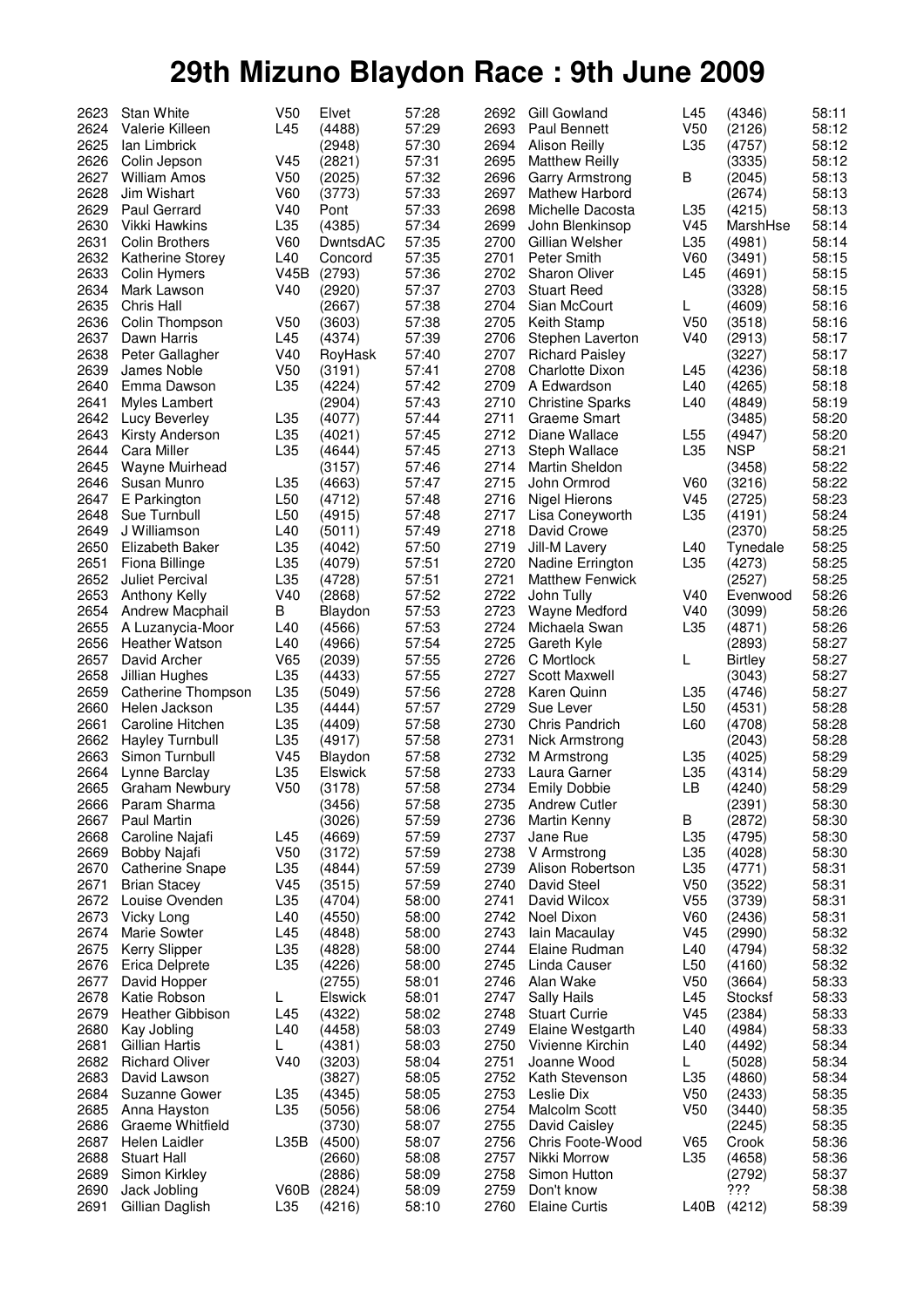| 2761 | Kevin Henderson         | V45             | (2714)       | 58:40 | 2830 | Maria Airey             | L <sub>50</sub> | (4004)         | 59:22 |
|------|-------------------------|-----------------|--------------|-------|------|-------------------------|-----------------|----------------|-------|
| 2762 | Ray Cranston            | V45             | (2359)       | 58:41 | 2831 | <b>James Waters</b>     | V65             | Mara100        | 59:22 |
|      |                         |                 |              |       |      |                         |                 |                |       |
| 2763 | <b>Lindsey Tait</b>     | L35             | (4881)       | 58:41 | 2832 | Janice Colvin           | L <sub>50</sub> | (4189)         | 59:22 |
| 2764 | Denise Rafique          | L40             | (4747)       | 58:42 | 2833 | <b>Alison Rees</b>      | L <sub>50</sub> | (4756)         | 59:23 |
| 2765 | Asif Rafique            | V40             | (3316)       | 58:43 | 2834 | Michael Eve             | V40             | (2509)         | 59:23 |
|      |                         |                 |              |       |      |                         |                 |                |       |
| 2766 | <b>Geraldine Cairns</b> | L45             | (4132)       | 58:44 | 2835 | <b>Martin Moseley</b>   |                 | (3151)         | 59:24 |
| 2767 | S Scorfield             | L35             | (4808)       | 58:45 | 2836 | Grace Rosier            | L60             | (4787)         | 59:24 |
|      |                         |                 |              |       |      |                         |                 |                |       |
| 2768 | <b>Helen Smart</b>      | L35             | (4829)       | 58:46 | 2837 | Anth Hargreaves         | V45             | (2677)         | 59:24 |
| 2769 | <b>Claire Brodrick</b>  | L <sub>50</sub> | MarshHse     | 58:47 | 2838 | Mark Wilkinson          |                 | (3749)         | 59:25 |
| 2770 | <b>Tony Cullen</b>      | V40             | (2378)       | 58:47 | 2839 | Mark Doherty            |                 | (2446)         | 59:25 |
|      |                         |                 |              |       |      |                         |                 |                |       |
| 2771 | Gerard Docherty         | V45             | (2442)       | 58:48 | 2840 | Suzanne Dunn            | L35             | (4258)         | 59:26 |
| 2772 | Mandy Ward              | L45             | (4953)       | 58:49 | 2841 | Louise Watson           | L <sub>35</sub> | (4969)         | 59:26 |
|      |                         |                 |              |       |      |                         |                 |                |       |
| 2773 | <b>Helen Vitty</b>      | L40             | (4929)       | 58:50 | 2842 | Sandra Cox              | L <sub>50</sub> | (4200)         | 59:26 |
| 2774 | Kevin Bramley           | V40             | (2185)       | 58:51 | 2843 | Malcolm Cox             | V <sub>45</sub> | (2349)         | 59:27 |
| 2775 | Owen Seth               |                 | (3450)       | 58:52 | 2844 | Margaret Clark          | L <sub>55</sub> | LowFell        | 59:27 |
|      |                         |                 |              |       |      |                         |                 |                |       |
| 2776 | Jean Keep               | L45             | (4480)       | 58:53 | 2845 | <b>Allan Clark</b>      | V <sub>55</sub> | LowFell        | 59:28 |
| 2777 | Chris Bird              |                 | (3826)       | 58:54 | 2846 | Jonathan Gibbons        |                 | (2585)         | 59:28 |
| 2778 |                         |                 |              |       |      |                         |                 |                |       |
|      | Diane Petterson         | L45             | (4730)       | 58:54 | 2847 | <b>Beth Swanston</b>    | L35             | (4872)         | 59:29 |
| 2779 | <b>Heather Gould</b>    | L45             | <b>NSP</b>   | 58:54 | 2848 | Carol King              | L45             | (4490)         | 59:31 |
| 2780 | <b>Timothy Francis</b>  | V45             | (2559)       | 58:55 | 2849 | Ken Laidler             | В               | (2898)         | 59:33 |
|      |                         |                 |              |       |      |                         |                 |                |       |
| 2781 | Natalie Hodgson         | L40             | (4413)       | 58:55 | 2850 | <b>Gail Forbes</b>      | L <sub>35</sub> | (4291)         | 59:33 |
| 2782 | Emma Lucas              | L               | (4562)       | 58:56 | 2851 | Catherine Jowett        | L35             | (4473)         | 59:33 |
| 2783 | Lesley Stamp            | L50             | (4853)       | 58:56 | 2852 | <b>Richard Oliver</b>   | V <sub>55</sub> | (3207)         | 59:33 |
|      |                         |                 |              |       |      |                         |                 |                |       |
| 2784 | Joann Watson            | L35             | (4968)       | 58:56 | 2853 | Paul Riedlinger         | V40             | (3362)         | 59:33 |
| 2785 | <b>Martin Hayes</b>     |                 | (2696)       | 58:57 | 2854 | Alison Bulman           | LB              | (4118)         | 59:34 |
|      |                         |                 |              |       |      |                         |                 |                |       |
| 2786 | Joanne Lally            | L40             | (4505)       | 58:57 | 2855 | Marg Copeland           | L <sub>55</sub> | (4197)         | 59:34 |
| 2787 | Sietske Bouma           | L35             | (4091)       | 58:58 | 2856 | Karen Bell              | L35             | (4067)         | 59:34 |
| 2788 | Jens Rahmann            | L35             | (4748)       | 58:58 | 2857 | Steven Lumsden          |                 | (2986)         | 59:34 |
|      |                         |                 |              |       |      |                         |                 |                |       |
| 2789 | <b>Anthony Rumis</b>    |                 | (3422)       | 58:58 | 2858 | <b>Stacy Mathison</b>   | L.              | (4597)         | 59:35 |
| 2790 | Patricia Massam         | L55             | (4594)       | 58:58 | 2859 | Eleanor Hilton          | L17             | (4408)         | 59:35 |
|      |                         |                 |              |       |      |                         |                 |                |       |
| 2791 | Carolyn George          | L <sub>55</sub> | (4320)       | 58:58 | 2860 | Doreen Hall             | L45             | (4359)         | 59:35 |
| 2792 | Diane Laidler           | L40             | (4501)       | 58:58 | 2861 | Andy Moody              |                 | (3133)         | 59:35 |
| 2793 | Jimmy Tiplady           | V <sub>55</sub> | Blyth        | 58:59 | 2862 | Carmel Campbell         | L35             | (4137)         | 59:36 |
|      |                         |                 |              |       |      |                         |                 |                |       |
| 2794 | Julie Howe              | L35             | (4428)       | 58:59 | 2863 | Julia Snaith            | L45             | (4843)         | 59:36 |
| 2795 | K Nicholson             | L35             | (4673)       | 58:59 | 2864 | Diana Mackie            | L35             | (4574)         | 59:36 |
| 2796 | Kenneth Palmer          | V50             |              |       | 2865 |                         |                 |                |       |
|      |                         |                 | (3229)       | 58:59 |      | <b>Gary Britton</b>     |                 | (2196)         | 59:37 |
| 2797 | Christini Owen          | L               | Claremnt     | 58:59 | 2866 | <b>Stephen Crowe</b>    |                 | (2369)         | 59:37 |
| 2798 | <b>Matthew Rhodes</b>   |                 | (3344)       | 59:00 | 2867 | Laura Sykes             | L40             | (4876)         | 59:37 |
|      |                         |                 |              |       |      |                         |                 |                |       |
| 2799 | Andy Howey              |                 | (2767)       | 59:00 | 2868 | Sheena Clark            | L40             | (4172)         | 59:38 |
| 2800 | <b>Charlotte Baetul</b> | LB              | (4039)       | 59:00 | 2869 | Rosaleen Welsh          | L35             | (4980)         | 59:38 |
| 2801 | Shaun Wigham            | В               | (3735)       | 59:00 | 2870 | Gary Law                | V45             | (2917)         | 59:39 |
|      |                         |                 |              |       |      |                         |                 |                |       |
| 2802 | <b>Richard Potter</b>   | V45             | RoyHask      | 59:01 | 2871 | Harry Stevenson         | V40             | (3531)         | 59:40 |
| 2803 | Sarah Ritson            | LВ              | (4767)       | 59:01 | 2872 | Carolyn Laing           | L35             | (4504)         | 59:41 |
|      | Anne-Marie Skill        |                 |              |       |      |                         |                 |                |       |
| 2804 |                         | L40             | (4825)       | 59:02 | 2873 | Viv Ferrier             | L <sub>55</sub> | (4284)         | 59:42 |
| 2805 | Jackie Smith            | L70             | Elvet        | 59:02 | 2874 | Rhonda Crosby           | L35             | (4203)         | 59:43 |
| 2806 | Michele Haddon          | L <sub>55</sub> | (4356)       | 59:03 | 2875 | <b>Brian Hibbert</b>    | V40             | (2724)         | 59:44 |
|      |                         |                 |              |       |      |                         |                 |                |       |
| 2807 | J Mallon                | L50             | <b>Blyth</b> | 59:03 | 2876 | Kath Waldron            | L35             | (4939)         | 59:44 |
| 2808 | Gavin Dudley            | V <sub>50</sub> | (2469)       | 59:04 | 2877 | Murray Waldron          | V40             | (3815)         | 59:45 |
| 2809 | Fiona Charleton         | L               | (4166)       | 59:05 | 2878 | <b>Yvette Dungworth</b> | L35             | (4255)         | 59:45 |
|      |                         |                 |              |       |      |                         |                 |                |       |
| 2810 | <b>Catherine Colvin</b> | L35             | (4190)       | 59:05 | 2879 | J Glendinning           |                 | (2597)         | 59:46 |
| 2811 | <b>Phil Crozier</b>     |                 | (2372)       | 59:05 | 2880 | Seonad Macleod          | LB              | (4575)         | 59:46 |
| 2812 | lan King                |                 | (2879)       | 59:06 | 2881 | Rebecca Curry           | L16             | (4211)         | 59:47 |
|      |                         |                 |              |       |      |                         |                 |                |       |
| 2813 | Kate Hall               | L35             | (4368)       | 59:07 | 2882 | <b>Tracy Ashour</b>     | L45             | (4032)         | 59:47 |
| 2814 | Samantha Beck           | L40             | (4062)       | 59:08 | 2883 | <b>Tracy Weston</b>     | L40             | (4986)         | 59:48 |
| 2815 | Dawn Dunn               | L45             | (4259)       | 59:09 | 2884 | Sarah Beverley          | L <sub>50</sub> | (4076)         | 59:48 |
|      |                         |                 |              |       |      |                         |                 |                |       |
| 2816 | Pat McGee               | L60             | (4612)       | 59:10 | 2885 | Janet Waggott           | L40             | (4936)         | 59:49 |
| 2817 | lan Cowan               |                 | (2346)       | 59:10 | 2886 | Anne-Marie James        | L35             | (4452)         | 59:49 |
|      |                         |                 |              |       |      |                         |                 |                |       |
| 2818 | Michael Houston         | V45             | (2762)       | 59:11 | 2887 | Kath Jackson            | L <sub>40</sub> | (4447)         | 59:50 |
| 2819 | <b>Ben Steel</b>        |                 | (3521)       | 59:11 | 2888 | <b>Robert East</b>      | V <sub>45</sub> | (2486)         | 59:50 |
| 2820 | Eliz Phillips           | L45             | (4731)       | 59:12 | 2889 | <b>Rita Thomas</b>      | L <sub>50</sub> | <b>Birtley</b> | 59:51 |
|      |                         |                 |              |       |      |                         |                 |                |       |
| 2821 | Jenny Lines             | L40             | (4538)       | 59:12 | 2890 | <b>Helen Cocks</b>      | L40             | (4182)         | 59:52 |
| 2822 | Scott Oliphant          |                 | (3202)       | 59:13 | 2891 | Liz Brown               | L40             | (4115)         | 59:54 |
| 2823 | Kate Hallsworth         | L               | (4370)       | 59:13 | 2892 | Hannah Wilson           | L21             | (5016)         | 59:56 |
|      |                         |                 |              |       |      |                         |                 |                |       |
| 2824 | Nick Dowey              |                 | (2462)       | 59:14 | 2893 | ??                      | ?               | (1493)         | 59:56 |
| 2825 | Karen Kidd              | L40             | (4486)       | 59:14 | 2894 | Claire McLarnon         | L.              | (4618)         | 59:56 |
|      |                         |                 |              |       |      |                         |                 |                |       |
| 2826 | Fiona Hurrell           | L40             | (4439)       | 59:15 | 2895 | Amy Hall                | L35             | (4364)         | 59:56 |
| 2827 | Caroline Hodgson        | L35             | (4415)       | 59:16 | 2896 | Alyson Weymes           | L35             | (4987)         | 59:57 |
| 2828 | <b>Emilie Thornton</b>  | L35             | (4900)       | 59:18 | 2897 | <b>Clare Golightly</b>  | L35             | (4338)         | 59:57 |
|      |                         |                 |              |       |      |                         |                 |                |       |
| 2829 | Penny Cunningham        | L35             | (4208)       | 59:20 | 2898 | <b>Richard Weymes</b>   |                 | (3716)         | 59:57 |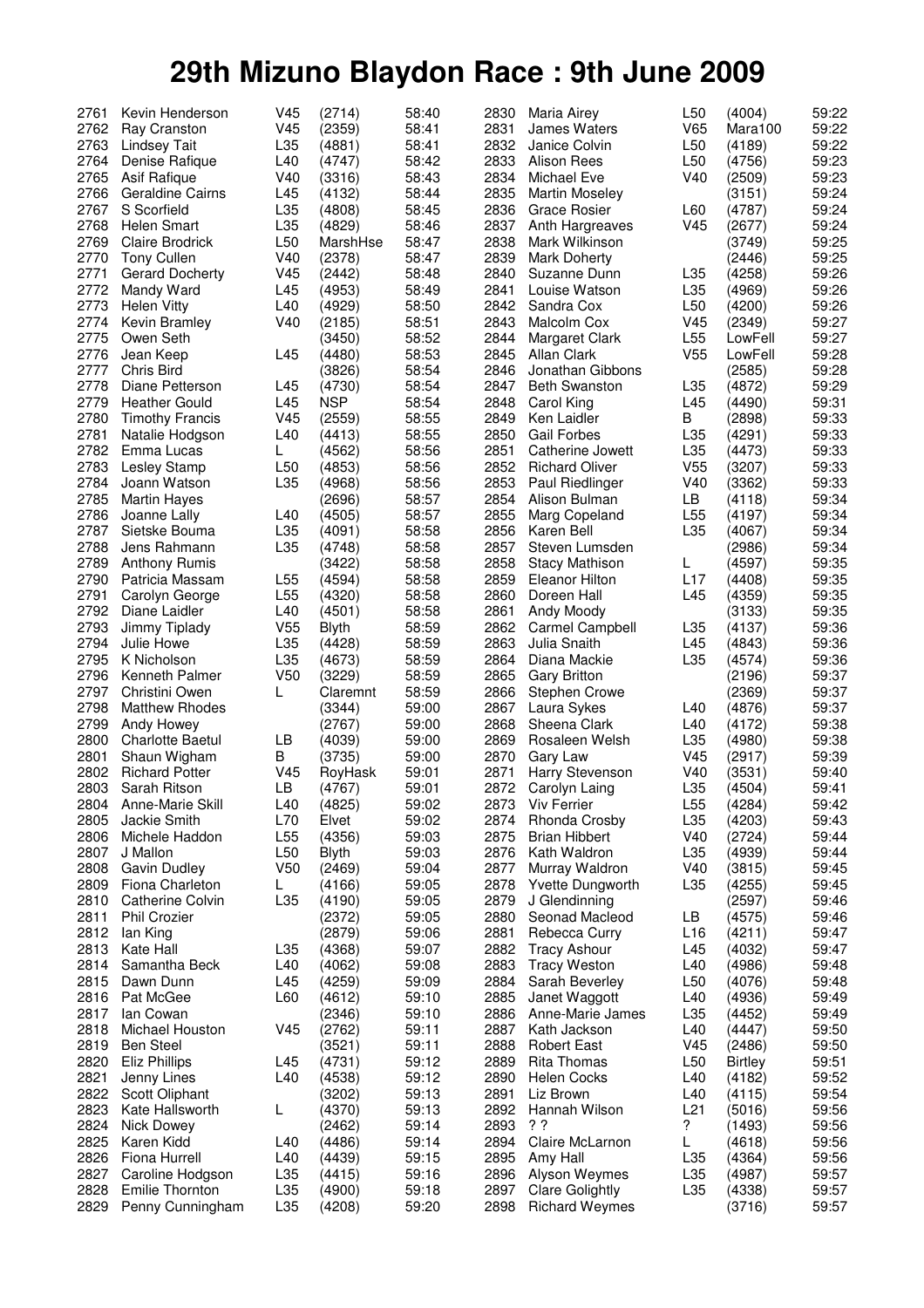| 2899 | Nicola Parker           | L40             | (4709)        | 59:58   | 2968 | Neil Robson             | V55             | (3393)           | 1:00:50 |
|------|-------------------------|-----------------|---------------|---------|------|-------------------------|-----------------|------------------|---------|
| 2900 | David Burton            |                 | <b>NthPol</b> | 59:58   | 2969 | Maria Burns             | L <sub>40</sub> | (4125)           | 1:00:51 |
|      |                         |                 |               |         |      |                         |                 |                  |         |
| 2901 | Norman Dodd             | V70             | (2443)        | 59:59   | 2970 | Sandra Peacock          | L <sub>55</sub> | (4722)           | 1:00:53 |
| 2902 | <b>Scott West</b>       |                 | (3711)        | 1:00:00 | 2971 | Neil Tilson             |                 | (3617)           | 1:00:53 |
|      |                         |                 |               |         |      |                         |                 |                  |         |
| 2903 | Stephen Dean            | V45             | (2413)        | 1:00:01 | 2972 | Marie Tilson            | L <sub>35</sub> | (4901)           | 1:00:53 |
| 2904 | <b>Claire McGuire</b>   | L <sub>35</sub> | (4614)        | 1:00:02 | 2973 | Stephen Warren          |                 | (3685)           | 1:00:54 |
| 2905 | David Jobson            |                 | (2828)        | 1:00:03 | 2974 | Annette Ward-Oma        | L <sub>35</sub> | (4957)           | 1:00:54 |
|      |                         |                 |               |         |      |                         |                 |                  |         |
| 2906 | <b>Adrian Nesbitt</b>   | V45             | (3177)        | 1:00:04 | 2975 | Susan Wilkinson         | L35             | (5003)           | 1:00:54 |
| 2907 | Mandy Tellyn            | L40             | (4886)        | 1:00:05 | 2976 | lan Coates              |                 | (2303)           | 1:00:55 |
|      |                         |                 |               |         |      |                         |                 |                  |         |
| 2908 | <b>Astrid Furniss</b>   | L45             | (4310)        | 1:00:05 | 2977 | Lynne Beal              | L40             | Concord          | 1:00:55 |
| 2909 | <b>Margy Duffy</b>      | L45             | (4252)        | 1:00:06 | 2978 | Peter Davison           | V60             | Concord          | 1:00:55 |
|      |                         |                 |               |         |      |                         |                 |                  |         |
| 2910 | Penny Wallace           | L60             | (4948)        | 1:00:06 | 2979 | Andrew Jennings         |                 | (2820)           | 1:00:56 |
| 2911 | Denise Smith            | L60             | (4842)        | 1:00:07 | 2980 | <b>Tony Brown</b>       | V40             | (2203)           | 1:00:56 |
|      |                         |                 |               |         |      |                         |                 |                  |         |
| 2912 | Laura Wilkinson         | L               | (5004)        | 1:00:08 | 2981 | Paul Westgarth          | V60             | (3713)           | 1:00:56 |
| 2913 | George Murton           | V60             | (3167)        | 1:00:08 | 2982 | <b>Tracey Heslop</b>    | L35             | (4400)           | 1:00:57 |
| 2914 |                         | L <sub>50</sub> | LowFell       | 1:00:09 | 2983 | Steve Savage            | V40             | (3435)           | 1:00:57 |
|      | Barbara Doidge          |                 |               |         |      |                         |                 |                  |         |
| 2915 | Emma Moynihan           | L               | (5051)        | 1:00:10 | 2984 | Stephen Ayers           |                 | (2069)           | 1:00:57 |
| 2916 | Gary McLeod             | V <sub>45</sub> | (3086)        | 1:00:10 | 2985 | Ray Hayes               | V45             | (2697)           | 1:00:58 |
|      |                         |                 |               |         |      |                         |                 |                  |         |
| 2917 | Colin Edwards           | V50             | (2491)        | 1:00:11 | 2986 | <b>Rachel Capeling</b>  | L <sub>35</sub> | (4144)           | 1:00:59 |
| 2918 | <b>Brian Carr</b>       | V <sub>50</sub> | (2257)        | 1:00:12 | 2987 | Kevin Jones             |                 | (2849)           | 1:01:00 |
|      |                         |                 |               |         |      |                         |                 |                  |         |
| 2919 | Janet Armstrong         | L35             | (4027)        | 1:00:13 | 2988 | <b>Tracy Dunlop</b>     | L40             | (4256)           | 1:01:01 |
| 2920 | Kevin Armstrong         | V <sub>45</sub> | (2053)        | 1:00:14 | 2989 | Margaret Pearson        | L65             | (4725)           | 1:01:03 |
| 2921 | Sheila Beverley         | L45             | (4075)        | 1:00:15 | 2990 | Salome McVeigh          | L35             | (4635)           | 1:01:03 |
|      |                         |                 |               |         |      |                         |                 |                  |         |
| 2922 | Janice McLean           | L <sub>55</sub> | (4620)        | 1:00:16 | 2991 | Sarah Watling           | L <sub>40</sub> | (4962)           | 1:01:03 |
| 2923 | Anne Fountain           | L               | (4300)        | 1:00:16 | 2992 | C Anderson              | L <sub>45</sub> | (4019)           | 1:01:04 |
|      |                         |                 |               |         |      |                         |                 |                  |         |
| 2924 | V Wilkinson             | L45             | (5001)        | 1:00:17 | 2993 | Lindsay Johnson         | L35             | (4462)           | 1:01:05 |
| 2925 | John Glendinning        | V40             | (2596)        | 1:00:18 | 2994 | <b>Allison Moseley</b>  | L40             | (4660)           | 1:01:06 |
|      |                         |                 |               |         |      |                         |                 |                  |         |
| 2926 | John Sim                | V50             | (3469)        | 1:00:19 | 2995 | <b>Chris Askew</b>      | V40             | (2057)           | 1:01:07 |
| 2927 | <b>Michael Bonallie</b> | V45             | <b>RRC</b>    | 1:00:20 | 2996 | Louise Rule             | L <sub>35</sub> | (4796)           | 1:01:08 |
| 2928 | Diane Richardson        | L40             | (4762)        | 1:00:20 | 2997 | Susan Richardson        | L50             | (5048)           | 1:01:09 |
|      |                         |                 |               |         |      |                         |                 |                  |         |
| 2929 | Lynda Rochester         | L40             | (4784)        | 1:00:21 | 2998 | Angus Graham            | V <sub>50</sub> | <b>NEVets</b>    | 1:01:09 |
| 2930 | Nikki Stanley           | L35             | (4854)        | 1:00:21 | 2999 | <b>Claire Walker</b>    | L21             | (4943)           | 1:01:10 |
|      |                         |                 |               |         |      |                         |                 |                  |         |
| 2931 | Angela Carney           | L35             | (4148)        | 1:00:22 | 3000 | <b>Wendy Fisher</b>     | L35             | (4287)           | 1:01:10 |
| 2932 | Jo Robinson             | L <sub>50</sub> | (4774)        | 1:00:23 | 3001 | Sally Fox               | L40             | (4301)           | 1:01:11 |
| 2933 |                         | V40             |               |         | 3002 | Greta Ford              | L35             |                  |         |
|      | Barry Brightman         |                 | GatesH        | 1:00:24 |      |                         |                 | (4293)           | 1:01:12 |
| 2934 | Louise Nugent           | L35             | (4681)        | 1:00:24 | 3003 | Chris Brunskill         |                 | (2212)           | 1:01:12 |
| 2935 | Dean Smith              |                 | (3505)        | 1:00:24 | 3004 | <b>Christopher Buck</b> |                 | (2215)           | 1:01:13 |
|      |                         |                 |               |         |      |                         |                 |                  |         |
| 2936 | <b>Richard Emery</b>    | V45             | (2505)        | 1:00:24 | 3005 | Alison Sample           | L45             | (4803)           | 1:01:14 |
| 2937 | <b>B</b> Salmon         | L               | (4802)        | 1:00:24 | 3006 | David Walker            | V <sub>55</sub> | (3667)           | 1:01:15 |
|      |                         |                 |               |         |      |                         |                 |                  |         |
| 2938 | Sara Brookes            | L40             | (4106)        | 1:00:24 | 3007 | Emma Newton             | L35             | (4671)           | 1:01:15 |
| 2939 | Eric Jeffs              | V60             | (2818)        | 1:00:24 | 3008 | <b>Paul Cross</b>       | V50             | (2367)           | 1:01:16 |
| 2940 | Ted Joynson             | <b>V85</b>      | Gates         | 1:00:24 | 3009 | Katharine Lee           | L               | (4525)           | 1:01:17 |
|      |                         |                 |               |         |      |                         |                 |                  |         |
| 2941 | Victoria Catley         | L35             | (4159)        | 1:00:25 | 3010 | Katie Macey             | L <sub>35</sub> | (4572)           | 1:01:18 |
| 2942 | <b>Tracey Scott</b>     | L35             | (4809)        | 1:00:26 | 3011 | Elaine Urwin            | L <sub>35</sub> | (4923)           | 1:01:19 |
|      |                         |                 |               |         |      |                         |                 |                  |         |
| 2943 | Mike Wood               | V40             | (3776)        | 1:00:27 | 3012 | Julie Howard            | L <sub>35</sub> | (4426)           | 1:01:20 |
| 2944 | <b>Ruth Walter</b>      | L               | (4949)        | 1:00:28 | 3013 | Jonathan Collins        |                 | (2317)           | 1:01:21 |
| 2945 | L Weatherspoon          | L45             | (4974)        | 1:00:29 | 3014 | Julie Keenan            | L <sub>35</sub> | (4479)           | 1:01:22 |
|      |                         |                 |               |         |      |                         |                 |                  |         |
| 2946 | Mark Wainwright         |                 | (3663)        | 1:00:31 | 3015 | Jane Monk               | L               | (5042)           | 1:01:23 |
| 2947 | David Pollard           | V <sub>55</sub> | (3287)        | 1:00:31 | 3016 | Marg Thompson           | L55             | Elvet            | 1:01:24 |
|      |                         |                 |               |         |      |                         |                 |                  |         |
| 2948 | <b>Colin Temperley</b>  | V <sub>50</sub> | (3579)        | 1:00:32 | 3017 | David Mein              | V <sub>55</sub> | DurhamUn 1:01:24 |         |
| 2949 | Sue Picton              | L35             | (4734)        | 1:00:33 | 3018 | A Outterside            | L40             | (4702)           | 1:01:24 |
| 2950 | Stephen Haswell         | V40             | (2691)        | 1:00:34 | 3019 | Mark Outterside         | V40             | (3224)           | 1:01:24 |
|      |                         |                 |               |         |      |                         |                 |                  |         |
| 2951 | Sarah Leather           | L45             | (4523)        | 1:00:35 | 3020 | <b>Hazel Glass</b>      | L55             | (4333)           | 1:01:24 |
| 2952 | Martin Davenport        | V <sub>50</sub> | (2404)        | 1:00:35 | 3021 | <b>Brian Booth</b>      | V60             | <b>NSP</b>       | 1:01:25 |
|      |                         |                 |               |         |      |                         |                 |                  |         |
| 2953 | Peter Chapman           | V40             | (2273)        | 1:00:36 | 3022 | Aidan Booth             |                 | (2156)           | 1:01:25 |
| 2954 | Chris Richards          |                 | (3345)        | 1:00:37 | 3023 | L Richardson            | L35             | (4764)           | 1:01:25 |
|      |                         |                 |               |         |      |                         |                 |                  |         |
| 2955 | Emma Conroy             | L <sub>16</sub> | (4192)        | 1:00:37 | 3024 | <b>Hazel Hughes</b>     | L60             | (4432)           | 1:01:25 |
| 2956 | Lorna Fritze            | L50             | (4309)        | 1:00:38 | 3025 | Julie Burns             | L               | (4124)           | 1:01:26 |
| 2957 | Beryl Robson            | L55             | (4780)        | 1:00:39 | 3026 | Joanne Roe              | L35             | (4785)           | 1:01:26 |
|      |                         |                 |               |         |      |                         |                 |                  |         |
| 2958 | <b>Barrie Emmerson</b>  | V75             | MarshHse      | 1:00:39 | 3027 | Lyndsey Turnbull        | L35             | (4916)           | 1:01:26 |
| 2959 | Barbara Wilson          | L35             | (5020)        | 1:00:40 | 3028 | Rebecca Shield          | L35             | <b>Birtley</b>   | 1:01:26 |
|      |                         |                 |               |         |      |                         |                 |                  |         |
| 2960 | Alaina Bullock          | L               | (4117)        | 1:00:41 | 3029 | Joanna Amos             | L45             | (4016)           | 1:01:27 |
| 2961 | David Wilson            | V <sub>50</sub> | (3764)        | 1:00:42 | 3030 | Jane Robinson           | L35             | (4773)           | 1:01:27 |
|      |                         |                 |               |         |      |                         |                 |                  |         |
| 2962 | Derek Donaghy           | V40             | (2450)        | 1:00:43 | 3031 | Amy Carroll             | L               | (4152)           | 1:01:27 |
| 2963 | <b>William Smith</b>    | V <sub>55</sub> | (3496)        | 1:00:44 | 3032 | Michael Carroll         | V45             | (2261)           | 1:01:27 |
| 2964 | Laura McKernan          |                 | (4616)        | 1:00:45 | 3033 | David Simpson           |                 | (3472)           | 1:01:28 |
|      |                         | L               |               |         |      |                         |                 |                  |         |
| 2965 | June Dickenson          | L45             | MarshHse      | 1:00:46 | 3034 | David Brewis            | V60             | (2188)           | 1:01:29 |
| 2966 | <b>Richard Power</b>    | 18              | (3295)        | 1:00:48 | 3035 | Gail Parsons            | L               | GatesH           | 1:01:30 |
|      |                         |                 |               |         |      |                         |                 |                  |         |
| 2967 | Chris Stevenson         | V40             | (3529)        | 1:00:49 | 3036 | Lynne Vincent           | L <sub>50</sub> | (4926)           | 1:01:31 |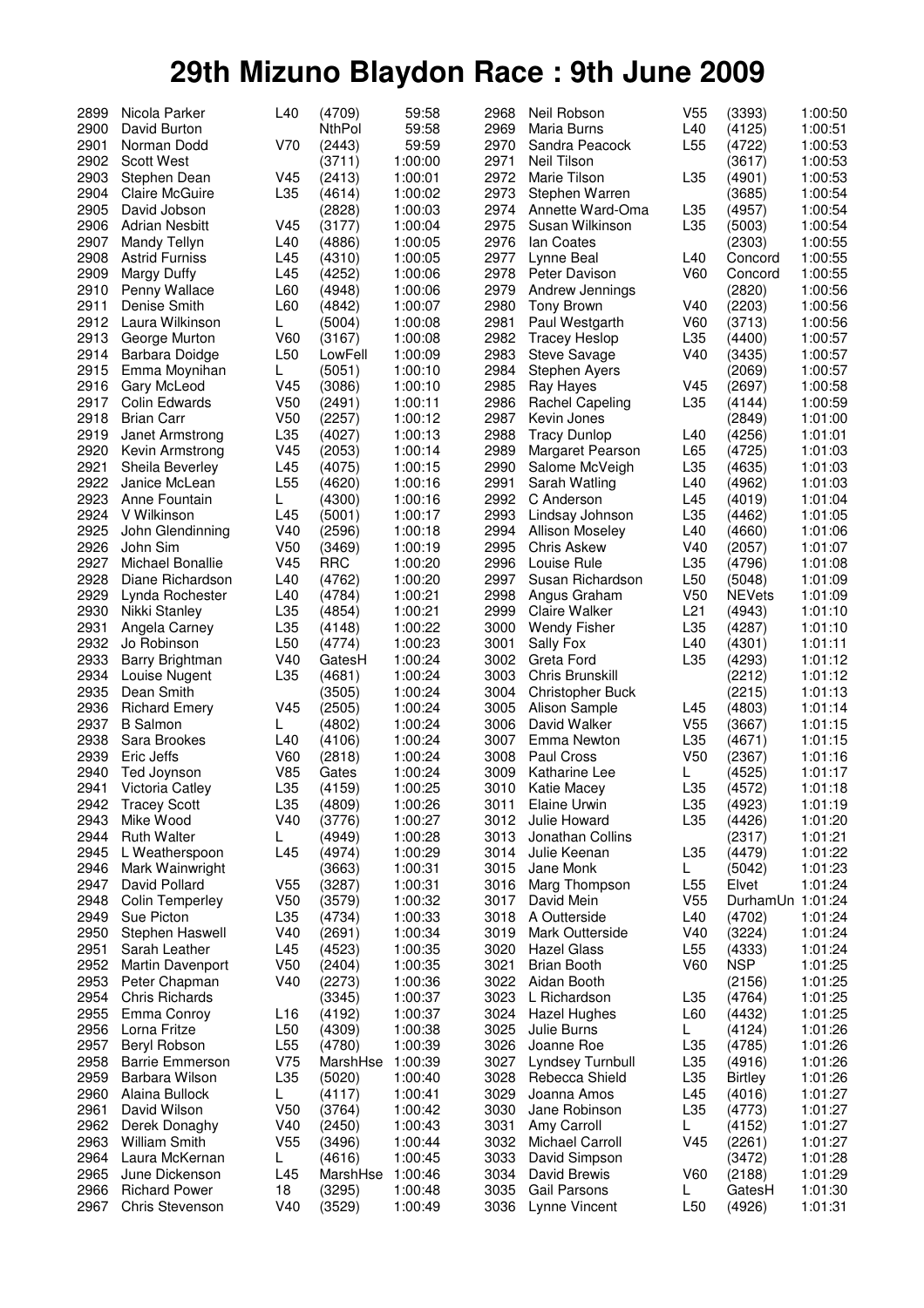| 3037 | Leesa Carter           | L35             | (4156)       | 1:01:32 | 3106 | Janine Perkins         | L               | (4729)     | 1:02:40 |
|------|------------------------|-----------------|--------------|---------|------|------------------------|-----------------|------------|---------|
|      |                        |                 |              |         |      |                        |                 |            |         |
| 3038 | Simon Roxburgh         |                 | (3416)       | 1:01:33 | 3107 | Helen Fox              | L35             | (4303)     | 1:02:42 |
| 3039 | Keith Mole             | V <sub>45</sub> | (3128)       | 1:01:34 | 3108 | <b>Chris Bostock</b>   | L <sub>55</sub> | LowFell    | 1:02:43 |
|      |                        |                 |              |         |      |                        |                 |            |         |
| 3040 | Jane Saul              | L45             | Tynedale     | 1:01:34 | 3109 | Judith Haughton        | L.              | (4384)     | 1:02:44 |
| 3041 | Amanda Dobison         | L40             | (4242)       | 1:01:35 | 3110 | Kim Trenholm           | L45             | (4906)     | 1:02:45 |
|      |                        |                 |              |         |      |                        |                 |            |         |
| 3042 | <b>Harriet Bland</b>   | L45             | (4084)       | 1:01:36 | 3111 | Kirsten Francis        | L45             | (4304)     | 1:02:46 |
| 3043 | lan Thompson           |                 | (3597)       | 1:01:36 | 3112 | Marcia Holmes          | L <sub>50</sub> | (4421)     | 1:02:47 |
|      |                        |                 |              |         |      |                        |                 |            |         |
| 3044 | Jamie Blake            | В               | (2147)       | 1:01:37 | 3113 | <b>Helen Ross</b>      | L <sub>35</sub> | LowFell    | 1:02:48 |
|      |                        |                 |              |         |      |                        |                 |            |         |
| 3045 | Geoff Hodgson          | V <sub>45</sub> | (2743)       | 1:01:38 | 3114 | Gillian Maughan        | L <sub>50</sub> | (4600)     | 1:02:49 |
| 3046 | David Anderson         | V65             | <b>NSP</b>   | 1:01:39 | 3115 | Mark Reay              |                 | (3326)     | 1:02:50 |
|      |                        |                 |              |         |      |                        |                 |            |         |
| 3047 | Joanne Payne           | L35             | (4720)       | 1:01:40 | 3116 | Norma Waterhouse       | L <sub>55</sub> | (4959)     | 1:02:51 |
| 3048 |                        | L45             |              | 1:01:41 | 3117 | Alan Waterhouse        | V60             | Elswick    | 1:02:52 |
|      | Lynda Cooper           |                 | (4195)       |         |      |                        |                 |            |         |
| 3049 | <b>Hayley McTurk</b>   | L35             | (4634)       | 1:01:43 | 3118 | Susan Coyles           | L45             | (4202)     | 1:02:53 |
|      |                        |                 |              |         |      |                        |                 |            |         |
| 3050 | Alison Fearon          | L35             | (4278)       | 1:01:44 | 3119 | Lynsay Blake           | L35B            | (4083)     | 1:02:54 |
| 3051 | Susan Dorani           | L40             | (4245)       | 1:01:46 | 3120 | Paul Robson            |                 | (3397)     | 1:02:56 |
|      |                        |                 |              |         |      |                        |                 |            |         |
| 3052 | Robert Leighton        | V <sub>50</sub> | (2934)       | 1:01:48 | 3121 | <b>Brenda Muse</b>     | L50B            | (4666)     | 1:02:58 |
| 3053 | David Teasdale         |                 | (3576)       | 1:01:50 | 3122 | Sarah Ascroft          | L <sub>35</sub> | (4030)     | 1:03:01 |
|      |                        |                 |              |         |      |                        |                 |            |         |
| 3054 | <b>Wendy Waters</b>    | L35             | (4961)       | 1:01:52 | 3123 | Lucy Schierig          | L35             | <b>NSP</b> | 1:03:02 |
| 3055 | <b>Frances Cameron</b> | L40             | (4134)       | 1:01:53 | 3124 | <b>Mike Gilchrist</b>  |                 | (2590)     | 1:03:04 |
|      |                        |                 |              |         |      |                        |                 |            |         |
| 3056 | Neil Addison           | V <sub>45</sub> | (2004)       | 1:01:55 | 3125 | Natasha Harris         | L <sub>35</sub> | (4375)     | 1:03:06 |
| 3057 | Samantha Jones         | L35             | (4472)       | 1:01:56 | 3126 | Sam Hamilton           | L40             | (4371)     | 1:03:08 |
|      |                        |                 |              |         |      |                        |                 |            |         |
| 3058 | Jim Gilroy             | V <sub>55</sub> | (2595)       | 1:01:58 | 3127 | Lynda Mason            | L <sub>55</sub> | (4593)     | 1:03:09 |
|      |                        |                 |              |         |      |                        |                 |            |         |
| 3059 | Farhad Kamali          | V50             | (2858)       | 1:01:58 | 3128 | Elaine Davidson        | L45             | (4223)     | 1:03:10 |
| 3060 | Vanessa Ward           | L <sub>45</sub> | (4956)       | 1:01:59 | 3129 | Sarah French           | L               | Elswick    | 1:03:11 |
|      |                        |                 |              |         |      |                        |                 |            |         |
| 3061 | Nigel Cook             | V40             | (2331)       | 1:01:59 | 3130 | Dan Bainbridge         |                 | Elswick    | 1:03:12 |
| 3062 | <b>Clare Collins</b>   | L35             | (4188)       | 1:02:00 | 3131 | Michael Smith          | V <sub>55</sub> | (3499)     | 1:03:13 |
|      |                        |                 |              |         |      |                        |                 |            |         |
| 3063 | Anne Pullen            | L35             | (4744)       | 1:02:01 | 3132 | <b>Brendan McNally</b> |                 | (3090)     | 1:03:15 |
| 3064 |                        | L45             |              | 1:02:02 | 3133 | Maxine Nickerson       | L40             |            | 1:03:16 |
|      | Sandra Emery           |                 | (4268)       |         |      |                        |                 | (4676)     |         |
| 3065 | <b>Paul Scott</b>      |                 | (3443)       | 1:02:03 | 3134 | Stephen Beech          | V <sub>50</sub> | (2110)     | 1:03:18 |
|      |                        |                 |              |         |      |                        |                 |            |         |
| 3066 | <b>Paul Martin</b>     | V40             | (3028)       | 1:02:04 | 3135 | Zoe Laidler            | L <sub>35</sub> | (4502)     | 1:03:20 |
| 3067 | David Patterson        | V40             | (3251)       | 1:02:05 | 3136 | Liz Sandywell          | L40             | (4804)     | 1:03:22 |
|      |                        |                 |              |         |      |                        |                 |            |         |
| 3068 | <b>Sharon Wafer</b>    | L45             | (4934)       | 1:02:06 | 3137 | Graham Gunby           | V45             | (2646)     | 1:03:24 |
| 3069 | David Rutherford       | V40             | (3425)       | 1:02:07 | 3138 | Steve Baxendale        | V <sub>45</sub> | (2098)     | 1:03:26 |
|      |                        |                 |              |         |      |                        |                 |            |         |
| 3070 | John Tait              |                 | (3564)       | 1:02:08 | 3139 | Ashleigh Gibson        | L35B            | (4323)     | 1:03:28 |
| 3071 | <b>Patrick Tansey</b>  | V60             | (3566)       | 1:02:09 | 3140 | Karen Hunt             | L <sub>35</sub> | (4436)     | 1:03:30 |
|      |                        |                 |              |         |      |                        |                 |            |         |
| 3072 | George Hood            | <b>V60</b>      | Concord      | 1:02:10 | 3141 | Katie Humphreys        | L35             | (4434)     | 1:03:33 |
|      |                        |                 |              |         |      |                        |                 |            |         |
| 3073 | Julie Noizeux          | L35             | (4680)       | 1:02:11 | 3142 | Stewart McKenna        |                 | (3077)     | 1:03:34 |
| 3074 | <b>Richard Caton</b>   | V40             | (2267)       | 1:02:12 | 3143 | Ann Halewood           | L <sub>50</sub> | MarshHse   | 1:03:35 |
|      |                        |                 |              |         |      |                        |                 |            |         |
| 3075 | <b>Bruce Cusworth</b>  | V <sub>55</sub> | (2390)       | 1:02:13 | 3144 | L Wilkinson            | L <sub>35</sub> | (5006)     | 1:03:36 |
| 3076 | <b>Philip Stevens</b>  | V <sub>45</sub> | (3528)       | 1:02:14 | 3145 | Angela Brown           | L               | (4109)     | 1:03:37 |
|      |                        |                 |              |         |      |                        |                 |            |         |
| 3077 | Julia Claydon          | L40             | (4176)       | 1:02:16 | 3146 | Nicola Smith           | L <sub>35</sub> | (4838)     | 1:03:39 |
| 3078 | Kate Whitehead         | L35             | (4994)       | 1:02:16 | 3147 | Rebecca Ward           | L35             | (4955)     | 1:03:40 |
|      |                        |                 |              |         |      |                        |                 |            |         |
| 3079 | <b>Felicity Pullen</b> | L45             | (4743)       | 1:02:16 | 3148 | lan Thompson           |                 | (3597)     | 1:03:41 |
| 3080 | Susan Britton          | L35             | Saltwell     | 1:02:17 | 3149 | Linda Gordon           | L35             | (4341)     | 1:03:43 |
|      |                        |                 |              |         |      |                        |                 |            |         |
| 3081 | <b>Mark Senior</b>     |                 | (3449)       | 1:02:17 | 3150 | Lynda Hastie           | L35             | (4383)     | 1:03:44 |
| 3082 | <b>Andrew Mounter</b>  | V40             | (3155)       | 1:02:18 | 3151 | Suzanne Alderson       | L45             | (4007)     | 1:03:46 |
|      |                        |                 |              |         |      |                        |                 |            |         |
| 3083 | <b>Philip Mounter</b>  | V40             | (3154)       | 1:02:18 | 3152 | Jonathan Ellis         |                 | (2502)     | 1:03:47 |
| 3084 | Diane Leachman         | L40             | (4522)       | 1:02:19 | 3153 | Helen Law              | L40             | (4515)     | 1:03:48 |
|      |                        |                 |              |         |      |                        |                 |            |         |
| 3085 | John Wannop            | V <sub>55</sub> | (3679)       | 1:02:19 | 3154 | Deborah Carton         | L40             | (4157)     | 1:03:49 |
|      |                        |                 |              |         |      |                        |                 |            | 1:03:50 |
| 3086 | Vincent Holden         |                 | (2747)       | 1:02:20 | 3155 | <b>Christine Ball</b>  | L <sub>55</sub> | LowFell    |         |
| 3087 | Jessica Anderson       | L <sub>50</sub> | (4020)       | 1:02:20 | 3156 | <b>Helen Short</b>     | L35             | (4823)     | 1:03:52 |
|      | Alex Anderson          |                 |              |         |      |                        | V <sub>45</sub> |            |         |
| 3088 |                        | V <sub>55</sub> | (2031)       | 1:02:21 | 3157 | Lawrence Fenwick       |                 | (2526)     | 1:03:52 |
| 3089 | Helen Mullarkey        | L45             | (4662)       | 1:02:21 | 3158 | Julia Oliphant         | L45             | (4689)     | 1:03:53 |
|      |                        |                 |              |         |      |                        |                 |            |         |
| 3090 | David Paterson         |                 | (3246)       | 1:02:22 | 3159 | Sheryl Hobson          | L35             | (4410)     | 1:03:54 |
| 3091 | <b>William Moore</b>   | <b>V60</b>      | (3136)       | 1:02:23 | 3160 | Amer Rafique           | V40             | (3315)     | 1:03:55 |
|      |                        |                 |              |         |      |                        |                 |            |         |
| 3092 | Graham Boyd            | V45             | (2168)       | 1:02:24 | 3161 | Sarah Curry            | L               | (4209)     | 1:03:56 |
| 3093 | <b>Martin Burgess</b>  |                 | (2225)       | 1:02:24 | 3162 | Paul Smith             | V45             | (3495)     | 1:04:04 |
|      |                        |                 |              |         |      |                        |                 |            |         |
| 3094 | Alan Irvine            | V50             | MarshHse     | 1:02:25 | 3163 | <b>Anthony Smith</b>   | V40             | (3494)     | 1:04:05 |
| 3095 | <b>B</b> Tabone        | L45             | (4877)       | 1:02:25 | 3164 | A Glendinning          | L45             | (4336)     | 1:04:06 |
|      |                        |                 |              |         |      |                        |                 |            |         |
| 3096 | Darren Baldwin         |                 | (2080)       | 1:02:26 | 3165 | David Thornton         | V <sub>55</sub> | (3613)     | 1:04:07 |
|      |                        |                 |              |         |      |                        |                 |            |         |
| 3097 | Nicola Ball            | L35             | (4044)       | 1:02:27 | 3166 | Vanessa Glasper        | L40             | (4332)     | 1:04:08 |
| 3098 | <b>Vicki Deritis</b>   | L45             | (4230)       | 1:02:27 | 3167 | C Robertson            | L40             | (4772)     | 1:04:09 |
|      |                        |                 |              |         |      |                        |                 |            |         |
| 3099 | Alan Harrison          | V60             | <b>RRC</b>   | 1:02:28 | 3168 | Phil Dobson            | V45             | (2441)     | 1:04:10 |
| 3100 | T Sanderson            | V60             | <b>Blyth</b> | 1:02:29 | 3169 | Jan Richards           | L40             | (4761)     | 1:04:11 |
|      |                        |                 |              |         |      |                        |                 |            |         |
| 3101 | <b>Michael Cook</b>    | V40             | (2330)       | 1:02:30 | 3170 | Sally McMillan         | L35             | (4625)     | 1:04:12 |
| 3102 | Jonathan Petrie        | V40             | (3269)       | 1:02:32 | 3171 | Angus McMillan         |                 | (3089)     | 1:04:13 |
|      |                        |                 |              |         |      |                        |                 |            |         |
| 3103 | Sarah Herron           | L35             | <b>Blyth</b> | 1:02:34 | 3172 | <b>Stephen Pringle</b> |                 | (3306)     | 1:04:14 |
| 3104 | Wendy Herron           | L45             | <b>Blyth</b> | 1:02:36 | 3173 | <b>Rachael Savidis</b> | L35             | (4805)     | 1:04:15 |
|      |                        |                 |              |         |      |                        |                 |            |         |
| 3105 | David Brown            |                 | (2207)       | 1:02:38 | 3174 | Lorraine Arkless       | L40             | (4024)     | 1:04:16 |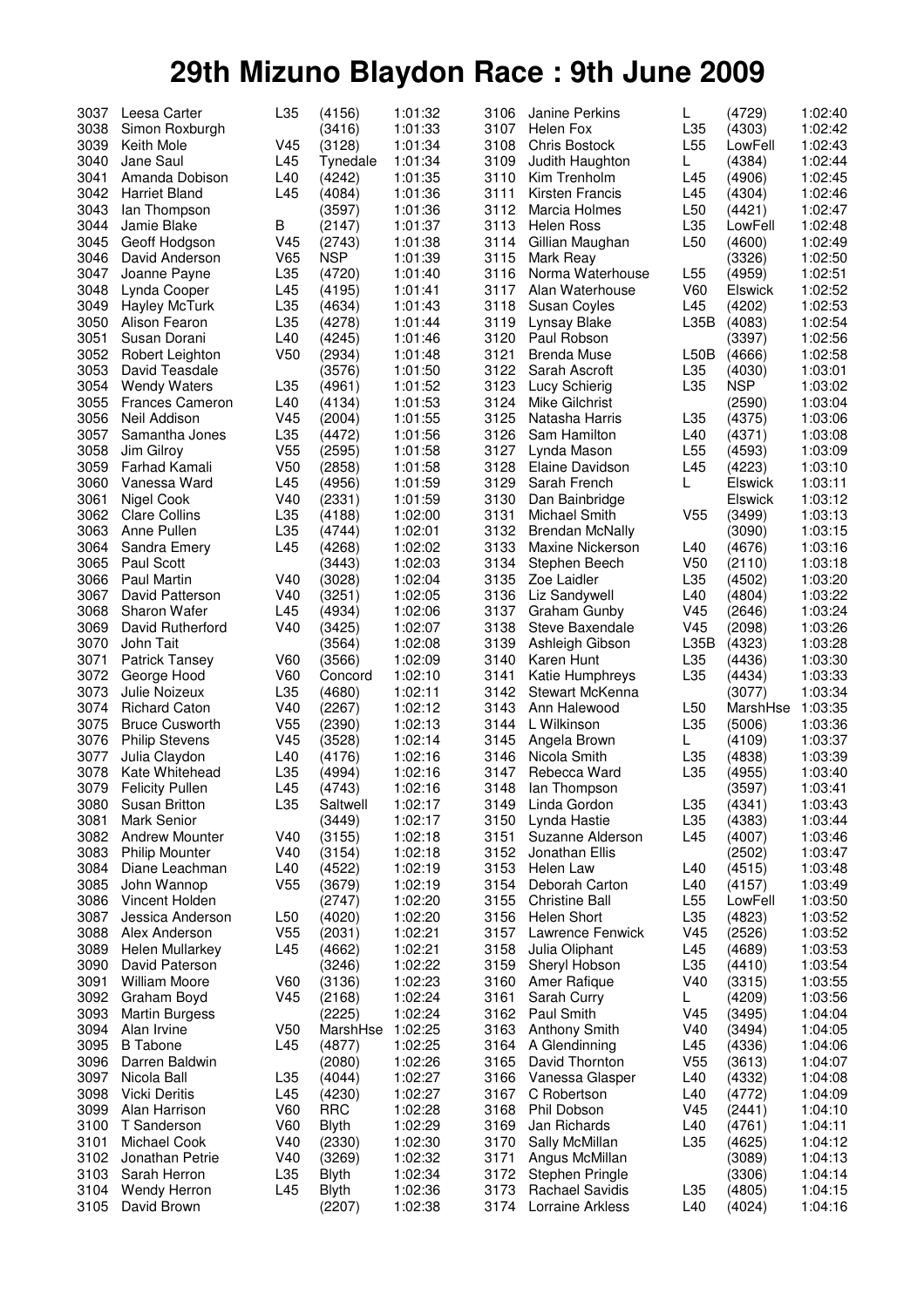| 3175 | Peter Reed             | V <sub>55</sub> | (3329)       | 1:04:17 | 3244 | <b>Kirsty Tristram</b>  | L               | (4907)          | 1:05:32 |
|------|------------------------|-----------------|--------------|---------|------|-------------------------|-----------------|-----------------|---------|
|      |                        |                 |              |         |      |                         |                 |                 |         |
| 3176 | Amanda Johnson         | L35             | <b>Blyth</b> | 1:04:19 | 3245 | Steven Donaldson        | V45             | Saltwell        | 1:05:37 |
| 3177 | David Blakemore        | <b>V60</b>      | (2148)       | 1:04:20 | 3246 | Victoria Lowrie         | L <sub>35</sub> | (4560)          | 1:05:42 |
| 3178 | Helen Mair             | L35             | (4580)       | 1:04:21 | 3247 | L Macwhirter            | L35             | (4577)          | 1:05:47 |
| 3179 | Live Aakvik            | L               | (5054)       | 1:04:22 | 3248 | Dawn Hurst              | L35             | (4440)          | 1:05:49 |
| 3180 | Gill Case              | L40             | (4158)       | 1:04:23 | 3249 | <b>Andrew Trotter</b>   |                 | (3634)          | 1:05:51 |
|      |                        |                 |              |         |      |                         |                 |                 |         |
| 3181 | Jenna Robson           | L35             | (4783)       | 1:04:24 | 3250 | <b>Ruth Lowes</b>       | L <sub>35</sub> | <b>PBFitnss</b> | 1:05:53 |
| 3182 | Dave Robson            | V <sub>55</sub> | Elvet        | 1:04:26 | 3251 | Helen Wilson            | L60             | <b>PBFitnss</b> | 1:05:54 |
| 3183 | Alexander Shand        | V <sub>50</sub> | (3455)       | 1:04:28 | 3252 | <b>Ashley Carr</b>      | L20             | (4149)          | 1:05:55 |
| 3184 | <b>Cath Attwell</b>    | L35             | (4036)       | 1:04:31 | 3253 | <b>Cameron Sim</b>      |                 | (3470)          | 1:05:56 |
|      |                        |                 |              |         |      |                         |                 |                 |         |
| 3185 | Valerie Dixon          | L <sub>50</sub> | (4237)       | 1:04:34 | 3254 | Joanne Bradley          | L35             | (4098)          | 1:05:57 |
| 3186 | <b>Theresa Parvin</b>  | L45             | (4714)       | 1:04:37 | 3255 | <b>Frances Nichol</b>   | L               | (4672)          | 1:05:59 |
| 3187 | Lucy Saint             | L40             | (4800)       | 1:04:38 | 3256 | Karen Read              | L <sub>35</sub> | Saltwell        | 1:05:59 |
| 3188 | <b>Katherine Curry</b> | L40             | (4210)       | 1:04:38 | 3257 | <b>Emily Cox</b>        | L               | Saltwell        | 1:06:00 |
| 3189 | Andrea Hunter          | L40             | (4438)       | 1:04:39 | 3258 | Kerry Logan             | L <sub>35</sub> | (4548)          | 1:06:01 |
|      |                        |                 |              |         |      |                         |                 |                 |         |
| 3190 | <b>Andrew Cable</b>    |                 | (2238)       | 1:04:39 | 3259 | Owen Percy              |                 | (3265)          | 1:06:01 |
| 3191 | Debbie Brook           | L35             | (4105)       | 1:04:40 | 3260 | Lisa Knaggs             | L <sub>35</sub> | (4496)          | 1:06:02 |
| 3192 | Lynn Ward              | L45             | (4954)       | 1:04:40 | 3261 | Sara Baxter             | L <sub>40</sub> | (4057)          | 1:06:03 |
| 3193 | <b>Kate Heal</b>       | L35             | (4390)       | 1:04:41 | 3262 | John Mallon             | V <sub>50</sub> | <b>Blyth</b>    | 1:06:03 |
|      |                        |                 |              |         |      |                         |                 |                 |         |
| 3194 | Kate Wenham            | L18             | AllenVal     | 1:04:42 | 3263 | Keith Thompson          | V45             | (3596)          | 1:06:04 |
| 3195 | Carol Johnston         | L               | (4466)       | 1:04:42 | 3264 | Verity Watson           | L50             | (4964)          | 1:06:05 |
| 3196 | Nicola Watson          | L40             | (4970)       | 1:04:43 | 3265 | Gillian Milne           | L <sub>50</sub> | (4647)          | 1:06:06 |
| 3197 | Alison Johnson         | L45             | (4465)       | 1:04:44 | 3266 | Lee Dodson              |                 | (2445)          | 1:06:08 |
| 3198 | <b>Claire Carroll</b>  | L <sub>35</sub> | (4153)       | 1:04:45 | 3267 | <b>Violet Diver</b>     | L45             | (4234)          | 1:06:10 |
|      |                        |                 |              |         |      |                         |                 |                 |         |
| 3199 | Kevin Curran           | V40             | (2383)       | 1:04:46 | 3268 | Kathryn Wade            | L <sub>45</sub> | (4932)          | 1:06:12 |
| 3200 | <b>Byron Whealans</b>  | V <sub>55</sub> | (3811)       | 1:04:47 | 3269 | Neil McLean             | V <sub>55</sub> | (3085)          | 1:06:14 |
| 3201 | Joanne Griffiths       | L35             | (4353)       | 1:04:48 | 3270 | <b>Tammi Waters</b>     | L50             | (4960)          | 1:06:16 |
| 3202 | Julie Foley            | L <sub>50</sub> | MarshHse     | 1:04:49 | 3271 | <b>Henry Vick</b>       | V <sub>50</sub> | (3658)          | 1:06:18 |
|      |                        |                 |              |         |      |                         | V <sub>55</sub> |                 |         |
| 3203 | Jonathan Nugent        |                 | (3192)       | 1:04:49 | 3272 | <b>Anthony Turner</b>   |                 | (3640)          | 1:06:22 |
| 3204 | Cathrine Beech         | L35             | (4064)       | 1:04:50 | 3273 | Louise Wilkinson        | L               | (5002)          | 1:06:26 |
| 3205 | Will Nicholson         | V60             | <b>NSP</b>   | 1:04:51 | 3274 | Jeanette Gratton        | L <sub>50</sub> | MarshHse        | 1:06:30 |
| 3206 | Jillian Tansey         | L35             | (4882)       | 1:04:52 | 3275 | Michael Tansey          | V60             | (3567)          | 1:06:34 |
| 3207 | <b>Peter Elliott</b>   | <b>V60</b>      | (2497)       | 1:04:53 | 3276 | Joan Cutler             | L60             | (4214)          | 1:06:38 |
|      |                        |                 |              |         |      |                         |                 |                 |         |
| 3208 | Jim Caddy              | V70             | (2239)       | 1:04:54 | 3277 | Julie O'Malley          | L <sub>45</sub> | (4692)          | 1:06:42 |
| 3209 | Michelle Kirtley       | L45             | (4495)       | 1:04:56 | 3278 | Sheila Wight            | L45             | (4998)          | 1:06:48 |
| 3210 | <b>Bridget Peberdy</b> | L <sub>50</sub> | Alnw         | 1:04:58 | 3279 | Conrad Wigham           | V45B            |                 | 1:06:48 |
| 3211 | Will Robertson         | V50             | (3375)       | 1:05:01 | 3280 | Alex Mathieson          | V40             | (3034)          | 1:06:49 |
| 3212 | Paula Cardno           | L35             | (4146)       | 1:05:03 | 3281 | Aisling Soraghan        | L35             | (4846)          | 1:06:50 |
|      |                        |                 |              |         |      |                         |                 |                 |         |
| 3213 | Harry Craven           | V75             | Heaton       | 1:05:05 | 3282 | Denise Hall             | L45             | (4366)          | 1:06:51 |
| 3214 | Deirdre Cook           | L45             | (4194)       | 1:05:07 | 3283 | Sandra Temple           | L35             | (4887)          | 1:06:52 |
| 3215 | Kaye McBlain           | L35             | (4604)       | 1:05:09 | 3284 | Greg Barber             |                 | (2083)          | 1:06:53 |
| 3216 | Sarah Schofield        | L <sub>35</sub> | (4807)       | 1:05:09 | 3285 | Joanne Brown            | L35B            | (4112)          | 1:06:54 |
| 3217 | Sharon Wood            | L35             | (5027)       | 1:05:10 | 3286 | <b>Christopher Todd</b> | V60             | (3622)          | 1:06:55 |
|      |                        |                 |              |         |      |                         |                 |                 |         |
| 3218 | Paul Arkley            | V <sub>45</sub> | (2041)       | 1:05:11 | 3287 | <b>Barry Phillips</b>   | V50             | (3273)          | 1:06:56 |
| 3219 | Tammy Hourigan         | L35             | (4425)       | 1:05:12 | 3288 | Les Smith               | V45             | (3502)          | 1:06:58 |
| 3220 | Pamela Logg            | L <sub>50</sub> | (4549)       | 1:05:13 | 3289 | Hazel Boyd              | L50             | (4094)          | 1:07:00 |
| 3221 | Janette Charlton       | L40             | (4167)       | 1:05:14 | 3290 | Lesley McBlain          | L50             | (4605)          | 1:07:03 |
| 3222 | Mike Richardson        | V <sub>50</sub> |              |         | 3291 | Valerie Holland         | L45             |                 |         |
|      |                        |                 | (3353)       | 1:05:15 |      |                         |                 | (4420)          | 1:07:06 |
| 3223 | Helen Dryden           | L45             | (4250)       | 1:05:17 | 3292 | Peter Holland           | V <sub>45</sub> | (2748)          | 1:07:09 |
| 3224 | Andrew Hayes           |                 | (2695)       | 1:05:18 | 3293 | <b>Lindsey Hendry</b>   | L35             | (4394)          | 1:07:13 |
| 3225 | Lesley Reed            | L40             | Stocksf      | 1:05:20 | 3294 | <b>Frank Conroy</b>     | V45             | (2325)          | 1:07:17 |
| 3226 | Leanne Proctor         | L35             | (4742)       | 1:05:21 | 3295 | Lynne Dixon             | L               | (4238)          | 1:07:21 |
|      |                        |                 |              |         |      |                         |                 |                 |         |
| 3227 | Gayle Middleton        | L               | (4642)       | 1:05:22 | 3296 | Maria Lawson            | L35             | (5055)          | 1:07:26 |
| 3228 | Debbie McRory          | L40             | (4633)       | 1:05:23 | 3297 | Patr Armstrong          | L               | (4026)          | 1:07:28 |
| 3229 | Karen Wilson           | L45             | (5021)       | 1:05:24 | 3298 | Daniel Felmlee          |                 | (2522)          | 1:07:30 |
| 3230 | Paul Wilson            | V40             | (3768)       | 1:05:26 | 3299 | Mandy Filson            | L35             | (4285)          | 1:07:32 |
| 3231 | Margaret Gibson        | L <sub>50</sub> | (4324)       | 1:05:26 | 3300 | Cath Chapman            | L55             | <b>PBFitnss</b> | 1:07:33 |
|      |                        |                 |              |         |      |                         |                 |                 |         |
| 3232 | Alison Allan           | L35             | (4009)       | 1:05:26 | 3301 | <b>Heather Hunter</b>   | L35             | (4437)          | 1:07:35 |
| 3233 | Chris Allan            |                 | (2014)       | 1:05:26 | 3302 | Gillian Linfoot         | L40             | (4539)          | 1:07:37 |
| 3234 | Lillian English        | L45             | (4272)       | 1:05:26 | 3303 | Anita Dent              | L50             | (4227)          | 1:07:39 |
| 3235 | V Whitbread            | L55             | (4992)       | 1:05:26 | 3304 | <b>Gwyndaf Roberts</b>  |                 | (3369)          | 1:07:41 |
|      |                        |                 |              |         |      |                         |                 |                 |         |
| 3236 | Janet Whitworth        | L45             | (4997)       | 1:05:26 | 3305 | Norma Storey            | L75             | (4867)          | 1:07:44 |
| 3237 | John Whitworth         | V <sub>45</sub> | (3734)       | 1:05:27 | 3306 | Laura Tedstone          | L35             | (4885)          | 1:07:46 |
| 3238 | <b>Isabel Marsh</b>    | L35             | (4587)       | 1:05:27 | 3307 | Helen Heslop            | L35             | (4399)          | 1:07:48 |
| 3239 | <b>Tracy Brown</b>     | L35             | (4113)       | 1:05:27 | 3308 | Paula Boustead          | L35             | LowFell         | 1:07:50 |
| 3240 | Sacha Dover            |                 | (2461)       | 1:05:27 | 3309 | Karen McFarlane         | L35             | LowFell         | 1:07:53 |
|      |                        |                 |              |         |      |                         |                 |                 |         |
| 3241 | Peter Birney           |                 | (2140)       | 1:05:27 | 3310 | lan Richardson          |                 | (3357)          | 1:07:55 |
| 3242 | Susan McNair           | L               | (4626)       | 1:05:27 | 3311 | Nicola Stempczyk        | L35             | (5057)          | 1:07:58 |
| 3243 | Colin Tristram         |                 | (3632)       | 1:05:28 | 3312 | Andrew Holmes           |                 | (3830)          | 1:08:01 |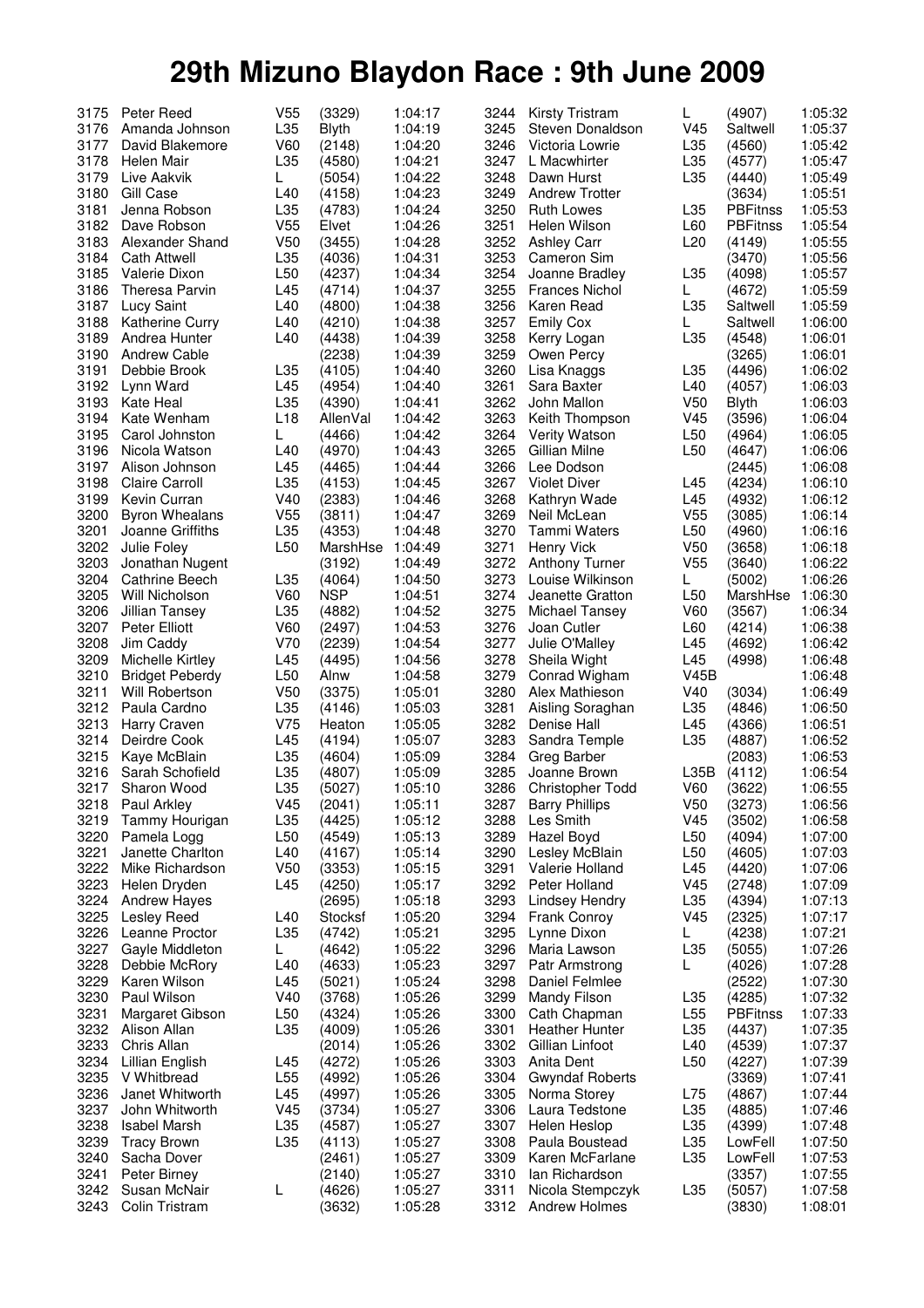| 3313 | Mark Johnson                      |                 | <b>Blyth</b>     | 1:08:01            | 3382 | Laura Devlin           | L <sub>35</sub> | (4232)           | 1:13:05            |
|------|-----------------------------------|-----------------|------------------|--------------------|------|------------------------|-----------------|------------------|--------------------|
| 3314 | Paul Musgrave                     | V45             | NewtonAy         | 1:08:02            | 3383 | <b>Tim Tribe</b>       | V60             | RiponR           | 1:13:26            |
| 3315 | Jimmy Sweeney                     | V <sub>45</sub> | (3556)           | 1:08:03            | 3384 | Rosamond Lawley        | L <sub>35</sub> | (4516)           | 1:13:29            |
| 3316 | Deborah Heron                     | L45             | (4398)           | 1:08:04            | 3385 | Emma Lane              | L <sub>35</sub> | (4509)           | 1:13:34            |
| 3317 | Janet Burns                       | L <sub>50</sub> | (4123)           | 1:08:05            | 3386 | Kelly Kirkbride        | L.              | (4494)           | 1:13:41            |
| 3318 | Lisa Wilson                       | L <sub>35</sub> | (5018)           | 1:08:06            | 3387 | Peter Tabone           | V <sub>50</sub> | (3560)           | 1:14:12            |
| 3319 | Amanda Ormston                    | L40             | (4697)           | 1:08:07            | 3388 | Sandra Williams        | L40             | (5010)           | 1:14:13            |
| 3320 | Lisa Menzies                      | L35             | (4639)           | 1:08:08            | 3389 | Arlene Robinson        | L45             | (4775)           | 1:14:23            |
| 3321 | Jackie Lowes                      | L <sub>35</sub> |                  |                    | 3390 | H Robertson            |                 |                  | 1:14:23            |
| 3322 | Kath Goodfellow                   | L35             | (4559)<br>(4340) | 1:08:09<br>1:08:10 | 3391 | Mark Ewen              | L45             | (4770)<br>(2512) | 1:14:28            |
| 3323 | Bev Ferguson                      |                 |                  |                    | 3392 | Karim Choudhury        |                 |                  |                    |
|      |                                   | L40             | (4281)           | 1:08:11            |      | Russell Lazzari        |                 | (2287)           | 1:14:28            |
| 3324 | Joanne James                      | L <sub>35</sub> | SdgfldTr         | 1:08:13            | 3393 |                        |                 | (2924)           | 1:14:35            |
| 3325 | <b>Elaine Smith</b><br>lan Wilson | L <sub>35</sub> | (4836)           | 1:08:15            | 3394 | <b>Cheryl Felmlee</b>  | L35             | (4279)           | 1:14:39<br>1:15:00 |
| 3326 |                                   |                 | (3760)           | 1:08:17            | 3395 | Ann Caddy              | L60             | (4131)           |                    |
| 3327 | <b>Margaret Eccles</b>            | L <sub>35</sub> | (4262)           | 1:08:21            | 3396 | C Russell              | L <sub>35</sub> | (4798)           | 1:15:16            |
| 3328 | Joe Buglass                       | V40             | (2220)           | 1:08:25            | 3397 | Diane Thompson         | L.              | (5040)           | 1:15:19            |
| 3329 | Jane Derry                        | L <sub>35</sub> | (4231)           | 1:08:30            | 3398 | Kailey Oliphant        | L35             | (4690)           | 1:15:45            |
| 3330 | Peter Middleton                   |                 | (3103)           | 1:08:33            | 3399 | <b>Kelly Walker</b>    | L35             | (4945)           | 1:15:48            |
| 3331 | L Nicholson                       | L35             | (4674)           | 1:08:37            | 3400 | Kathleen Douglas       | L60             | (4246)           | 1:16:17            |
| 3332 | Linda Smith                       | L40             | (4831)           | 1:08:38            | 3401 | Angela Massiter        | L <sub>35</sub> | (4595)           | 1:16:33            |
| 3333 | Anne Graham                       | L <sub>55</sub> | (4349)           | 1:08:40            | 3402 | Kevin Hopps            |                 | (2757)           | 1:16:34            |
| 3334 | Linda Scott                       | L35             | (4813)           | 1:08:52            | 3403 | J Wombwell             | L <sub>50</sub> | (5025)           | 1:16:44            |
| 3335 | Alison Bulmer                     | L35             | (4119)           | 1:08:54            | 3404 | Alison Rush            | L45             | (4797)           | 1:16:44            |
| 3336 | Ryan Ford                         |                 | (2542)           | 1:08:56            | 3405 | <b>Judith Southern</b> | L60             | (4847)           | 1:16:56            |
| 3337 | Fiona Porteous                    | L <sub>35</sub> | (4738)           | 1:08:57            | 3406 | Derek Logg             | V <sub>55</sub> | (2960)           | 1:17:31            |
| 3338 | <b>Ruth Lavin</b>                 | L60             | MarshHse         | 1:08:59            | 3407 | David Suthern          | V40             | (3552)           | 1:18:03            |
| 3339 | Margaret Lewicki                  | L60             | (4533)           | 1:09:00            | 3408 | Gayle Suthern          | L35             | (4869)           | 1:18:03            |
| 3340 | <b>Anne Barratt</b>               | L60             | (4051)           | 1:09:02            | 3409 | Joan Clubbs            | L60             | (4179)           | 1:18:05            |
| 3341 | Amy Herdman                       | L               | (4397)           | 1:09:03            | 3410 | Noel Horlock           | V65             | (2758)           | 1:18:30            |
| 3342 | C McLauchlin                      | L               | (4619)           | 1:09:05            | 3411 | Dawn Gilchrist         | L35             | (4328)           | 1:18:31            |
| 3343 | Helen Webster                     | L35             | (4975)           | 1:09:07            | 3412 | Samantha Joyce         | L35             | (4474)           | 1:18:32            |
| 3344 | David Hall                        |                 | (2658)           | 1:09:09            | 3413 | Janice Wanley          | L40             | (4951)           | 1:19:12            |
| 3345 | Keith Landles                     | V55             | (2906)           | 1:09:11            | 3414 | M Lincoln Mason        | L45             | (4537)           | 1:19:13            |
| 3346 | Mona Steel                        | L <sub>35</sub> | (4855)           | 1:09:16            | 3415 | Alec Robe              | V60             | <b>NEVets</b>    | 1:19:20            |
| 3347 | M Ashdown                         | L <sub>55</sub> | (4031)           | 1:09:22            | 3416 | A Harrison-Steve       | L <sub>45</sub> | (4378)           | 1:19:26            |
| 3348 | K Rogerson                        | L <sub>50</sub> | (4786)           | 1:09:32            | 3417 | Jacqui Fahey           | L35             | (4276)           | 1:19:47            |
| 3349 | Mark Oselton                      |                 | (3222)           | 1:09:42            | 3418 | <b>Phil Rutherford</b> |                 | (3426)           | 1:19:51            |
| 3350 | Pete Hall                         | V70             | (2664)           | 1:09:44            | 3419 | Rod Macpherson         | V60             | (3004)           | 1:21:59            |
| 3351 | Lucy Hall                         | L35             | (4367)           | 1:09:46            | 3420 | Kevin Lavery           | V45             | (2914)           | 1:23:32            |
| 3352 | Samantha Burnish                  | L35             | (4122)           | 1:09:48            | 3421 | Cynthia Dee            | L60             | HenfldJ          | 1:28:09            |
| 3353 | <b>Suzanne Barnes</b>             | L40             | (4049)           | 1:09:50            | 3422 | <b>Harriet Minto</b>   | L17             | (4649)           | 1:30:22            |
| 3354 | <b>Stanley Bennison</b>           | V65             | (2128)           | 1:09:52            | 3423 | <b>Kirsty Parkes</b>   | L20             | (4710)           | 1:31:30            |
| 3355 | Keith Denton                      | V <sub>55</sub> | (2419)           | 1:10:00            | 3424 | Risaria Langley        | L <sub>55</sub> | (4511)           | 1:31:46            |
| 3356 | R Amir-Mohammadi                  | L               | (4015)           | 1:10:09            | 3425 | Ron Billinghurst       | V60             | (2135)           | 1:33:41            |
| 3357 | Donna Waggott                     | LВ              | (4935)           | 1:10:15            | 3426 | Mark Lewens            | V40             | (2942)           | 1:36:18            |
| 3358 | Thomas Waggott                    | V50B            |                  | 1:10:22            |      |                        |                 |                  |                    |
| 3359 | Angela Bradley                    | L50             | Spect            | 1:10:26            |      |                        |                 |                  |                    |
| 3360 | Eric Briggs                       | V65             | (2192)           | 1:10:36            |      |                        |                 |                  |                    |
| 3361 | Joanne Straughan                  | L35             | (4868)           | 1:10:45            |      |                        |                 |                  |                    |
| 3362 | Anita Geldard                     | L45             | (4318)           | 1:10:45            |      |                        |                 |                  |                    |
| 3363 | <b>Clive Baxter</b>               | V45             | (2099)           | 1:10:46            |      |                        |                 |                  |                    |
| 3364 | Kerry Swindon                     | L35             | <b>NSP</b>       | 1:10:56            |      |                        |                 |                  |                    |
| 3365 | Holly Young                       | L35             | (5038)           | 1:11:06            |      |                        |                 |                  |                    |
| 3366 | Mark Wilcox                       |                 | (3741)           | 1:11:15            |      |                        |                 |                  |                    |
| 3367 | Jack Neasham                      | V60             | (3174)           | 1:11:16            |      |                        |                 |                  |                    |
| 3368 | Leanne Conway                     | L35             | (4193)           | 1:11:19            |      |                        |                 |                  |                    |
| 3369 | Sharon Wain                       | L40             | (4937)           | 1:11:44            |      |                        |                 |                  |                    |
| 3370 | Victoria Wain                     | L35             | (4938)           | 1:11:47            |      |                        |                 |                  |                    |
| 3371 | Alan Johnson                      | V70             | (2839)           | 1:11:48            |      |                        |                 |                  |                    |
| 3372 | <b>Kay Winfield</b>               | L35             | (5022)           | 1:11:51            |      |                        |                 |                  |                    |
| 3373 | John Osborne                      |                 | (3220)           | 1:11:55            |      |                        |                 |                  |                    |
| 3374 | Gordon Goldie                     | V50             | (2601)           | 1:12:04            |      |                        |                 |                  |                    |
| 3375 | H Nicholson                       | L35             | (4675)           | 1:12:08            |      |                        |                 |                  |                    |
| 3376 | Anne Lowe                         | L60             | (4556)           | 1:12:11            |      |                        |                 |                  |                    |
| 3377 | Rachel Begg                       | L35             | (4066)           | 1:12:12            |      |                        |                 |                  |                    |
| 3378 | Chris Hussey                      |                 | (2787)           | 1:12:14            |      |                        |                 |                  |                    |
| 3379 | Debra Cairns                      | L35             | (4133)           | 1:12:19            |      |                        |                 |                  |                    |
| 3380 | Karen Read                        | L35             | (4752)           | 1:12:24            |      |                        |                 |                  |                    |
| 3381 | Natalie Clark                     | L35             | (4175)           | 1:13:02            |      |                        |                 |                  |                    |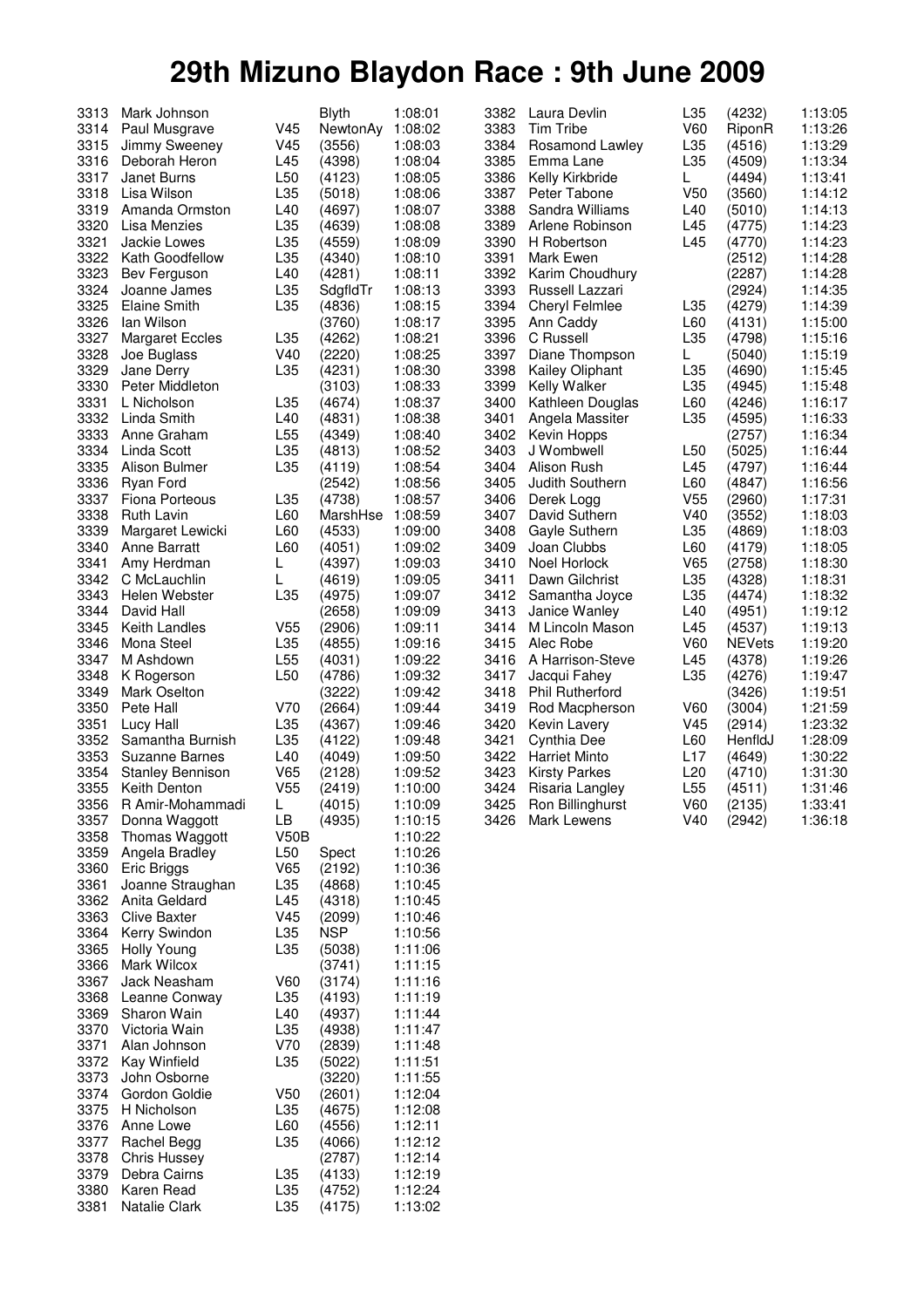#### Gadgies

| 1                                          | Neil WilkinsonV40                                                                                                                                                                                           | Morpeth                                                                                     | 30.52                                                                                  |
|--------------------------------------------|-------------------------------------------------------------------------------------------------------------------------------------------------------------------------------------------------------------|---------------------------------------------------------------------------------------------|----------------------------------------------------------------------------------------|
| $\overline{2}$                             | Phil WalkerV40                                                                                                                                                                                              | Morpeth                                                                                     | 31.39                                                                                  |
| 3                                          | Michael ThompsonV40                                                                                                                                                                                         | Sunderld                                                                                    | 32.09                                                                                  |
| $\overline{4}$                             | Thomas BrannonV40                                                                                                                                                                                           | NSP                                                                                         | 32.16                                                                                  |
| 5                                          | Paul WaterstonV40                                                                                                                                                                                           | Morpeth                                                                                     | 32.17                                                                                  |
| 6                                          | Stephen GreyV40                                                                                                                                                                                             | Elswick                                                                                     | 32.36                                                                                  |
| 7                                          | Brian BewickV40                                                                                                                                                                                             | Sunderld                                                                                    | 32.43                                                                                  |
| 8                                          | Gary MooreV40                                                                                                                                                                                               | NSP                                                                                         | 32.48                                                                                  |
| 9                                          | Kevin StephensonV40                                                                                                                                                                                         | Elswick                                                                                     | 32.52                                                                                  |
| 10                                         | Tim FieldV40                                                                                                                                                                                                | Sunderld                                                                                    | 33.12                                                                                  |
| 1                                          | Brian Rushworth.V45                                                                                                                                                                                         | Sunderld                                                                                    | 30.11                                                                                  |
| 2                                          | Ian CramptonV45                                                                                                                                                                                             | Durham                                                                                      | 31.13                                                                                  |
| 3                                          | Rob HandV45                                                                                                                                                                                                 | Durham                                                                                      | 31.53                                                                                  |
| 4                                          | George ArthurV45                                                                                                                                                                                            | SShields                                                                                    | 33.40                                                                                  |
| 5                                          | Alan ThompsonV45                                                                                                                                                                                            | Elswick                                                                                     | 33.43                                                                                  |
| 6                                          | Paul RedmanV45                                                                                                                                                                                              | Sunderld                                                                                    | 33.47                                                                                  |
| 7                                          | Phillip TeeceV45                                                                                                                                                                                            | MarshHse                                                                                    | 34.04                                                                                  |
| 8                                          | Gordon DixonV45                                                                                                                                                                                             | Morpeth                                                                                     | 34.11                                                                                  |
| 9                                          | Andrew HartleyV45                                                                                                                                                                                           | Elswick                                                                                     | 34.16                                                                                  |
| 10                                         | Russell Collins.V45                                                                                                                                                                                         | Teesdale                                                                                    | 34.28                                                                                  |
| 1                                          | Paul DixonV50                                                                                                                                                                                               | Elswick                                                                                     | 34.21                                                                                  |
| $\overline{c}$                             | Robert McAloonV50                                                                                                                                                                                           | Evenwood                                                                                    | 35.22                                                                                  |
| 3                                          | David Nicholson.V50                                                                                                                                                                                         | LowFell                                                                                     | 35.26                                                                                  |
| 4                                          | Paul TaitV50                                                                                                                                                                                                | Tynedale                                                                                    | 35.58                                                                                  |
| 5                                          | Barry AllsoppV50                                                                                                                                                                                            | Wallsend                                                                                    | 36.00                                                                                  |
| 6                                          | Wiliam BeaneyV50                                                                                                                                                                                            | Claremnt                                                                                    | 36.10                                                                                  |
| 7                                          | Fred Smith V50                                                                                                                                                                                              | Saltwell                                                                                    | 36.22                                                                                  |
| 8                                          | Geoff HewitsonV50                                                                                                                                                                                           | Crook                                                                                       | 36.23                                                                                  |
| 9                                          | Stephen MarshallV50                                                                                                                                                                                         | DurCon                                                                                      | 36.26                                                                                  |
| 10                                         | Dave AndersonV50                                                                                                                                                                                            | Wallsend                                                                                    | 37.11                                                                                  |
| 1<br>3<br>4<br>5<br>6<br>7<br>8<br>9<br>10 | Keith ElliottV55<br>2 Michael Bennett.V55<br>Philip ReesV55<br>John DennisV55<br>John BrownV55<br>Richard DriscollV55<br>Terrence McCabe.V55<br>Andrew SmithV55<br>Peter WalkerV55<br>Graham Daglish<br>V55 | Sunderld<br>Elvet<br>NSP<br>Crook<br>NSP<br>Morpeth<br>Blyth<br>GatesH<br>SShields<br>Elvet | 37.15<br>37.52<br>37.57<br>38.15<br>38.32<br>38.34<br>39.03<br>39.12<br>39.44<br>39.47 |
| $\mathbf{1}$                               | Mark McNallyV60                                                                                                                                                                                             | Elswick                                                                                     | 36.20                                                                                  |
| $\overline{2}$                             | Jimmy $Bell$ $V60$                                                                                                                                                                                          | Elswick                                                                                     | 36.46                                                                                  |
| 3                                          | Cliff ThorntonV60                                                                                                                                                                                           | Tynedale                                                                                    | 37.51                                                                                  |
| 4                                          | Harry MatthewsV60                                                                                                                                                                                           | Elswick                                                                                     | 38.08                                                                                  |
| 5                                          | Terry O'OgaraV65                                                                                                                                                                                            | Wallsend                                                                                    | 38.20                                                                                  |
| 6                                          | Len Christopher.V60                                                                                                                                                                                         | Sunderld                                                                                    | 38.33                                                                                  |
| 7                                          | Michael WalkerV60                                                                                                                                                                                           | Gosforth                                                                                    | 39.07                                                                                  |
| 8                                          | Len FlintV60                                                                                                                                                                                                | PBFitnss                                                                                    | 40.15                                                                                  |
| 9                                          | Percy ParkinV60                                                                                                                                                                                             | Crook                                                                                       | 41.16                                                                                  |
| 10                                         | Joe FrazerV60                                                                                                                                                                                               | Blyth                                                                                       | 41.18                                                                                  |

#### Young Lads

| 1 Thomas Grey17 Hought     | 36.16 |
|----------------------------|-------|
| 2 Craig Birch18 Blyth      | 36.53 |
| 3 Adam Smith17 Blyth       | 36.55 |
| 4 Andrew Wilson17B Blaydon | 36.57 |
| 5 Calum Bradbury16 Blaydon | 37.38 |
| 6 Adam Southern18 Elswick  | 39.13 |
| 7 Edmund Reynolds17        | 39.31 |
| 8 Alistair Gray17          | 42.02 |
| 9 Stefan Rainbow17         | 43.56 |
| 10 Lewis Hollows16         | 44.12 |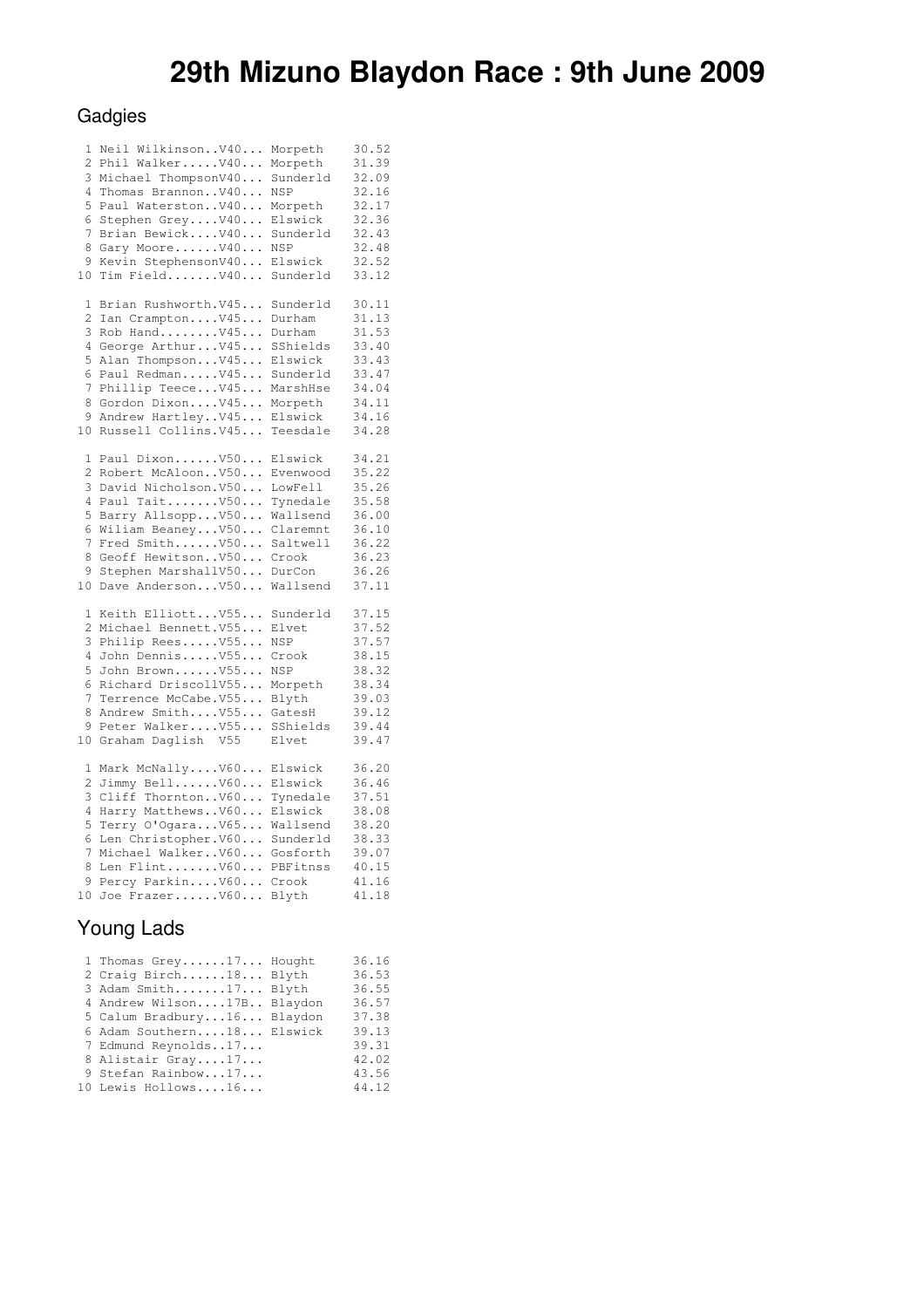#### Young Lasses

|                                                                                                                                | 40.18                                                                                                                             |
|--------------------------------------------------------------------------------------------------------------------------------|-----------------------------------------------------------------------------------------------------------------------------------|
|                                                                                                                                | 50.05                                                                                                                             |
|                                                                                                                                | 51.58                                                                                                                             |
|                                                                                                                                | 53.00                                                                                                                             |
|                                                                                                                                | 53.05                                                                                                                             |
|                                                                                                                                | 53.48                                                                                                                             |
|                                                                                                                                | 59.35                                                                                                                             |
|                                                                                                                                | 59.47                                                                                                                             |
|                                                                                                                                | 1:00.37                                                                                                                           |
|                                                                                                                                |                                                                                                                                   |
| 3 Naomi Robertson.L16<br>4 Amy RitsonL17<br>6 Eliz HieronsL16<br>7 Eleanor HiltonL17<br>8 Rebecca CurryL16<br>9 Emma ConroyL16 | 1 Zoe ArmstrongL17 Morpeth<br>2 Louise BaldockL18 SundStr<br>5 Sarah DouthwaiteL17 Evenwood<br>10 Kate WenhamL18 AllenVal 1:04.42 |

#### Lasses

| 1 Justina HeslopL Clapham    | 31.46 |
|------------------------------|-------|
| 2 Sarah TunstallL Kendal     | 32.19 |
| 3 Joyce KandieL Kenya        | 32.27 |
| 4 G TamerateL Belgrve        | 32.35 |
| 5 Emma Raven135 CLS          | 33.16 |
| 6 Angela HibbsL CLS          | 33.20 |
| 7 Moraq McDonnell.L35 CLS    | 33.22 |
| 8 Aiveen FoxL35 Morpeth      | 34.02 |
| 9 Carolyn DickieL WSE        | 34.22 |
| 10 Michelle HoltL35 Sunderld | 34.36 |
|                              |       |

#### Dames

| 1<br>2<br>3<br>4<br>5<br>6<br>7<br>8<br>9<br>10 | Yamuna ThiruL40<br>Claire BruceL40<br>Bernie GibsonL40<br>Linda NobleL40<br>Gillian MouldL40<br>Chrystal SkeldonL40<br>Jaci SwinbankL40<br>Sue CalvertL40<br>Alison CarterL40<br>Karen LoughneyL40                 | Elswick<br>Morpeth<br>PBFitnss<br>Darlngtn<br>Elswick<br>Wallsend<br>RytonTri<br>Morpeth<br>MarshHse | 36.43<br>40.04<br>40.49<br>41.03<br>41.07<br>41.17<br>41.22<br>41.29<br>41.37<br>42.08 |
|-------------------------------------------------|--------------------------------------------------------------------------------------------------------------------------------------------------------------------------------------------------------------------|------------------------------------------------------------------------------------------------------|----------------------------------------------------------------------------------------|
| 1<br>2<br>3<br>4<br>5<br>6<br>7<br>8<br>9<br>10 | Ingrid Hope $L45$<br>Rachel Chinnery.L45<br>Sue PhillipsL45<br>Angela TelfordL45<br>Lesley YoungL45<br>Kay MyerscoughL45<br>Diane Chaney $L45$<br>Sharon O'DonnellL45<br>Angela GilmourL45<br>Valerie WilsonL45    | Sunderld<br>Tynedale<br>Darlngtn<br>Blaydon<br>Morpeth<br>RytonTri<br>GatesH                         | 38.40<br>40.35<br>41.32<br>42.01<br>42.09<br>42.36<br>42.43<br>42.52<br>42.59<br>43.26 |
| 1<br>2<br>3<br>4<br>5<br>6<br>7<br>8<br>9<br>10 | Fiona Shenton<br>L50<br>Margaret LoraineL50<br>Hilary RossL50<br>Lesley ChapmanL50<br>Kim MatthewsL50<br>Dawn ElliottL50<br>Catherine Young. L50<br>Lyne ValentineL50<br>Kay StokesL50<br>Janet OliverL50          | Elvet<br>GatesH<br>Garstang<br>Elswick<br>SundStr<br>Blyth<br>SundStr<br>MarshHse<br>Tynedale        | 39.42<br>40.02<br>40.23<br>40.55<br>41.13<br>41.44<br>41.49<br>42.30<br>44.51<br>46.18 |
| 1<br>2<br>3<br>4<br>5<br>6<br>7<br>8<br>9<br>10 | Janette Kilgour. L55<br>Pauline LeslieL55<br>Marion HunterL55<br>Susan ClughenL55<br>Noreen ReesL55<br>Sheila GreenerL55<br>Susan Lightfoot. L55<br>Joan Wade155<br>Stella SwinburneL55<br>Barbara Jackson. L55    | Claremnt<br>Heaton<br>GatesH<br>Sunderld<br>NSP<br>Blyth<br>Alnw                                     | 43.42<br>46.19<br>47.32<br>48.24<br>48.38<br>49.07<br>50.41<br>52.12<br>52.14<br>52.26 |
| 1<br>2<br>3<br>4<br>5<br>6<br>7<br>8<br>9<br>10 | Christine LeeL65<br>Pamela GoldL60<br>Maggie AllanL60<br>Shirley GibsonL60<br>A RobertsL60<br>Lesley Eldridge.L60<br>Beth WilkinsonL60?Orpingtn<br>Kathleen StewartL65<br>Ruth BrennanL60<br>Valerie Thomson. L60. | Elswick<br>Heaton<br>Tynedale<br>Darlngtn<br>Saltwell<br>HullAch<br>NSP                              | 47.01<br>48.14<br>48.46<br>49.06<br>50.54<br>51.15<br>51.45<br>52.23<br>52.30<br>52.35 |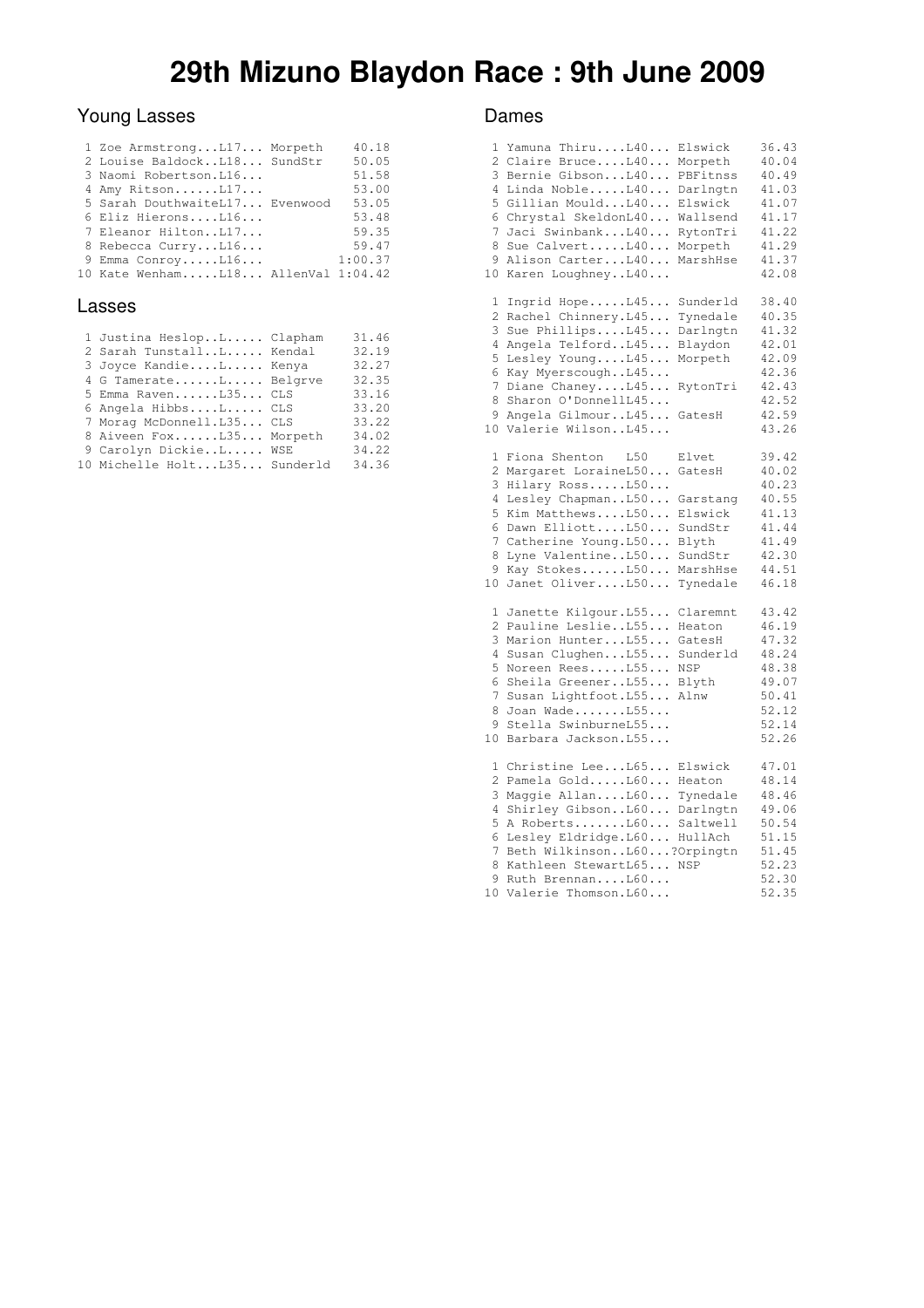#### Lads Teams

|     | 1: Morpeth Harriers [ 1, 4, 6, 10]               |  |  |           | 21 pts  |
|-----|--------------------------------------------------|--|--|-----------|---------|
|     | 2: Heaton Harriers [ 16, 64, 87, 101]            |  |  |           | 268 pts |
|     | 3: Wallsend Harriers [ 41, 48, 99, 103]          |  |  | $291$ pts |         |
|     | 4: Blaydon Harriers [ 8, 21, 120, 156]           |  |  |           | 305 pts |
|     | 5: Elswick Harriers [ 24, 72, 104, 158]          |  |  |           | 358 pts |
|     | 6: Low Fell RC [ 45, 56, 84, 178]                |  |  |           | 363 pts |
|     | 7: North Shields Polytechnic [ 20, 92, 125, 217] |  |  |           | 454 pts |
| 8 : | Heaton Harriers [ 105, 113, 136, 205]            |  |  |           | 559 pts |
|     | 9: Wallsend Harriers [ 118, 137, 152, 172]       |  |  |           | 579 pts |
|     | 10: Gateshead Harriers [ 60, 77, 80, 459]        |  |  |           | 676 pts |
|     |                                                  |  |  |           |         |

#### Gadgies Teams

|    | 1: Sunderland Harriers [ 14, 29, 37, 43]        |  |                  | $123$ pts |  |
|----|-------------------------------------------------|--|------------------|-----------|--|
|    | 2: Morpeth Harriers [ 15, 23, 31, 63]           |  |                  | 132 pts   |  |
| 3: | Elswick Harriers [ 36, 39,                      |  | 51. 651          | 191 pts   |  |
|    | 4: Wallsend Harriers [ 54, 67, 83, 112]         |  |                  | 316 pts   |  |
|    | 5: North Shields Polytechnic [ 30, 38, 59, 199] |  |                  | 326 pts   |  |
|    | 6: Elswick Harriers [                           |  | 66, 89, 90, 951  | 340 pts   |  |
|    | 7: Durham City Harriers [ 18, 26, 116, 180]     |  |                  | 340 pts   |  |
|    | 8: Sunderland Strollers [ 86, 102, 123, 147]    |  |                  | 458 pts   |  |
|    | 9: Sunderland Harriers [                        |  | 50, 53, 168, 241 | 512 pts   |  |
|    | 10: Low Fell RC [ 74, 94, 160, 185]             |  |                  | 513 pts   |  |

#### Lasses Teams

|     | 1: Chester le Street AC $[ 5, 6, 7, 11]$ |  |     |     |           | 29 pts |
|-----|------------------------------------------|--|-----|-----|-----------|--------|
|     | 2: Sunderland Harriers [ 10, 16,         |  | 20. | 251 |           | 71 pts |
| 3 : | Morpeth Harriers [ 8, 28, 33,            |  |     | 361 | $105$ pts |        |
|     | 4: Elswick Harriers [ 17, 18, 51, 52]    |  |     |     | $138$ pts |        |
|     | 5: Tynedale AC [ 26, 40, 43, 46]         |  |     |     | $155$ pts |        |
|     | 6: Wallsend Harriers [ 27, 29, 53, 67]   |  |     |     | $176$ pts |        |
|     | 7: Gateshead Harriers [ 13, 32, 83, 87]  |  |     |     | $215$ pts |        |
|     | 8: Blaydon Harriers [ 15, 34, 61, 109]   |  |     |     | $219$ pts |        |
|     | 9: Sunderland Strollers $[21, 59, 71,$   |  |     | 791 | $230$ pts |        |
|     | 10: Heaton Harriers [ 31, 39, 70, 115]   |  |     |     | 255 pts   |        |